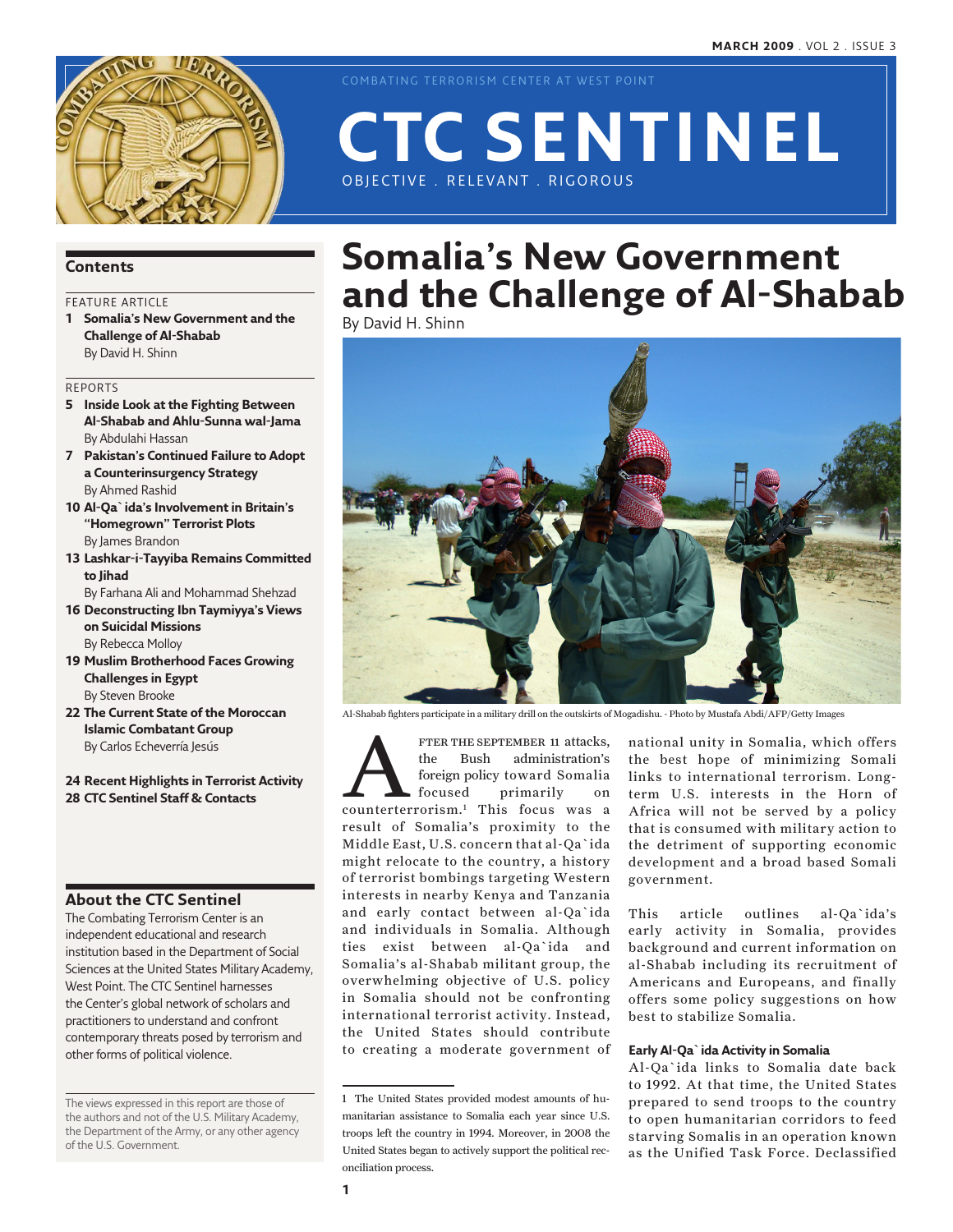| <b>Report Documentation Page</b>                                                                                                                                                                                                                                                                                                                                                                                                                                                                                                                                                                                                                                                                                                                                                                                                                                   |                             |                              |                                                   | Form Approved<br>OMB No. 0704-0188                  |                           |
|--------------------------------------------------------------------------------------------------------------------------------------------------------------------------------------------------------------------------------------------------------------------------------------------------------------------------------------------------------------------------------------------------------------------------------------------------------------------------------------------------------------------------------------------------------------------------------------------------------------------------------------------------------------------------------------------------------------------------------------------------------------------------------------------------------------------------------------------------------------------|-----------------------------|------------------------------|---------------------------------------------------|-----------------------------------------------------|---------------------------|
| Public reporting burden for the collection of information is estimated to average 1 hour per response, including the time for reviewing instructions, searching existing data sources, gathering and<br>maintaining the data needed, and completing and reviewing the collection of information. Send comments regarding this burden estimate or any other aspect of this collection of information,<br>including suggestions for reducing this burden, to Washington Headquarters Services, Directorate for Information Operations and Reports, 1215 Jefferson Davis Highway, Suite 1204, Arlington<br>VA 22202-4302. Respondents should be aware that notwithstanding any other provision of law, no person shall be subject to a penalty for failing to comply with a collection of information if it<br>does not display a currently valid OMB control number. |                             |                              |                                                   |                                                     |                           |
| 1. REPORT DATE<br><b>MAR 2009</b>                                                                                                                                                                                                                                                                                                                                                                                                                                                                                                                                                                                                                                                                                                                                                                                                                                  |                             | 2. REPORT TYPE               |                                                   | <b>3. DATES COVERED</b><br>00-00-2009 to 00-00-2009 |                           |
| 4. TITLE AND SUBTITLE                                                                                                                                                                                                                                                                                                                                                                                                                                                                                                                                                                                                                                                                                                                                                                                                                                              |                             |                              |                                                   | <b>5a. CONTRACT NUMBER</b>                          |                           |
| <b>Somalia?s New Government and the Challenge of Al-Shabab</b>                                                                                                                                                                                                                                                                                                                                                                                                                                                                                                                                                                                                                                                                                                                                                                                                     |                             |                              |                                                   | 5b. GRANT NUMBER                                    |                           |
|                                                                                                                                                                                                                                                                                                                                                                                                                                                                                                                                                                                                                                                                                                                                                                                                                                                                    |                             |                              |                                                   | 5c. PROGRAM ELEMENT NUMBER                          |                           |
| 6. AUTHOR(S)                                                                                                                                                                                                                                                                                                                                                                                                                                                                                                                                                                                                                                                                                                                                                                                                                                                       |                             |                              |                                                   | 5d. PROJECT NUMBER                                  |                           |
|                                                                                                                                                                                                                                                                                                                                                                                                                                                                                                                                                                                                                                                                                                                                                                                                                                                                    |                             |                              |                                                   | <b>5e. TASK NUMBER</b>                              |                           |
|                                                                                                                                                                                                                                                                                                                                                                                                                                                                                                                                                                                                                                                                                                                                                                                                                                                                    |                             |                              |                                                   | 5f. WORK UNIT NUMBER                                |                           |
| 7. PERFORMING ORGANIZATION NAME(S) AND ADDRESS(ES)<br>Combating Terrorism Center, U.S. Military Academy, 607 Cullum Road,<br><b>Lincoln Hall, West Point, NY, 10996</b>                                                                                                                                                                                                                                                                                                                                                                                                                                                                                                                                                                                                                                                                                            |                             |                              |                                                   | 8. PERFORMING ORGANIZATION<br><b>REPORT NUMBER</b>  |                           |
| 9. SPONSORING/MONITORING AGENCY NAME(S) AND ADDRESS(ES)                                                                                                                                                                                                                                                                                                                                                                                                                                                                                                                                                                                                                                                                                                                                                                                                            |                             |                              |                                                   | 10. SPONSOR/MONITOR'S ACRONYM(S)                    |                           |
|                                                                                                                                                                                                                                                                                                                                                                                                                                                                                                                                                                                                                                                                                                                                                                                                                                                                    |                             |                              |                                                   | 11. SPONSOR/MONITOR'S REPORT<br>NUMBER(S)           |                           |
| 12. DISTRIBUTION/AVAILABILITY STATEMENT<br>Approved for public release; distribution unlimited                                                                                                                                                                                                                                                                                                                                                                                                                                                                                                                                                                                                                                                                                                                                                                     |                             |                              |                                                   |                                                     |                           |
| <b>13. SUPPLEMENTARY NOTES</b>                                                                                                                                                                                                                                                                                                                                                                                                                                                                                                                                                                                                                                                                                                                                                                                                                                     |                             |                              |                                                   |                                                     |                           |
| 14. ABSTRACT                                                                                                                                                                                                                                                                                                                                                                                                                                                                                                                                                                                                                                                                                                                                                                                                                                                       |                             |                              |                                                   |                                                     |                           |
| <b>15. SUBJECT TERMS</b>                                                                                                                                                                                                                                                                                                                                                                                                                                                                                                                                                                                                                                                                                                                                                                                                                                           |                             |                              |                                                   |                                                     |                           |
| 16. SECURITY CLASSIFICATION OF:                                                                                                                                                                                                                                                                                                                                                                                                                                                                                                                                                                                                                                                                                                                                                                                                                                    | 17. LIMITATION OF           | 18. NUMBER                   | 19a. NAME OF                                      |                                                     |                           |
| a. REPORT<br>unclassified                                                                                                                                                                                                                                                                                                                                                                                                                                                                                                                                                                                                                                                                                                                                                                                                                                          | b. ABSTRACT<br>unclassified | c. THIS PAGE<br>unclassified | <b>ABSTRACT</b><br>Same as<br><b>Report (SAR)</b> | OF PAGES<br>28                                      | <b>RESPONSIBLE PERSON</b> |

**Standard Form 298 (Rev. 8-98)**<br>Prescribed by ANSI Std Z39-18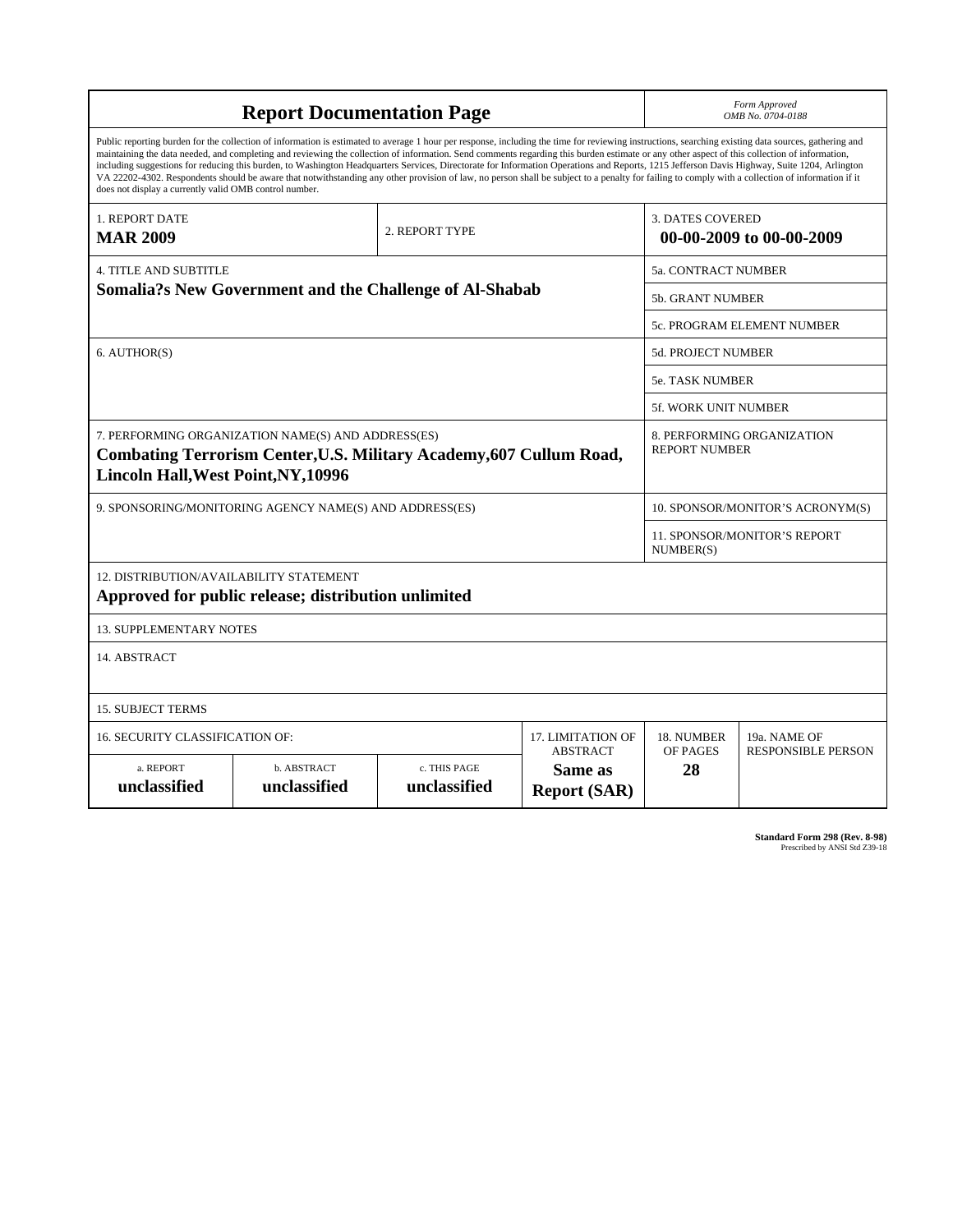documents made available through the Harmony Project at West Point's Combating Terrorism Center show that the Africa regional al-Qa`ida leader, Abu Hafs, made multiple trips to Somalia from the al-Qa`ida base in Khartoum in 1992. 2 The first al-Qa`ida operatives arrived in Somalia in February 1993 and, working closely with an extremist Somali group known as al-Ittihad al-Islami (AIAI), established three training camps. The evidence concerning al-Qa`ida's role in attacks against U.S. and subsequent UN forces in Somalia during 1993 is conflicting. It appears, however, that al-Qa`ida claimed more involvement than it deserved. Al-Qa`ida underestimated the cost of its Somalia operation and overestimated the degree to which Somalis would become jihadists. It especially failed to appreciate the strength of traditional Sufi doctrine in Somali Islam.<sup>3</sup> Nevertheless, al-Qa`ida did manage to recruit a number of young Somalis who probably formed the core structure of subsequent radical Islamist groups that adopted terrorist tactics.4

The United States believed that three al-Qa`ida operatives—Fazul Abdullah Muhammad of the Comoro Islands, Abu Taha al-Sudani of Sudan and Salah Ali Salah Nabhan of Kenya—who took part in the 1998 U.S. Embassy bombings in Nairobi, Kenya and Dar es Salaam, Tanzania benefited from AIAI protection in Somalia.<sup>5</sup> Although AIAI eventually disappeared as an identifiable organization in Somalia, a number of Somali groups professed to carry on its radical agenda, the most important of which is now known as al-Shabab (The Youth). In the meantime, al-Qa`ida continued to call on Somalis to wage a jihad against Ethiopian forces in Somalia and their U.S. allies. The United States pursued a policy focused

2 *Al-Qa`ida's (Mis)Adventures in the Horn of Africa* (West Point, NY: Combating Terrorism Center, 2006).

primarily on capturing the three persons linked to the embassy bombings and Somali support for international terrorism.6 In 2007, an Ethiopian air attack against fleeing Islamists near the Somali-Kenyan border resulted in the death of one of the three, Abu Taha al-Sudani.

### **The Rise of Shabab**

Aden Hashi "Ayro," a former military chief of the Islamic Courts Union (ICU) who had previously received training with al-Qa`ida and the Taliban in Afghanistan, established al-Shabab as early as 2004.7 Ayro attracted disaffected young Somalis by combining Somali nationalism, reverence for Islam and after 2006 a clarion call to expel Ethiopian military forces that had moved deep into Somalia at the request of the Somali Transitional Federal Government (TFG). Al-Shabab became a highly disciplined force.<sup>8</sup> Many of its followers were probably driven more by Somali nationalism than religious fanaticism. A subset of the organization, however, committed itself to creating an Islamic caliphate in Somalia. This select group reportedly received training in Eritrea for making roadside bombs, car bombs and suicide vests.<sup>9</sup> From the beginning, al-Shabab has been a decentralized organization and increasingly subject to clan and regional fissures. There are persistent reports that Sudanese, Saudis, Egyptians, Pakistanis and Yemenis have joined al-Shabab and that most of its funding comes from the Somali diaspora and foreign Islamist supporters.10 Together with other organized groups in Somalia, al-Shabab likely obtains a residual cut from some of the piracy ransom funds.

In May 2008, a U.S. cruise missile attack killed al-Shabab's founder in the town of Dusa Mareb in the Galguduud region of central Somalia. The primary al-Shabab spokesperson since Ayro's death has been Muktar Robow, his former deputy. Although factions continue to hamper the organization, al-Shabab became even stronger after Ayro's death.<sup>11</sup> His killing underscored outside involvement in Somalia and bolstered the resolve of al-Shabab's supporters to oppose all foreign elements.12 After his death, al-Shabab stepped up its attacks on the TFG and Ethiopians and demonstrated increasing military success.

### **Shabab's Leadership and Ties to Al-Qa`ida**

Al-Shabab's leadership is decentralized, and some sub-clan militia units may just be calling themselves al-Shabab as a matter of convenience.13 Ibrahim Haji Jama "al-Afghani" operates in the area where Somaliland, Puntland and Ethiopia converge.14 His group consists mainly of Isaaq and Harti clan members and reportedly carried out attacks against foreigners in Somaliland during 2003 and 2004.15 Shaykh Fuad Mohamed "Shongole" heads a group of fighters in the ports of Marka and Brava south of Mogadishu.16 Muktar Robow of the Rahanwayn clan runs the al-Shabab unit in Bay and Bakool regions of central Somalia and is affiliated with the mainly Hawiye/Habir Gidir/Ayr subsub-clan unit in southern Mogadishu. He received support in late 2008 from Shaykh Hassan "Turki," who has long been in charge of a militant training camp in Ras Kamboni along the coast at the southern tip of Somalia. Ayro controlled an al-Shabab unit around Dusa Mareb, but this group may now be under the direction of Muktar Robow if it still exists at all.<sup>17</sup>

The strength of al-Shabab's ties to al-Qa`ida are open to debate. Muktar Robow stated in August 2008, "We will

13 Ken Menkhaus, "Somalia: A Country in Peril, a Policy Nightmare," *Enough Strategy Paper*, September 2008, p. 6; Personal interview, expatriate NGO representative who has spent considerable time in Somalia, November 9, 2008.

<sup>3</sup> Salafist movements arose in Africa and other regions to counter the "innovative" customs and traditions of Muslims who adhered to Sufi Islam. Al-Qa`ida largely pursues a Salafist ideology.

<sup>4</sup> David H. Shinn, "Al-Qaeda in East Africa and the Horn," *The Journal of Conflict Studies* 27:1 (2007): pp. 56- 58.

<sup>5 &</sup>quot;Target of U.S. Strike Wanted for Multiple Attacks," Associated Press, January 9, 2007; "Senior U.S. Official Calls on Islamic Militia in Somalia to Turn Over al-Qaeda Suspects," Associated Press, June 21, 2006.

<sup>6</sup> Shinn, pp. 59-64.

<sup>7</sup> For an excellent analysis of al-Shabab as of early 2008, see Anonymous, "Somalia's al-Shabab Reconstitutes Fighting Force," *CTC Sentinel* 1:3 (2008). In addition, see Stig Jarle Hansen, "Misspent Youth – Somalia's Shabab Insurgents," *Jane's Intelligence Review*, September 1, 2008.

<sup>8</sup> Al-Shabab does not take instruction from one hierarchical structure. Each splinter group or fighting unit, however, is disciplined and effective militarily. 9 Ibid.

<sup>10</sup> This information is based on the author's own confidential interviews.

<sup>11</sup> Anonymous; Hansen.

<sup>12</sup> Ibid.

<sup>14 &</sup>quot;Two Brutal Stalemates," *Africa Confidential* 49:22 (2008): pp. 6-7.

<sup>15</sup> Ibid.

<sup>16</sup> Ibid.

<sup>17</sup> Ibid. This unit may no longer exist, as al-Shabab's forces were largely defeated around Dusa Mareb by rival forces from Ahlu-Sunna wal-Jama.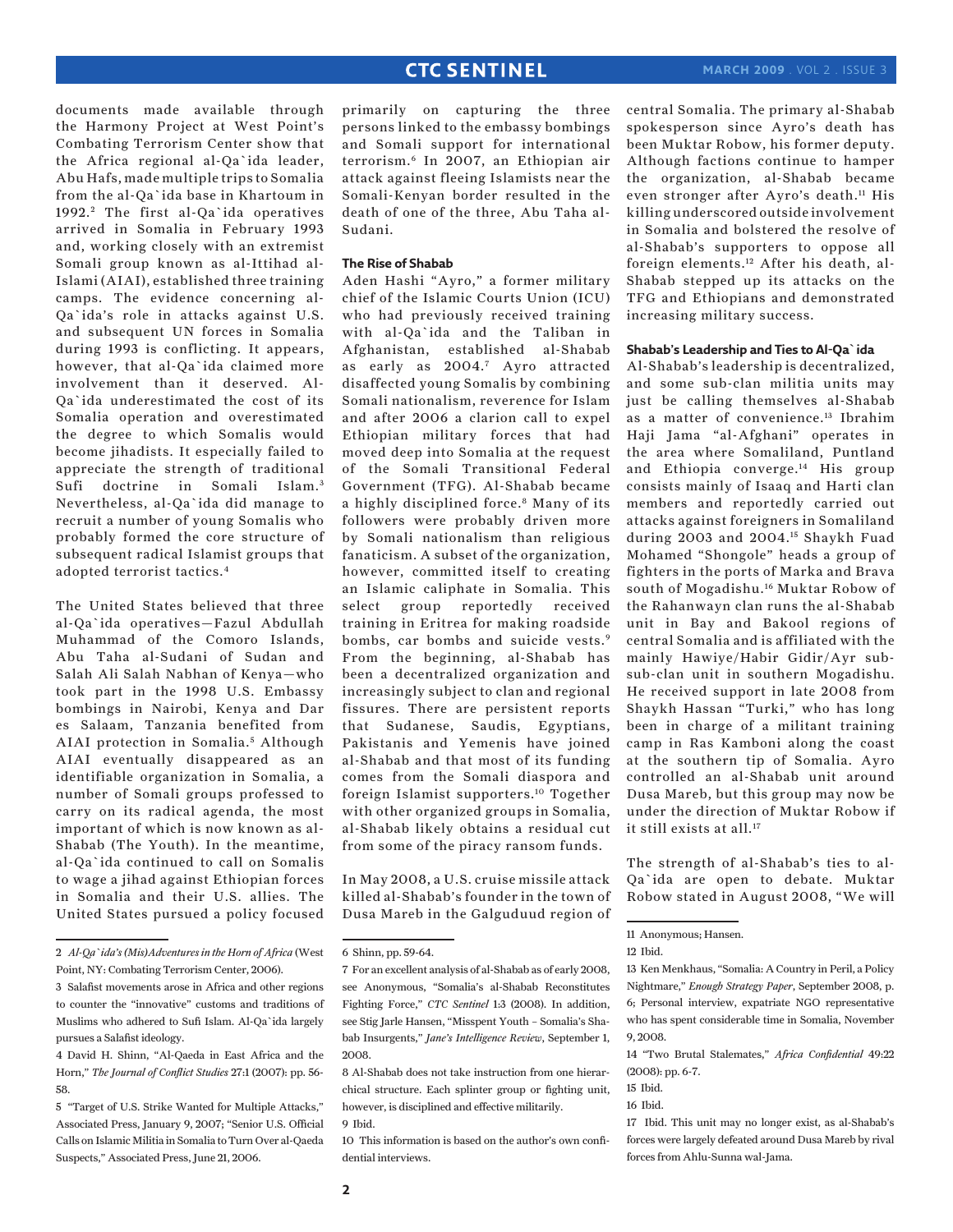take our orders from Shaykh Usama bin Ladin because we are his students."18 He added, "Most of our leaders were trained in al-Qa`ida camps. We get our tactics and guidelines from them. Many have spent time with Usama bin Ladin."19 Radical Somali groups, including al-Shabab, have a history of exaggerating their terrorist credentials. Muktar Robow's statement that al-Shabab takes orders from Bin Ladin may well demonstrate more anger at the United States for killing Ayro than a command and control association with al-Qa`ida. <sup>20</sup> For al-Qa`ida's part, leaders Ayman al-Zawahiri and Abu Yahya al-Libi make frequent references to Somalia in their internet pronouncements. In September 2008, al-Qa`ida operative Salah Ali Salah Nabhan appeared in a propaganda video with Muktar Robow.<sup>21</sup> Nabhan reportedly knows Bin Ladin personally and declared an oath of loyalty on behalf of al-Shabab to Bin Ladin and al-Qa`ida. He has encouraged training in al-Shabab camps and urged fighters to oppose the TFG, Ethiopian forces and African Union peacekeepers. 22 In a mid-February 2009 video, Abu Yahya called on Somalis to oppose the new Somali government and attack African Union peacekeepers. 23 At a March 10 hearing held by the Senate Armed Services Committee, military intelligence chief Lt. Gen. Michael D. Maples suggested that a "formal merger announcement" between al-Qa`ida and al-Shabab is

21 Nick Grace, "Shabaab Reaches Out to al Qaeda Senior Leaders, Announces Death of al Sudani," The Long War Journal, September 2, 2008.

22 Nick Grace, "Shabaab Leader Sanctioned as Zawahiri Responds to Group's Oath of Loyalty," The Long War Journal, November 21, 2008.

23 "Al-Qa'ida's Al-Libi Urges Mujahidin in Somalia to Remain Steadfast, Defend Muslim Land," compiled from jihadist websites by NTIS, U.S. Department of Commerce, February 13, 2009.

forthcoming. 24 While there are clearly ties between the two organizations, it is important not to overstate their significance. Indeed, if the merger does occur, it will only further alienate al-Shabab from the vast majority of moderate Somalis.

### **Shabab Recruiting Americans and Europeans**

A particularly disturbing turn of events occurred when the FBI reported that during the past 18 months as many as 20 young Somali-Americans may have left their homes in Minneapolis and St. Paul in Minnesota, the largest Somali diaspora in the United States, under suspicious circumstances.<sup>25</sup> A few young Somalis were also recruited in Boston; San Diego; Seattle; Columbus, Ohio; and Portland, Maine.<sup>26</sup> It has been confirmed that several of them found their way to al-Shabab in Somalia. Shirwa Ahmed, a naturalized U.S. citizen, blew himself up in Somalia in October 2008, killing dozens of al-Shabab's opponents.<sup>27</sup> Hassan Burhan and two Somali-American colleagues left Minneapolis in November and made their way to Kismayo, a fundamentalist stronghold. 28 FBI Associate Director Philip Mudd recently stated that the internet encouraged these recruits to go to Somalia, but individuals inside the United States had to help them purchase the airline tickets. <sup>29</sup>

There is also at least one reported case of a Somali who was studying in the United Kingdom returning to Somalia

27 "One of Five Suspected Somali Suicide Bomber Laid to Rest," Fox News Minneapolis, December 3, 2008.

29 Dina Temple-Raston, "FBI Believes Missing Men Joined Somali Terrorists," National Public Radio, March 12, 2009. Also see Laura Yuen and Sasha Aslanian, "Online Tools May Have Been Used to Recruit Young Somalis," Minnesota Public Radio, March 6, 2009.

and becoming a suicide bomber.<sup>30</sup> British security officials reported that dozens of extremists have returned to the United Kingdom from terrorist training camps in Somalia. 31 There are also numerous reports that Somalis from the large diasporas in Canada and the Scandinavian countries have joined al-Shabab in Somalia. 32

Most of these cases occurred in 2008. It remains to be seen if al-Shabab can continue to attract young Somalis in the West now that Ethiopian forces have left and the political situation has changed in the country. Although it is not clear why these young Somalis joined al-Shabab, it may have been out of a sense of pursuing Somali nationalism or simply seeking adventure. At this point, there is no evidence to suggest that they went to express anti-American or anti-Western feelings. The deputy director for intelligence at the National Counterterrorism Center, Andrew Liepman, told the Senate that these recruits "are going to Somalia to fight for their homeland, not to join al-Qaeda's jihad against the United States, so far."33

#### **Shabab Confronts Challenging Situation**

Al-Shabab received much of its support inside Somalia because it vigorously opposed the Ethiopian military presence. Somalis rallied to this nationalist cause. At the same time, al-Shabab's tactics of political assassinations, roadside bombings and suicide bombings have alienated many Somalis. For example, al-Shabab took responsibility for the suicide bomb attack on February 22, 2009 that killed 11 African Union peacekeepers from Burundi. 34 Now that Ethiopian forces have left Mogadishu and are confining their military activity to the part of Somalia immediately

<sup>18</sup> Edmund Sanders, "Conditions May Be Ripe for Al Qaeda in Somalia," *Los Angeles Times*, August 25, 2008. 19 Ibid.

<sup>20</sup> Somali expert Ken Menkhaus argues that al-Shabab's attacks against aid workers are a direct response to the U.S. designation of al-Shabab as a terrorist organization in March 2008 and the missile attack that killed Ayro. For more, see Menkhaus, pp. 5, 12, 15-16. Peter Cole of Exclusive Analysis believes that U.S. military intervention in Somalia has actually strengthened al-Shabab. For more, see Royal United Services Institute, "Crisis in the Horn of Africa," conference proceedings, October 23, 2008, p. 17.

<sup>24</sup> Maples did not provide the source for this conclusion. See "Haunted by Somalia," *Los Angeles Times*, March 13, 2009.

<sup>25</sup> Dan Ephron and Mark Hosenball, "Recruited for Jihad?" *Newsweek*, February 2, 2009; Kevin Diaz, "FBI Tracks Somali Terror Links in Minneapolis, Elsewhere," *Minneapolis Star Tribune*, March 12, 2009; Spencer S. Hsu and Carrie Johnson, "Somali Americans Recruited by Extremists," *Washington Post*, March 11, 2009. 26 Ibid.

<sup>28</sup> Ephron et al.; James Brandon, "Islamist Movements Recruiting in the West for the Somali Jihad," *Terrorism Monitor* 17:1 (2009); Abdi Hassan, "US-Somali Youth Join Jihad in Somalia," *Jerusalem Post*, February 17, 2009.

<sup>30</sup> Jonathan Rugman, "Somali Radicals 'Importing Terror to UK' say Intelligence Analysts," *The Times*, February 16, 2009.

<sup>31</sup> Ibid.

<sup>32</sup> Brandon.

<sup>33</sup> Randall Mikkelsen, "Somali-Americans Recruited as 'Cannon Fodder,'" Reuters, March 11, 2009.

<sup>34 &</sup>quot;Somali Insurgents Kill 11 African Peacekeepers," *Sudan Tribune*, February 22, 2009; "Bombs Kill Somalia Peacekeepers," BBC, February 22, 2009. A Somali-language web site, www.kataaib.info, subsequently posted photos of two young men it said were the suicide bombers responsible for the attack. Many Somalis see the African Union troops as a neutral force.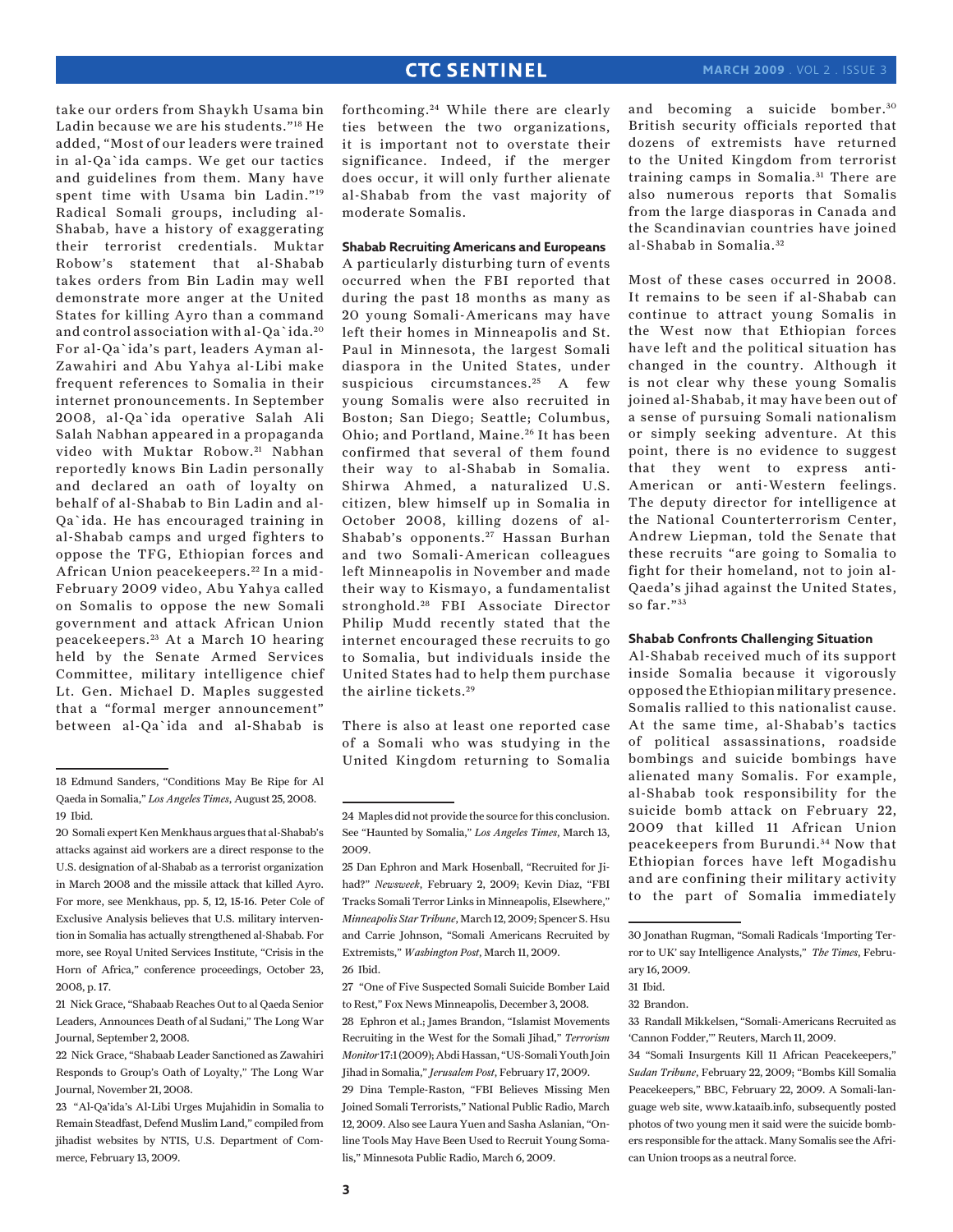across the Ethiopian border, al-Shabab's strongest argument has dissolved and it is left with a tactical record that should worry many Somalis. The recent resignation of TFG President Abdullahi Yusuf and his replacement with Shaykh Sharif Shaykh Ahmad further undercut al-Shabab.

Shaykh Sharif is a Hawiye/Abgal subclan member and was one of the two principal leaders of the ICU that the TFG and Ethiopians deposed late in 2006. Shaykh Sharif recently announced that he will impose Shari`a, neutralizing one of al-Shabab's key demands. 35 Shaykh Sharif has ties to some of the al-Shabab members who once served as part of the ICU militia. Consequently, he is in a position to peal away some of the more moderate or opportunistic members from al-Shabab and convince them to join the new government of national unity. For example, Shaykh Abdirahman Janaqow, a deputy to Shaykh Sharif, publicly attacked al-Shabab during a sermon in Mogadishu in January. He blamed al-Shabab for the collapse of the Islamic Courts and accused it of killing anyone who disagreed with its methods. 36 Nevertheless, Shaykh Sharif is driven by a desire to achieve power and must overcome earlier policies that favored shutting down a free press and calling for jihad against Ethiopia.

The other principal ICU leader, Shaykh Hassan Dahir Aweys, remains in exile in Asmara, Eritrea. He opposes Shaykh Sharif and his recent alliance with the TFG. Shaykh Hassan also appears to have close connections with the radical elements of al-Shabab. It is doubtful, however, that Shaykh Hassan has any command and control over al-Shabab. The organization is too decentralized, and the fact that he resides in Eritrea would make any effective control over units in Somalia exceedingly difficult.

Although it remains well financed and is seemingly led by committed jihadists, al-Shabab has become increasingly subject

to fissures along sub-clan and regional group lines. Furthermore, by the end of 2008, rival Islamist militia groups began to confront al-Shabab. Ahlu-Sunna wal-Jama, a Sufi brotherhood of moderate Islamists, called in late December for a government of national unity and attacked al-Shabab militias in Mogadishu. 37 The desecration of grave markers by al-Shabab followers may have contributed to this conflict.<sup>38</sup> Ahlu-Sunna wal-Jama also took control of two towns in central Somalia controlled by al-Shabab, including Ayro's stronghold of Dusa Mareb. 39

In mid-February 2009, the Somali parliament selected a new prime minister, Omar Abdirashid Ali Sharmarke. From the large Darod/Majerteen sub-clan and the son of an early Somali president, his selection bodes well for building international support for Shaykh Sharif's new government.40 To its credit, the new government has begun to return to Mogadishu. Shaykh Sharif, Prime Minister Sharmarke and most of his cabinet and nearly 200 members of the enlarged parliament are now back in the capital. Sharmarke has also set as his major priority reconciliation with opposition groups.<sup>41</sup> All of these developments could work to limit al-Shabab's appeal, at least in some areas of Somalia.

#### **The Way Forward**

The situation on the ground in Somalia is extremely fluid. Al-Shabab remains a significant force but has been undercut by the departure of the Ethiopians and al-Shabab's unpopular tactics and ideology.42 It is up to the Shaykh Sharif

42 For a good analysis of al-Shabab's position, see Ken Menkhaus, "Somalia after the Ethiopian Occupation: government to prove that it can rally most Somalis to its more moderate agenda. The first priority is the difficult task of reestablishing security. Contrary to popular belief in the West, an enlarged African Union force is not the answer, although it can continue to play a useful role by keeping the port and airport in Mogadishu out of al-Shabab's hands. The African Union does not have the capacity, funding, experience or willingness to implement a task of this complexity. A UN peacekeeping force would be somewhat more effective, but only if there is a peace to keep that all Somali sides endorse.43 The international community should continue to help Somalia train a professional, community-based police force that draws its recruits from all regions of Somalia.44 The UN special envoy to Somalia, Ahmedou Ould-Abdallah, recently commented that efforts to create a police force have progressed slowly because donors have attached too many conditions to paying them.45 Financing the building of this force would be a good project for the Arab countries, which have a stake in a stable Somalia. Initially, security would be messy as the new government uses its own militia to deal with al-Shabab and freelancing militias. If it is possible to neutralize al-Shabab and independent

First Steps to End the Conflict and Combat Extremism," *Enough Strategy Paper*, February 9, 2009.

43 UN Secretary General Ban Ki-moon is clearly in no hurry to launch a UN peacekeeping operation in Somalia. He said on February 27, 2009 that the United Nations may start planning in June to set up a peacekeeping operation in Somalia if the security and political conditions are conducive. It would take months to actually send such a mission to Somalia. For more, see Sarah McGregor, "Ban Says UN May Establish Peacekeeping Operation in Somalia," Bloomberg, February 27, 2009.

44 This is an idea supported by Abdi Ismail Samatar, professor of geography and global studies at the University of Minnesota. At a Voice of America seminar on Somalia on February 18, 2009 in Washington, D.C., he called on the international community to help establish a Somali police force of 15,000. Samatar has been involved in the last three Somali peace processes. The Somalilanguage website, AllPuntland.com, reported on February 23, 2009 that the French minister of foreign affairs, during a meeting with Shaykh Sharif, is prepared to train 10,000 Somali soldiers. Although the French minister did have a meeting with Shaykh Sharif, there is no confirmation he offered to train 10,000 soldiers.

45 Ahmedou Ould-Abdallah, comments made at a conference on Somalia at the Center for Strategic and International Studies, Washington, D.C., March 10, 2009.

<sup>35</sup> Shaykh Sharif said he would not institute a strict interpretation of Shari`a. For more, see "Somali Cabinet Votes to Implement Sharia Law," Reuters, March 10, 2009; Mohamed Amiin Adow, "Somali President Bends to Rebel Demand for Sharia Law," CNN, February 28, 2009.

<sup>36 &</sup>quot;Senior ARS Official Blasts Al-Shabab," Mareeg English News, undated.

<sup>37</sup> For more on the organization, see Alisha Ryu, "Tensions Mounting between Somali Islamist Groups," Voice of America, March 6, 2009; Abdulahi Hassan, "Inside Look at the Fighting Between Al-Shabab and Ahlu-Sunna wal-Jama," *CTC Sentinel* 2:3 (2009).

<sup>38</sup> Sufi custom reveres head stones while the absolutist views of al-Shabab oppose the practice. See "Sufi Group Accuses al-Shabaab of Using Foreigners to Destroy Graves," Garowe Online, December 26, 2008.

<sup>39</sup> Jeffrey Gettleman, "Islamist Militants in Somalia Begin to Fight One Another," *New York Times*, December 29, 2008; Radio Shabelle, January 29-30, 2009.

<sup>40</sup> On the other hand, he has no base of political support and may find it difficult to stand up to Shaykh Sharif.

<sup>41 &</sup>quot;Somali PM Sets Reconciliation, Security Top Priorities," Xinhua, February 26, 2009.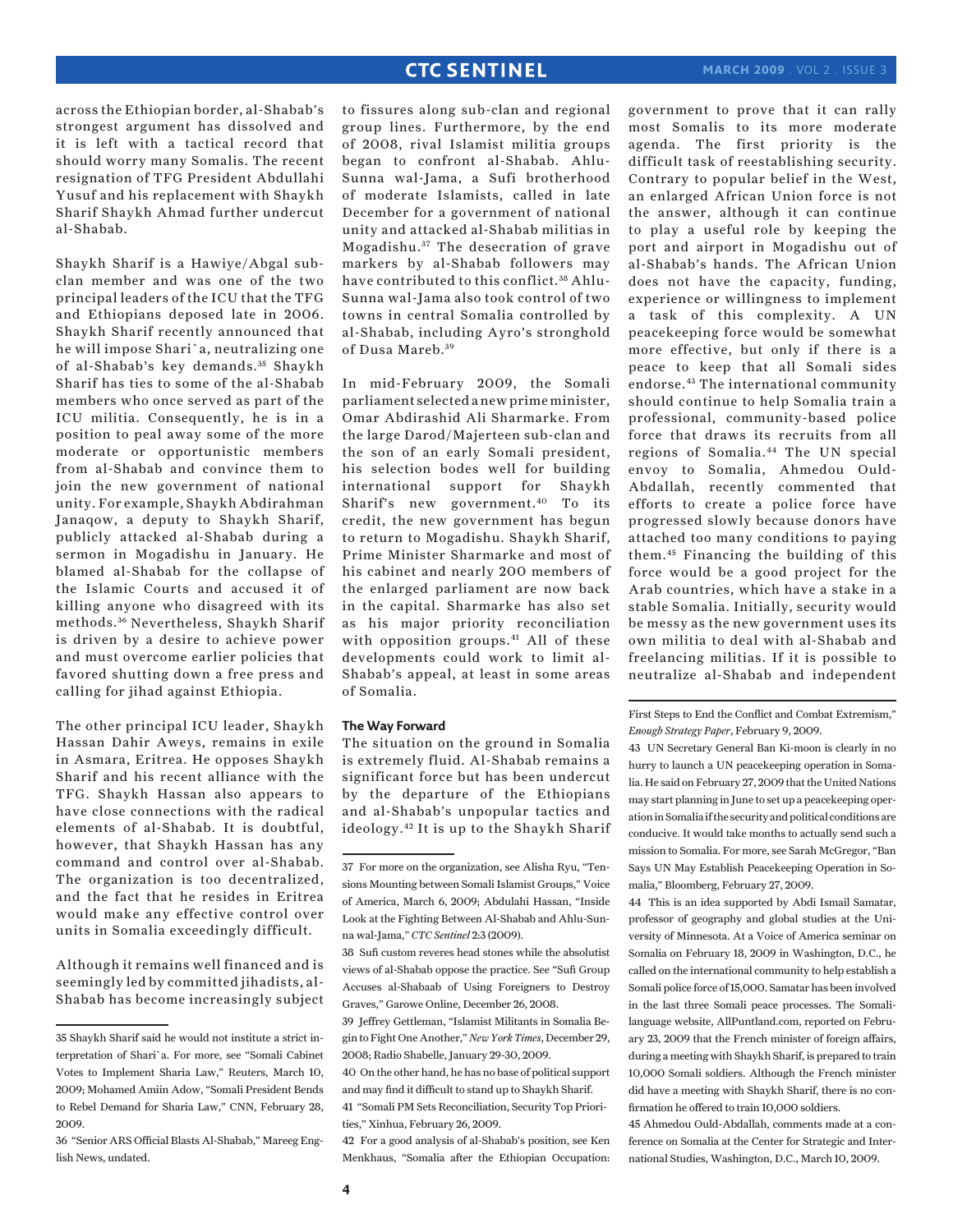militias, a Somali police force, which has a long tradition of professionalism in the country, should be able to ensure security until Somalia creates a national army.

The United States should continue to support the new government of national unity in spite of its imperfections, while remaining in the political background. It is important to give the Somali government an opportunity to build a functioning coalition, neutralize support for al-Shabab and co-opt organizations such as the newly-formed Islamic party Hisbul Islamiyya.46 Prime Minister Sharmarke has already announced that he is prepared to sit down with al-Shabab, although its leaders continue to oppose the Shaykh Sharif government.47 As much as the United States opposes al-Shabab, it is necessary to let Somalis work through their differences in their own way. This is also the time for the United States to eschew military activity in Somalia. It should continue to provide humanitarian assistance, help to establish a police force and be prepared to step in quickly with development aid as soon as the security situation permits.

*Dr. David H. Shinn is an adjunct professor in the Elliott School of International Affairs at George Washington University. He served 37 years in the U.S. Foreign Service, including State Department Coordinator for Somalia during the 1993 international intervention and ambassador to Ethiopia from 1996- 1999.* 

# **Inside Look at the Fighting Between Al-Shabab and Ahlu-Sunna wal-Jama**

By Abdulahi Hassan

since the first week of November 2008, Somalia's hard line Islamist militant group, al-Shabab, has engaged in fierce fighting with a rival armed group, known as Ahlu-Sunna wal-Jama (ASWJ). The recent fighting occurred when the ASWJ, a Sufi group, reacted violently after al-Shabab challenged their form of worship and assassinated approximately 40 prominent personalities who had questioned the way they were ruling the region.1 While forces loyal to al-Shabab have received support from the population due to their prior resistance to the Ethiopian occupation, there are signs that Somalis—at least in Galgaduud region and in Mogadishu have grown weary of their presence. This was manifest in the decision of Galgaduud's clans and traditional Sufi shaykhs to throw their support behind the ASWJ.

The fighting between these two groups is significant because ASWJ defeated al-Shabaab in two strategically important towns, causing the radical group to lose its foothold in one of the main arteries connecting southern and northern Somalia. This article provides background on the rivalry between al-Shabab and the ASWJ, chronicles the recent fighting between the two groups, and explains why al-Shabab is in danger of losing some of its power and control in Somalia.

### **The Rivalry Between Shabab and ASWJ**

Al-Shabab is a hard line Islamist militant group that was established as early as 2004.<sup>2</sup> It has some ties to al-Qa`ida operatives and is considered the most jihadist-oriented out of Somalia's armed groups.<sup>3</sup> Its fighters are considered well-trained militarily, as many of them were taught by jihadist leaders who had trained in Afghanistan. Al-Shabab received support from the local population in Somalia when Ethiopian forces occupied the country, as many Somalis saw al-Shabab as a genuine resistance force regardless of its strict jihadist leanings. According to one respected journalist, "The Shabab are not wildly popular, but they are formidable; for the time being they have motivated, disciplined militia with hundreds of hard-core fighters."4

Recently, however, the Sufi organization ASWJ picked up arms and began to combat al-Shabab.<sup>5</sup> Sufism has been in Somalia's religious landscape since Islam first came to sub-Saharan Africa centuries ago. Organized Sufi groups in Somalia have rarely been involved in politics, except for the anti-colonial wars of the 19th century where they played a major role. In modern Somalia, Sufi religious organizations—such as the ASWJ—have been most active carrying out religious affairs within their communities. Only in mid-2008 did the ASWJ begin to constitute as a fighting force. In terms of numbers, ASWJ can call on more armed fighters than al-Shabab, but they are not as disciplined or well-trained. The ASWJ's poor training is a result of its fighters being drawn from clan militias, whose members usually do not have formal military training.6 ASWJ has come out in support of Shaykh Sharif Shaykh Ahmad's new unity government.7 Shaykh Mohamed Moalin Shaykh Amiir, chairman of the ASWJ in Nairobi, told reporters that

we are congratulating president Sheik Sharif and we are welcoming him to be the head of the unity

<sup>46</sup> Hisbul Islamiyya is a new Islamic party composed of four factions opposed to Shaykh Sharif's new government: the hard-line Asmara wing of the Alliance for the Re-Liberation of Somalia led by Shaykh Hassan Dahir Aweys; Harakat Ras Kamboni, a southern Somali Islamist group affiliated with Shaykh Hassan "Turki," who has had ties with al-Shabab; the Islamic Front of Jabhatul Islamiyya, an insurgent group formed in 2007 to oppose Ethiopian troops in Somalia; and a little-known, Harti clan group called Anole and based in Kismayo. Increasingly, it seems to be allying itself with al-Shabab.

<sup>47 &</sup>quot;Somalia's PM Calls for Talks with al Shabaab as Ethiopia Troops Re-enter," Garowe Online, February 18, 2009; Abdiaziz Hassan, "Somali Opposition Leader Vows to Fight On," Reuters, March 6, 2009.

<sup>1</sup> Insurgents affiliated with al-Shabab allegedly destroyed the graves of individuals revered by Sufis. This played a role in Ahlu Sunna's violent reaction to al-Shabab. For more, see "Sufi Group Accuses al-Shabaab of Using Foreigners to Destroy Graves," Garowe Online, December 26, 2008.

<sup>2</sup> David H. Shinn, "Al-Qaeda in East Africa and the Horn," *Journal of Conflict Studies* 27:1 (2007): pp. 56-58. 3 For detailed background information on al-Shabab, see the following two articles: David H. Shinn, "Soma-

lia's New Government and the Challenge of Al-Shabab," *CTC Sentinel* 2:3 (2009) and Anonymous, "Somalia's Al-Shabab Reconstitutes Fighting Force," *CTC Sentinel* 1:3 (2008).

<sup>4</sup> Jeffrey Gettleman, "The Most Dangerous Place in the World," *Foreign Policy*, March/April 2009.

<sup>5</sup> Galgaduud's clans and traditional Sufi shaykhs have put their support behind the ASWJ. It is thought that one contributing factor for this action was al-Shabab's disregard of Sufi customs.

<sup>6</sup> This also explains, however, why the ASWJ was able to pick up arms so quickly.

<sup>7 &</sup>quot;Islamist Group Supports President Sharif," Shabelle Media Network, February 13, 2009.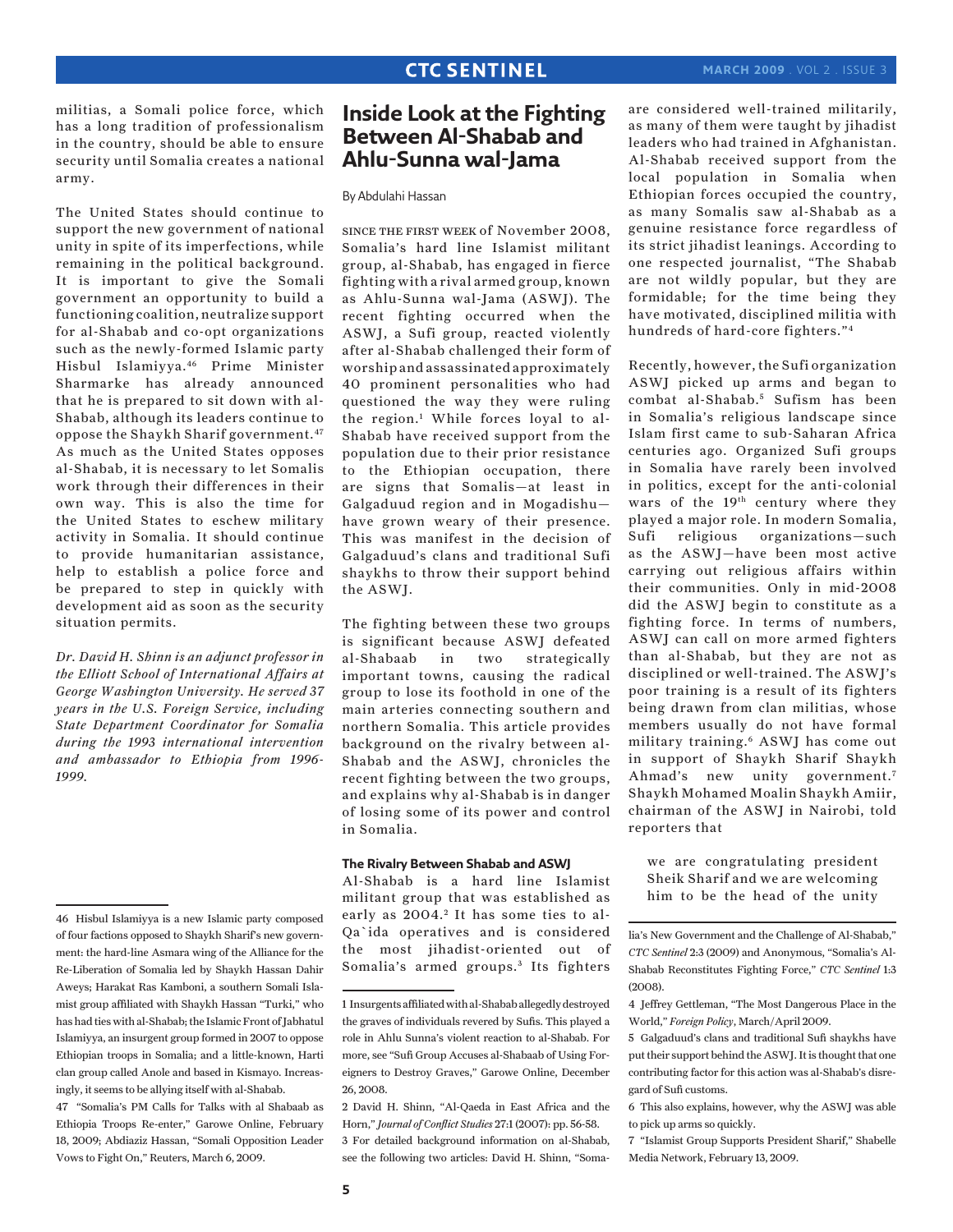government of Somalia. We also bless him to be the Somali president and solve the problems between the Somali people to reach peace and stability.8

There are reports that ASWJ forces in central Somalia have received financial support from Shaykh Sharif's new government.

### **Inside Look at the Fighting**

From November 1 until December 16, 2008, fighting broke out in the Galgaduud region of central Somalia. In the town of Guraceel, 263 miles north of Mogadishu, al-Shabab engaged in fierce fighting with the ASWJ. After two battles, al-Shabab lost control of the town. On January 25, 2009, the same two groups fought again, this time in the strategic regional capital of Dusa Mareb, about 310 miles north of Mogadishu. Al-Shabab was again defeated in short fighting that lasted a couple of hours. It also lost control of the town.

During the fighting, both groups used small-arms such as AK-47s, PKM machine-guns, RPGs, anti-tank weapons, and 60mm mortars.<sup>9</sup> In addition to the use of "technicals,"10 the ASWJ also utilized armored personnel carriers (APC) during the fight in Dusa Mareb, which it acquired from the Somali national army after it collapsed.11 Al-Shabab had more PKMs and 60mm mortars at its disposal, but the group lacked mobility and resiliency, which contributed to its losses. Furthermore, relying on the use of mortars in populated areas in both Dusa Mareb and in Guraceel had a negative effect on popular support.

In addition to the use of APCs, ASWJ was able to defeat the better trained and numbered al-Shabab forces through more effective military tactics. During the battle of Guraceel, a force of 140 from ASWJ attacked al-Shabab's

estimated 500 men from three different fronts with groups numbering 30 men each.12 According to sources in Guraceel, former Somali army officers helped advise and lead the ASWJ forces, which contributed to their victory.13

Signs of the fighting are still visible in both towns. One elder in Guraceel, who witnessed the fighting, said that "if al-Shabab had not intervened in people's freedom, their way of worshipping and not exterminated elders who disagree with them…then they would have been here for quite a long time. I hope they never come back."14 In Dusa Mareb, a resident echoed the comments made

**"This time, however, it may be difficult for al-Shabab to return to Galgaduud since the major clans and sub-clans in the province have thrown their support behind the ASWJ."**

by the elder in Guraceel: "Al-Shabab brought law and order to our town, but took all our freedoms and basic rights away…if they left people alone without imposing so many restrictions, they would still be ruling this town."15 In both towns, however, residents are concerned that al-Shabab will return. Many towns in Somalia frequently change hands from one armed group to another. This time, however, it may be difficult for al-Shabab to return to Galgaduud since the major clans and sub-clans in the province—Habir Gedir, Dir, and Marehan<sup>16</sup>-have thrown their support behind the ASWJ.17 An additional factor that may prevent al-Shabab from gaining power in Galgaduud is that the militant group is putting most of its energy in fighting Somali government and African Union troops in Mogadishu.

### **Shabab's Growing Weaknesses**

Despite having better trained forces, al-Shabab was defeated by the ASWJ in Galgaduud. These battles have revealed two weaknesses affecting al-Shabab. The first weakness resulted from the Ethiopian withdrawal from Somalia. Once the unwelcome Ethiopian force largely withdrew from Somalia, al-Shabab has had difficulty securing support across clan lines. When the Ethiopians occupied the country, many civilians threw their support behind the hard line al-Shabab because it was a major part of the resistance. Ethiopia, which is considered a rival country by most Somalis, was welcomed by very few. In fact, al-Shabab has tried to tie ASWJ to the Ethiopians, alleging that the Sufi group has been armed and supported by Ethiopia to fight a proxy war on its behalf; there is some evidence of this support.<sup>18</sup>

The second weakness is that it appears the general population in Somalia has grown tired of al-Shabab's indiscriminate violence that has caused many civilian deaths. As stated by one man in Mogadishu's airport, "Al-Shabab brought peace to Kismayo…They banned all sorts of music, and no radio can play music. At night they carry foot patrol in the neighborhoods, and if they hear any music coming out of your house you will disappear." The man continued, "I like the fact that they have brought peace back to Kismayo, but I do not like them when they destroy our national flag,"<sup>19</sup> demonstrating why many in Somalia disagree with al-Shabab's attempts to eradicate Somali nationalism. Al-

19 Personal interview, civilian in Mogadishu airport, February 18, 2009.

<sup>8</sup> Ibid.

<sup>9</sup> This information is based on the author's first-hand reporting and research in Guraceel and Dusa Mareb in February 2009.

<sup>10 &</sup>quot;Technicals" is a term that refers to battlewagons, and they are used by all sides in Somalia's ongoing conflicts. These battlewagons are basically pick-up trucks with mounted anti-aircraft guns.

<sup>11 &</sup>quot;Ahlu Sunna Takes Control of Provincial Town," Shabelle Media Network, January 29, 2009.

<sup>12</sup> This information is based on the author's first-hand reporting in Guraceel in February 2009.

<sup>13</sup> Ibid.

<sup>14</sup> Personal interview, elder in Guraceel, Somalia, February 26, 2009.

<sup>15</sup> Personal interview, resident in Dusa Mareb, Somalia, February 23, 2009.

<sup>16</sup> Marehan's support for al-Shabab is not universal. In Lower Jubba, for example, some Marehan support al-Shabab.

<sup>17</sup> Al-Shabab draws fighters from various clans, including some from Habir Gedir and Dir.

<sup>18</sup> Abdurrahman Warsameh, "Counting the Cost After Ethiopia Withdraws," AllAfrica.com, January 31, 2009. Based on the author's own research in Galgaduud, in addition to other reporting sources, some of these allegations can be substantiated. There is evidence that Ethiopia provided some support to the ASWJ forces during the battle in Guraceel. When the ASWJ was running low on ammunition, Ethiopian troops allegedly resupplied them. Also during the battle of Guraceel, Ethiopian troops apparently mobilized near the town but the ASWJ requested that they withdraw due to concern that they would be labeled as an Ethiopian proxy.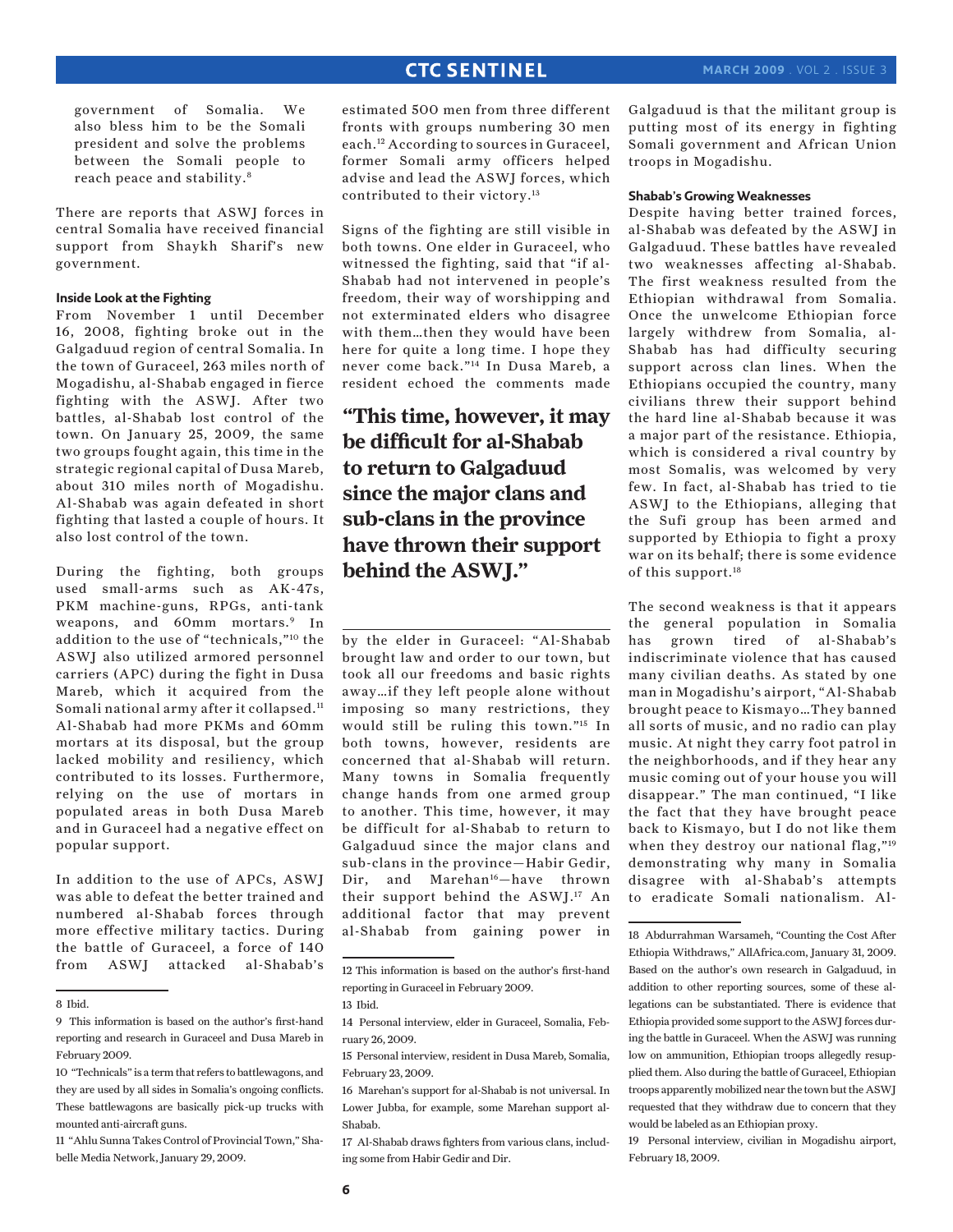Shabab's ban on stimulants such as Qat, smoking cigarettes and public entertainment will likely continue to further erode their support in some parts of Somalia.

Support for al-Shabab is, however, still strong in certain parts of the country, partially due to the fact that they have set up Islamic courts and brought law and order to areas under their control. Despite al-Shabab's recent losses, the group, along with an Islamist coalition of four factions known as Hisbul Islamiyya that has ties to al-Shabab, 20 still controls

# **"Al-Shabab's losses to the ASWJ in Galgaduud demonstrate how clan loyalties can shift, and why al-Shabab is in danger of losing some of its power and control in Somalia."**

significant land in southern Somalia. Clan loyalties help to secure al-Shabab's control of Bay and Bakool regions in the southwest because the group draws significant numbers of fighters from the Rahanwayn clans, which are predominate in those two regions. Al-Shabab also has significant control of Lower Jubba region. Furthermore, when combined with Hisbul Islamiyya's Harakat Ras Kamboni of Shaykh Hassan Turki—which has a strong Ogadeni clan connection and influence in Lower Shabelle21—al-Shabab's influence extends from Kismayo all the way to the Somali-Kenyan border.

### **Conclusion**

Al-Shabab's losses to the ASWJ in Galgaduud demonstrate how clan loyalties can shift, and why al-Shabab is in danger of losing some of its power and control in Somalia. Furthermore, since January 31, the former chairman of the Islamic Courts Union, Shaykh Sharif Shaykh Ahmad, was chosen as the new president of Somalia. With Shaykh Sharif as the head of the Somali state, it has become possible to weaken the appeal of extreme jihadist ideology in the country. The Shaykh Sharif government's decision to apply Shari`a and his past ties to Somali militias may weaken the appeal of hard liners such as al-Shabab. To consolidate these gains, it will require well thought strategic and material support for the Shaykh Sharif regime. This support must be sensitive of Somali social and cultural mores.<sup>22</sup> Whatever help is extended to the new government has to take into account previous shortcomings, such as giving the green light to Somalia's rival, Ethiopia, to invade without considering the possible backlash. Indeed, two years ago, thousands of Ethiopian troops were sent to the Somali capital to both empower the then TFG and eradicate extremist jihadists. That strategy, however, did not cultivate any fruits and produced the opposite effect by creating more jihadists than before. Any future strategy must avoid these previous failures.

*Abdulahi Hassan is a veteran Somali journalist with more than 20 years of experience in Somali affairs. He has been reporting on the Somali civil war since 1993. During 2006, from Mogadishu, he covered the rise and fall of the Islamist movement and the aftermath of the war in Mogadishu for various international media outlets. Much of the information for this article was drawn from Mr. Hassan's ongoing research inside Somalia.*

21 The Ogadeni are a sub-clan of the Darod.

# **Pakistan's Continued Failure to Adopt a Counterinsurgency Strategy**

### By Ahmed Rashid

IN RECENT MONTHS, the Pakistani Taliban have made unprecedented inroads into the world's second largest Muslim country and the only one armed with nuclear weapons. Pakistan's February concessions to the Taliban in the Swat Valley of the North-West Frontier Province (NWFP) are a watershed in the country's steady slide toward anarchy and the growing acceptance of the Taliban's control in northern Pakistan.1 Subsequently, the Taliban called for a cease-fire in Bajaur, a tribal agency adjacent to Afghanistan where the Pakistani government has been battling Taliban militants since August 2008. While neither the government nor the military seem capable of halting the Taliban's spread, the militants themselves are offering cease-fires to Pakistan so that they can unite and combine their resources to better combat Western forces in Afghanistan in early spring.

The current crisis adds to the already prevalent international concern about Pakistan's will to resist extremist forces and comes just as the United States and NATO decide upon a new joint strategy for Afghanistan and Pakistan before the NATO summit on April 2. The political and military failure caps a long running inability of the Pakistan Army and the civilian government to learn, adapt or apply the basic principles of modern counterinsurgency strategy. The army refuses to accept that the biggest threat faced by Pakistan is the Taliban and al-Qa`ida, not the state of India. This article examines the Pakistan Army's failure to prepare for counterinsurgency warfare, the army's unsuccessful counterinsurgency operations in the Bajaur tribal agency and the Swat Valley, and the flaws inherent in arming pro-government tribal militias.

<sup>20</sup> Hisbul Islamiyya is composed of four factions: the hard-line Asmara wing of the Alliance for the Re-Liberation of Somalia led by Shaykh Hassan Dahir Aweys; Harakat Ras Kamboni, a southern Somali Islamist group affiliated with Shaykh Hassan "Turki," who has had ties with al-Shabab; the Islamic Front of Jabhatul Islamiyya, an insurgent group formed in 2007 to oppose Ethiopian troops in Somalia; and a little-known, Harti clan group called Anole and based in Kismayo.

<sup>22</sup> For example, when the U.S. Central Intelligence Agency decided to support warlords in Somalia—with the aim of capturing individuals suspected of international terrorism—it had a negative impact because the warlords had a low standing in society. Many in the Somali public interpreted this support as a war on Islam rather than an operation to catch al-Qa`ida operatives.

<sup>1</sup> Zahid Hussain, "Taliban Extend Truce, Gain Sway in Swat," *Wall Street Journal*, February 25, 2009.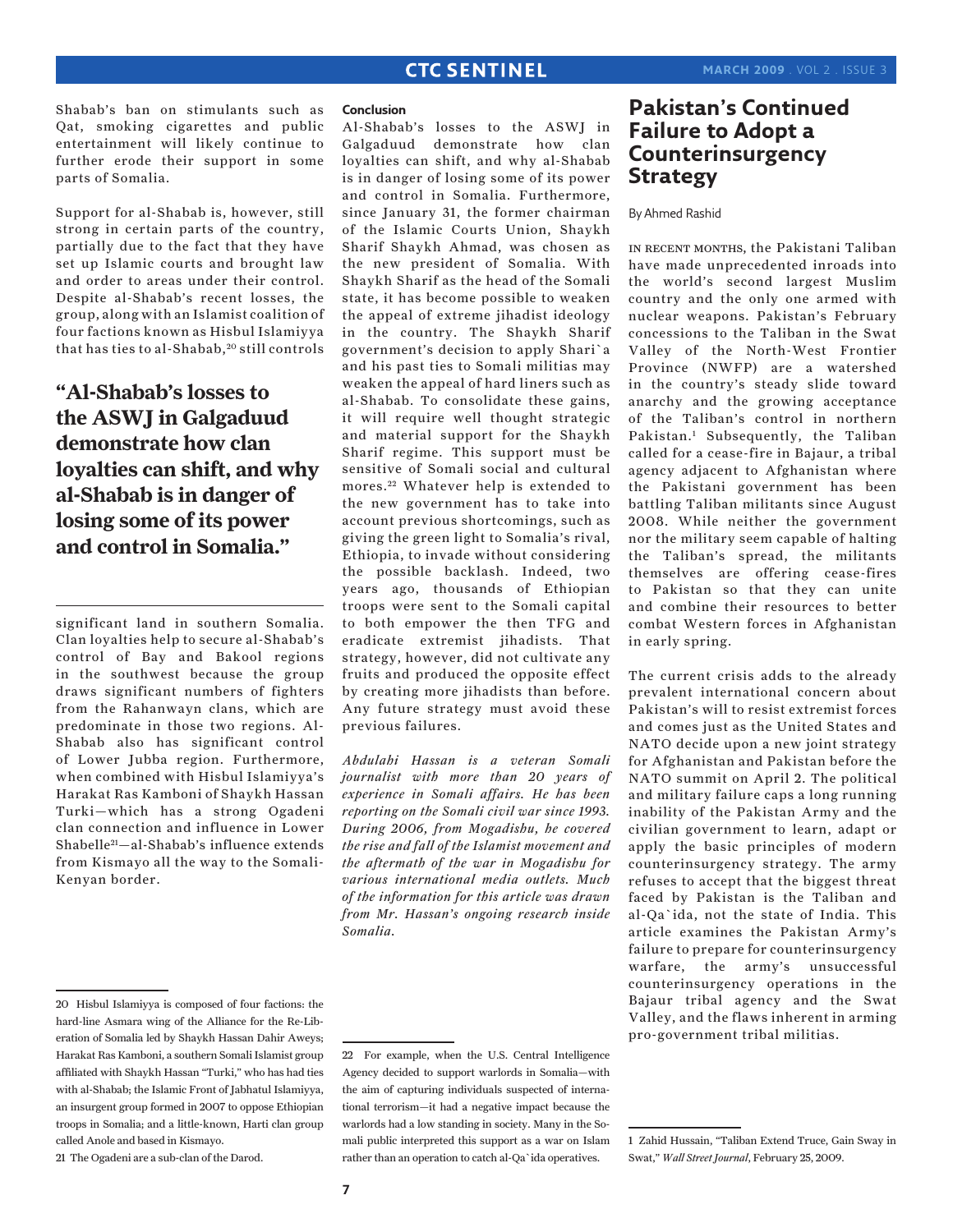### **Failure to Prepare for Counterinsurgency Warfare**

The U.S. military, and in particular the chairman of the Joint Chiefs of Staff, Admiral Michael Mullen, spent much of 2008 trying to persuade Pakistan's military to allow the United States to train anywhere from two brigades to two divisions of Pakistan's regular forces to conduct counterinsurgency in the Federally Administered Tribal Areas (FATA) adjoining Afghanistan. The Pakistan Army rejected the suggestion, insisting that a conventional war with India was the major threat faced by the army and any such defensive war would still be fought on the plains of Punjab and Sind rather than in the mountains of Waziristan. The army also balked at an overwhelming U.S. military presence in the country at a time when there was growing anti-Americanism among the population and in the army. When terrorists struck Mumbai in November 2008, India threatened to launch hot pursuit into Pakistani Kashmir; the incident caused the partial mobilization of the Indian and Pakistani armies, and was used by Pakistan's military to vindicate its position regarding India to the United States.

In the fall of 2008, the army finally agreed to allow approximately 70 U.S. officers train members of the Frontier Corps (FC)—the main paramilitary force in FATA—in counterinsurgency warfare. 2 Pakistan's army chief, General Ashfaq Parvez Kayani, also ordered the FC to be re-equipped with better equipment, salaries and facilities initiatives that the Bush administration and the army should have carried out using part of the largely unaccountable \$11.8 billion the United States handed over to the previous military regime of President Pervez Musharraf between 2001 and 2007.<sup>3</sup> Nevertheless, despite the training, the FC is still only a paramilitary force, and it remains deeply controversial. The FC's manpower is largely Pashtun, drawn from FATA

and the NWFP, while its officers are drawn from the regular army. After the Soviet invasion of Afghanistan, the FC was the main operational force used by Pakistan and the United States for their joint covert support to the Afghan mujahidin. Later, it was also on the front line of Pakistan's military aid and

**"Pakistan's military must achieve the capability and courage to engage in counterinsurgency operations, in addition to the necessary willpower to alter its present course."**

support to the Taliban regime in its fight against the Northern Alliance. During this conflict, large numbers of the FC were deployed inside Afghanistan in plainclothes to support the Taliban. In the past, the FC has also been deeply involved in training Kashmiri militants to fight in Indian Kashmir.

Today, the FC soldier not only has family members on the Taliban side in the present war in FATA and Swat, but has become thoroughly imbued with iihadist ideas and motivations.<sup>4</sup> For a force that was told for three decades that supporting jihad in Afghanistan and India was part of state policy, it is naturally proving contradictory for them now to be told that the same jihadists are enemies of the state. Therefore, it is not surprising that since 2004, when the army and FC launched operations in FATA, the FC has suffered from largescale desertions, surrenders and loss of morale. Before the FC can become a legitimate counterinsurgency force, a number of steps need to be taken: it must be reconstituted unit by unit and thoroughly screened for Taliban sympathizers; large-scale retirements should be implemented; and a younger, fresher crop of recruits brought into the ranks.

### **Army's Failed Counterinsurgency Practices**

Meanwhile, the army's reluctance to train in counterinsurgency has been even more detrimental. The subject is not taught seriously at Pakistan's military colleges except in historical reference, such as to the Vietnam War. Most teaching and training still relates to the conflict with India.

The army's performance alongside the FC in FATA has demonstrated its lack of counterinsurgency training. After months of delay, in August 2008 the army moved into FATA's Bajaur Agency promising a two week campaign to rid the area of Pakistani Taliban, after which it would do the same in the other six tribal agencies. Eight months later, the army is still fighting in Bajaur, unable to clear it of Taliban elements and in addition it has also lost the Swat Valley in the NWFP.<sup>5</sup> In Bajaur, the tactics used were the direct opposite of the new counterinsurgency doctrine of "clear, hold and build." That doctrine is people-centric in that military force is used to root out the extremists to protect population centers. Once that is complete, the doctrine calls for rebuilding the lives of the population so that locals turn against extremists. The army did the complete opposite. It moved out the population, flattened villages and entire towns with artillery, bombings and bulldozers. This created vast free fire zones, which the Taliban themselves creatively used to retaliate against the army by ambushing soldiers from concealed positions in the rubble. The Taliban also forced locals who remained to spy on government forces and enlisted more support from fleeing, angry refugees. Moreover, the army did not conduct effective counterinsurgency tactics such as constant patrolling, securing and controlling distinct areas. Instead, it set up large camps where it hunkered down while it relied on its heavy and destructive firepower to inflict Taliban casualties. The army became sitting ducks in Bajaur without a population to provide them information as to who was a Taliban member and who was not  $6$ 

<sup>2</sup> Eric Schmitt and Jane Perlez, "U.S. Unit Secretly in Pakistan Lends Ally Support," *New York Times*, February 22, 2009.

<sup>3</sup> Ruben Navarrette, "Who Needs Friends like Musharraf?" CNN, November 6, 2007. For the source of \$11.8 billion, see Ahmed Rashid, *Descent into Chaos: The United States and the Failure of Nation Building in Pakistan, Afghanistan and Central Asia* (New York: Viking Press, 2008).

<sup>4</sup> For more on the Taliban's influence on the Frontier Corps, see Arthur Keller, "Propaganda and Peace Deals: The Taliban's Information War in Pakistan," *CTC Sentinel* 1:8 (2008).

<sup>5</sup> In March, however, the government signed a new peace deal with the largest tribe in Bajaur, a deal that some speculate will allow the Taliban to concentrate their operations on neighboring Afghanistan.

<sup>6</sup> These conclusions are based on the author's personal interviews and ongoing research on army operations in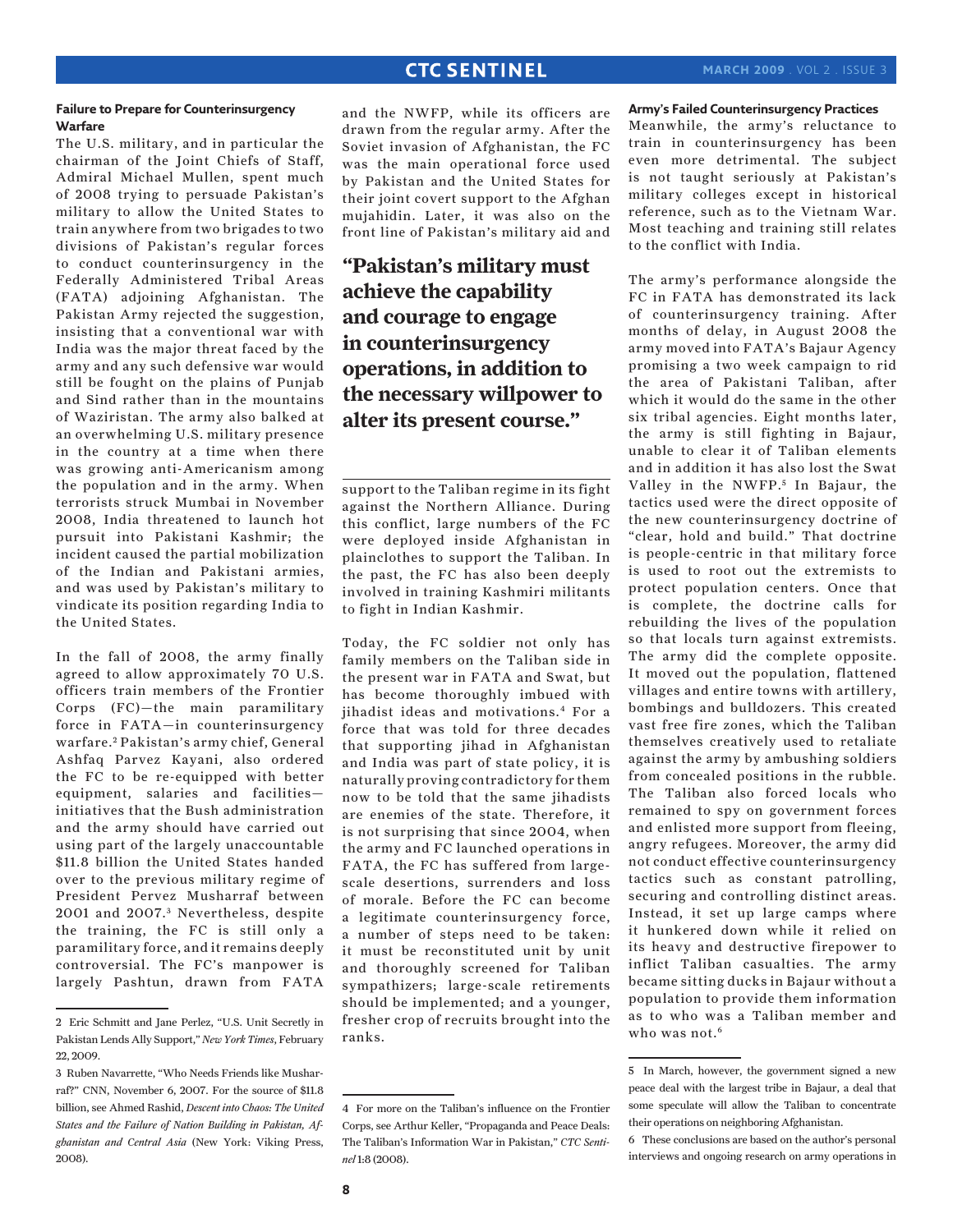The operation caused 400,000 people to flee Bajaur, and they are now living in poor conditions as internal refugees barely being looked after by a financially strapped government.7 These refugees include important tribal elders and chiefs and educated youth—all vehemently anti-Taliban—who would have provided the necessary support for military operations if they had been protected in the first place. The most common accusation among these refugees is that the army was always killing the wrong people—civilians rather than the Taliban.<sup>8</sup>

The army used similar tactics in last year's military offensive against the Pakistani Taliban in the Swat Valley. Swat is a long twisting valley surrounded by high mountains; it is far more heavily populated than areas in FATA. While what should have occurred was securing villages and towns one by one, combined with deep patrols in the mountains to keep the Taliban on the run, the army instead set up camps where it hunkered down, used excessive firepower that killed hundreds of civilians, failed to protect the local anti-Taliban tribal elders who were trying to protect their villages and homes with their own followers and allowed the Taliban to dismantle or kill the local police force and civil administration. The Taliban burned down approximately 200 schools, and teachers were forced to flee. No element of the state machinery or the population was adequately protected or defended.<sup>9</sup>

The army is now negotiating a truce with the Pakistani Taliban in both Swat and in the tribal agencies. In the past, such cease-fires have left the Pakistani Taliban free to consolidate their territorial gains, while at the same time allowing them to concentrate their firepower on U.S. and NATO forces in Afghanistan. Once again, this seems to be the aim of the Pakistani Taliban, who are under the influence of Afghan Taliban leaders and al-Qa`ida.

#### Bajaur.

### **Flaws in Arming Pro-Government Tribal Militias**

The army's latest strategy to create progovernment tribal militias to attack the Taliban has proved unsuccessful because there is no plan to protect such militias once they disband and go home for rest or to care for their families. The Taliban have massacred and then mutilated the bodies of several groups of such militiamen after they had gone home for rest. That has worked as a powerful deterrent against joining the militias.

Most recently, the NWFP provincial government also said that it will distribute 30,000 rifles to local militias to defend their territories against the Taliban.10 Such experiments, however, are likely to fail in Pakistan's tribal areas because the Taliban have successfully decimated the tribal elite who would be the traditional leaders of such militias. More than 300 tribal chiefs and elders have been killed since 2004.11 The individuals whom the government is now trying to promote as tribal elders are not the traditional leaders and consequently do not have the full support of their tribes or clans. Similar attempts now being carried out in selective provinces in Afghanistan by the U.S. military are also fraught with the same kind of dangers, as the Taliban have also decimated the tribal elite in that country. In both war zones, the Taliban have deliberately replaced the tribal elite with their own mullahs who act as military commanders, judges of local Shari`a courts and administrative heads.

### **Conclusion**

Even without receiving training from the U.S. military, the Pakistan Army can learn modern counterinsurgency practices. Professional army officers can study counterinsurgency from books in addition to the vast body of experience that has emerged from recent wars in Iraq and Afghanistan. By applying that theory to basic military training and doctrine and gaining knowledge of local conditions and the enemy, soldiers and officers can be quickly retrained. For this to occur, however, Pakistan's

military must achieve the capability and courage to engage in counterinsurgency operations, in addition to the necessary willpower to alter its present course.

Until the Pakistan Army is able to redetermine its strategic priorities and its interpretation of the country's security, it will not be able to practice counterinsurgency successfully. The army's current national security doctrine is entirely focused on India. In sharp contrast, the civilian national security doctrine is focused on building the state in terms of improving relations with neighbors, increasing trade, advancing the economy, and providing mass education and development. The contrast between the two in how civilians and the military see the future of Pakistan has remained the principle contradiction that has bedeviled the country since its inception and has constantly pitted the army against civilian political forces.

Practicing successful counterinsurgency relies upon outlining proper strategic priorities and on making national security doctrine relevant to the needs of the population, rather than on the needs or desires of the army. Pakistan's biggest threat today comes from the Pakistani Taliban and their al-Qa`ida and Afghan Taliban allies. It does not come from India.

*Ahmed Rashid is a Pakistani journalist and writer. He is the author of four books, including* Taliban *(2000) and* Jihad *(2002). His latest book is* Descent into Chaos: U.S. Policy and the Failure of Nation Building in Afghanistan, Pakistan and Central Asia *(2008). He writes for the* Daily Telegraph, *the BBC, the* Washington Post, El Mundo, *the* International Herald Tribune, *the* New York Review of Books *as well as for Pakistani media. He has been covering the wars in Afghanistan since 1979. He is a member of the Advisory Board of Eurasia Net of the Soros Foundation, a scholar of the Davos World Economic Forum and a consultant for Human Rights Watch. In 2004, he was appointed to the Board of Advisers to the International Committee of the Red Cross in Geneva. At the invitation of UN Secretary General Kofi Annan, he became the first journalist to address the UN General Assembly in New York in September 2002 and the first journalist to address NATO ambassadors in Brussels in September 2003.*

<sup>7 &</sup>quot;14 Militants, 3 Women Killed in Bajaur," *Daily Times*, August 21, 2008.

<sup>8</sup> This information was drawn from the author's personal interviews with refugees.

<sup>9</sup> Amanda Ruggeri, "Taliban Extends Cease-Fire With Pakistan in Troubled Tribal Region," *U.S. News & World Report*, February 24, 2009.

<sup>10 &</sup>quot;Pakistan's NW Govt to Arm People Against Militants," Agence France-Presse, February 22, 2009.

<sup>11</sup> Aamir Latif, "Masquerading as Taliban," IslamOnline. net, June 28, 2008.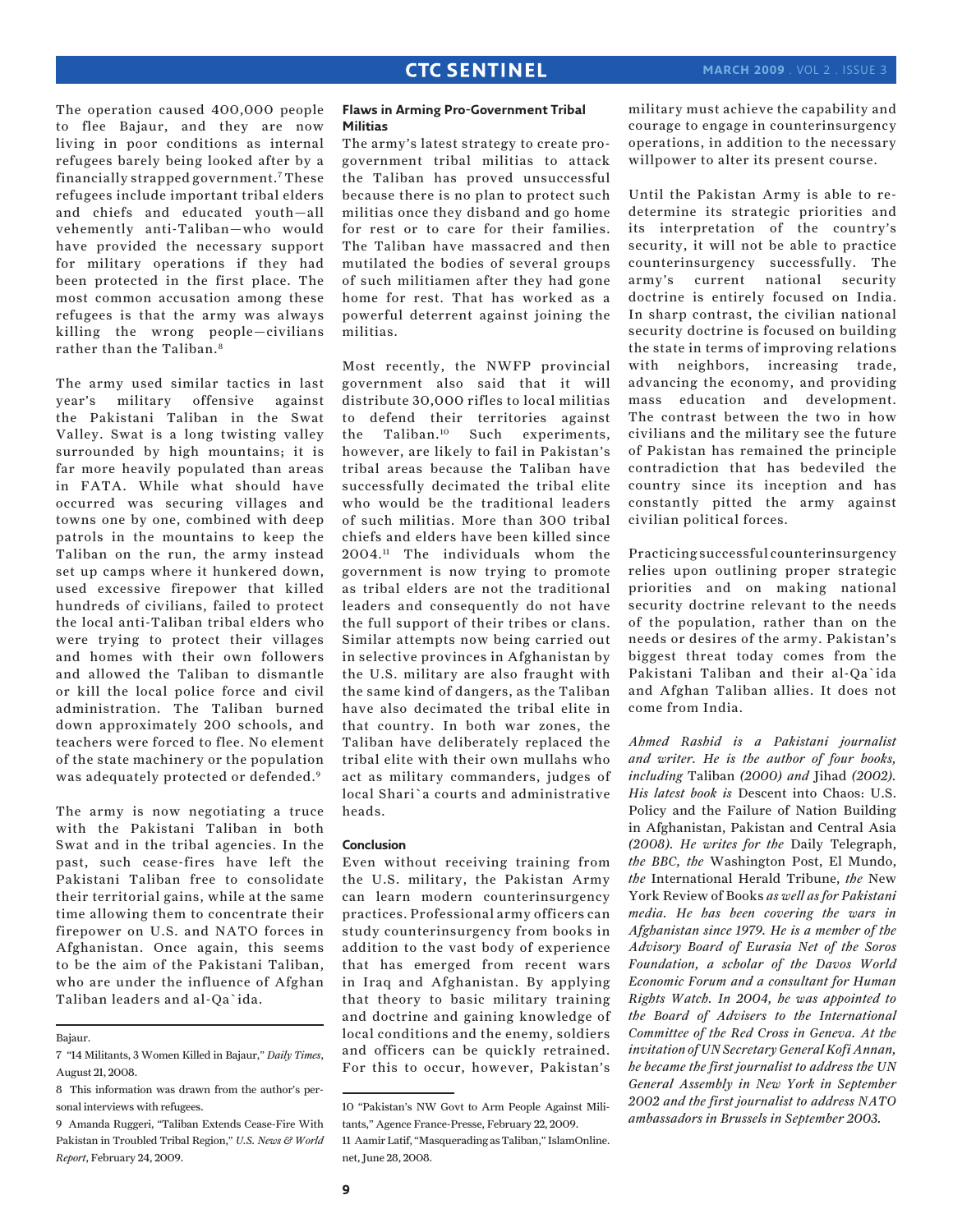# **Al-Qa`ida's Involvement in Britain's "Homegrown" Terrorist Plots**

By James Brandon

in the united kingdom, the discovery of new terrorist plots generally follows a clear trend. In a blaze of publicity, the would-be terrorists are arrested or, more rarely, succeed in carrying out an attack. Soon afterward, their friends and family are quoted as saying that the suspects are innocent and that they would never be involved in terrorism. Meanwhile, journalists speculate that these men (of whom little is yet known) apparently acted alone and had few if any links to known terrorists or extremist groups. This is often accompanied by learned speculation that this is a sign that more terrorists are becoming "selfstarters," operating alone and forming fully independent cells as outlined in Abu Mus`ab al-Suri's *The Global Islamic Resistance Call*. This in turn often triggers further speculation that al-Qa`ida no longer exists as an organization or even as a network, an impression that is often only strengthened by the internet ranting of apparently isolated figures such as Ayman al-Zawahiri.

In the light of 24-hour news, this process is understandable. It ignores, however, the steady stream of information from terrorism trials in the United Kingdom some of which last for months—that are increasingly bringing the whole concept of "self-starters" and "leaderless jihad" into question. Recent British trials in fact indicate that the majority of major terrorist plots formulated in the United Kingdom in the post-9/11 era were at least partly directed by major al-Qa`ida figures in the Afghanistan and Pakistan border region. Indeed, without the training supplied by al-Qa`ida members, it is likely that few of these plots would ever have become viable. This article shows that each of the major terrorist plots affecting the United Kingdom since the 9/11 attacks in the United States have had ties back to al-Qa`ida's central organization in Afghanistan and Pakistan.

### **The 7/7 Bombings**

The terrorists who carried out the July 7, 2005 London bombings were initially depicted as "ordinary" British Muslims who had been "brainwashed" by extremist Islamist preachers and radicalized by the war in Iraq.<sup>1</sup> Since then, it has become clear that the 7/7 bombers, and particularly their leader Mohammed Siddique Khan, had been involved in jihadist movements prior to 9/11 and that he and the other bombers had deliberately cultivated relationships with a wide range of pro-jihadist groups and individuals in the United Kingdom and abroad.

Siddique Khan's serious involvement in jihadist groups began in July 2001 when he attended training camps at Mansehra in Pakistan's North-West Frontier Province (NWFP) run by Harkat-ul-Mujahidin, a Kashmiri terrorist group with close ties to the Taliban.<sup>2</sup> Khan then traveled to Afghanistan where he hoped to fight against the Northern Alliance. He was taken ill, however, and unable to take part in any fighting. In July 2003, Khan returned to the region to attend training camps run by unspecified jihadist groups at Malakand in northern Pakistan.<sup>3</sup> At these camps, Khan and other volunteers were trained to use light weapons and rocket-propelled grenades (RPG).4 Zeeshan Siddique, another British Muslim who attended the camps with Siddique Khan, was later arrested by Pakistani police and found to have phone numbers for known al-Qa`ida members in his possession.<sup>5</sup> It is possible, therefore, that Siddique Khan first made contact with al-Qa`ida at this time while at the camp. According to some media reports, Siddique Khan and others in the Malakand camp actually received training from Abd al-Hadi al-Iraqi, a senior Iraqi member of al-Qa`ida.6

6 Daniel McGrory et al., "Meeting of Murderous Minds

In December 2004, Siddique Khan, along with Shehzad Tanweer who would become one of the 7/7 suicide bombers, traveled to Pakistan for the final time. The two men stayed in the country for six weeks, leaving in February 2005. On this trip, their precise whereabouts are unknown—although it is likely that they received further bombmaking training that was specific to their proposed mission. At some point during the trip, each man also recorded a martyrdom video. Their decision to make the videos indicates that they had not only decided to carry out the

**"Each of the major terrorist plots affecting the United Kingdom since the 9/11 attacks in the United States have had ties back to al-Qa`ida's central organization in Afghanistan and Pakistan."**

London bombing attacks, but also that they had now all received the training and skills necessary to do so. After the bombings, this recording was released exclusively by al-Qa`ida's media wing, al-Sahab. Significantly, the video had been edited to include clips of Ayman al-Zawahiri praising the two Britons. This again probably indicates that there was a clear channel of communication albeit probably through a number of intermediaries—between these British men and al-Qa`ida's most senior leaders.

### **7/21 Bombings**

Initially, the abortive 7/21 bombings carried out on July 21, 2005, two weeks after the 7/7 bombings, were described as a "copycat" attack that had been hastily put together—hence the reason suggested for its failure. In the months following the bombings, however, it became clear that the 7/21 bombers had significant contact with a range of other extremist groups and individuals in Pakistan and the United Kingdom including with people who were close to

on the Backstreets of Lahore," *The Times*, May 1, 2007; Sean O'Neill et al., "7/7 'Mastermind' is Seized in Iraq," *The Times*, April 28, 2007.

<sup>1 &</sup>quot;Suicide Bombers' 'Ordinary' Lives," BBC, July 18, 2005.

<sup>2</sup> Rachel Williams, "July 7 Plot Accused Tell of Times with Taliban," *Guardian*, May 21, 2008.

<sup>3 &</sup>quot;7/7 Accused 'Joined Weapons Camp,'" BBC, April 18, 2008.

<sup>4</sup> Ibid.

<sup>5</sup> Mohammed Khan and Carlotta Gall, "Accounts After 2005 London Bombings Point to Al Qaeda Role From Pakistan," *New York Times*, August 13, 2006; Dominic Casciani, "Jihadi Diary: Inside the Mind," BBC, June 14, 2007.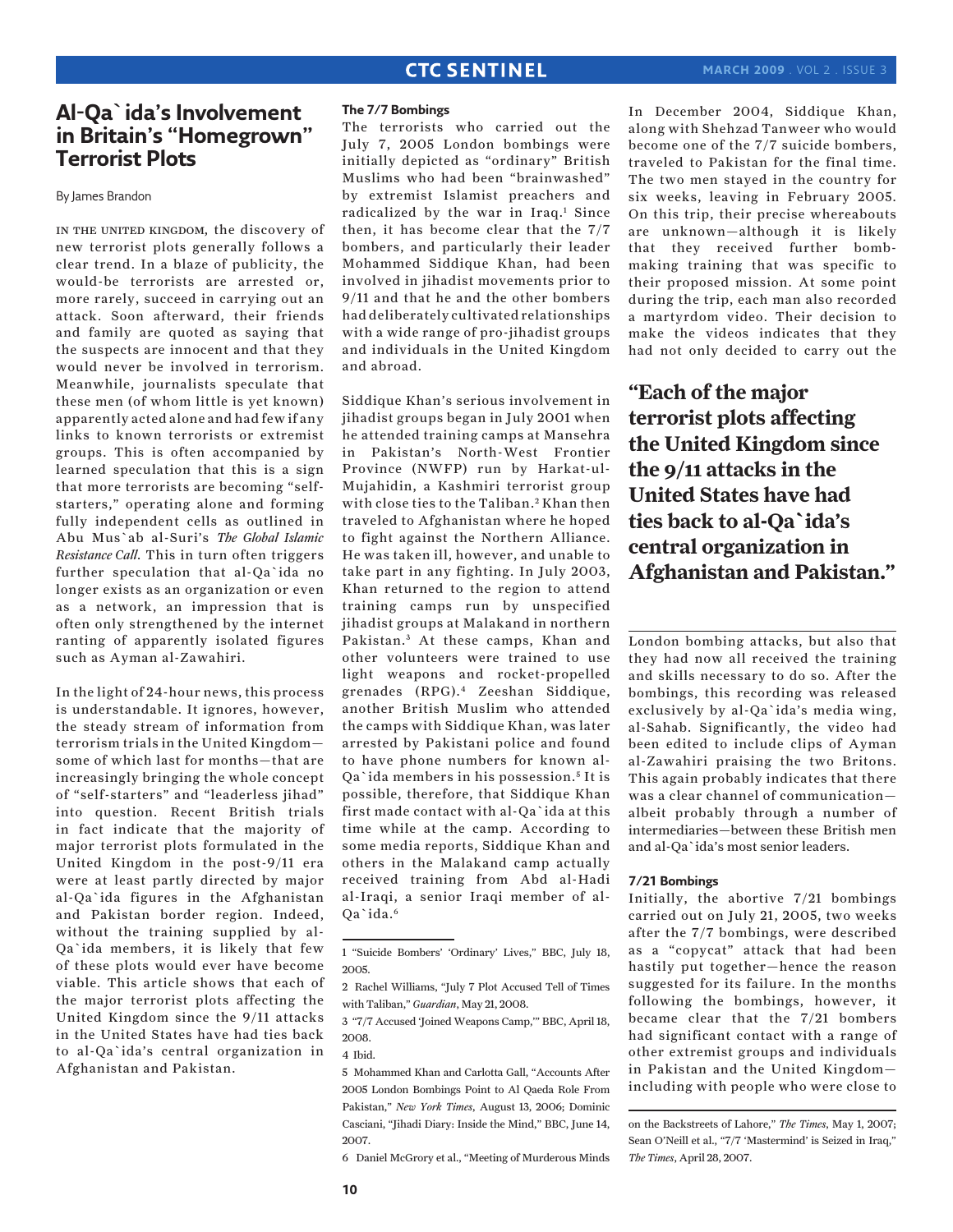the 7/7 bombers. It is also now known that the bombings were planned well in advance and that Muktar Said Ibrahim, the leader of the 7/21 plot, traveled to Pakistan at approximately the same time as Siddique Khan.7

Ibrahim first traveled to Pakistan in late 20048 where the Crown Prosecution Service believe he was trained in bombmaking. As in the case of Siddique Khan, how and where this took place is presently unknown. Unlike Khan, Ibrahim, a Somali, had few contacts in Pakistan and no experience in training camps there. Therefore, it is likely that Ibrahim received some assistance and advice before he left the United Kingdom. It has been reported by UK newspapers that MI5 believes that Ibrahim was assisted by Mohammed al-Ghabra, a U.S. Treasury-designated terrorist who lives freely in the United Kingdom.9 The U.S. Treasury has accused al-Ghabra of organizing "travel to Pakistan for individuals seeking to meet with senior al Qaida individuals and to undertake jihad training. Several of these individuals have returned to the UK to engage in covert activity on behalf of al Qaida."10 It also said that al-Ghabra traveled to Pakistan in 2005 to meet Faraj al-Libi who was then "al-Qaeda's director of operations" and that he had contact with Harkat-ul-Jihad al-Islami and Harkat-ul-Mujahidin, two Pakistani terrorist groups.<sup>11</sup> If true, this may mean that al-Ghabra could have arranged for Ibrahim to be trained in bomb-making in Pakistan and for him to meet individuals from al-Qa`ida and related organizations—a possibility that some British newspapers have suggested.12 One fact in support of this thesis is that in December 2004 Ibrahim was driven to Heathrow airport to catch his flight to Pakistan by Rauf Mohammed, an Iraqi taxi driver who is believed to have helped al-Ghabra send British Muslims to fight abroad.<sup>13</sup> Prominent British politicians have

13 Ibid.

called for al-Ghabra to be prosecuted; however, the police apparently lack the necessary evidence to do so.14 Despite this, the Bank of England has ordered for al-Ghabra's assets to be frozen under British measures initiated in 2001 against the Taliban and al-Qa`ida—a highly unusual measure that indicates the suspicion surrounding him.15

### **"Crevice" Plotters**

Planned and developed in parallel to the 7/7 and 7/21 plots was the so-called "Crevice Plot" to attack unspecified targets in the United Kingdom potentially including nightclubs and shopping centers. It was led by Omar Khyam, a British Muslim from south London, who had extensive experience of training camps in Pakistan and who was part of the British al-Muhajiroun network led by Omar Bakri. Khyam first attended militant training camps in Pakistan in 1999, at age 18, where he received training in light weaponry and RPGs.16 In 2001, he traveled to Afghanistan where he was reportedly impressed by the Taliban.

These experiences, however, were apparently not enough to secure him access to the terrorist training that he wanted. Therefore, Khyam possibly turned—like Ibrahim—to British extremists in order to contact al-Qa`ida in Pakistan. Among them may have been Mohammed Quayyum Khan, a British man living in Luton (known as "Q" under British reporting restrictions) who is reported to have been in contact with Abd al-Hadi al-Iraqi, the Iraqi al-Qa`ida man who may also have trained Siddique Khan. MI5 reportedly said that Abd al-Hadi had "secret meetings" with Khyam on several occasions.17 In summer 2003, Khyam, perhaps now armed with information about how to contact al-Qa`ida, returned to Pakistan. In Pakistan, he learned to build homemade bombs using ammonium

nitrate and aluminum powder—most probably from Abd al-Hadi or someone similar.<sup>18</sup> At some point in Pakistan, Khyam came into contact with Siddique Khan.19 Together with other British extremists, Khyam and Siddique Khan conducted test explosions at their rented house in Lahore—eventually attracting the attention of the Pakistani police (who briefly investigated but took no action).<sup>20</sup> Khyam may have already been introduced to Siddique Khan through Quayyam Kham, their mutual contact from Luton. Nine months after their meeting in Lahore, in February 2004 Khyam was recorded by MI5 talking to Siddique Khan a few months before Khan headed to the Malakand training camp. During the call, Khyam gave Khan advice about training camps:

you'll be with Arab brothers, Chechen brothers. The only thing I will advise you, yeah, is total obedience to whoever your Emir is…whether he is Sunni, Arab, Chechen, Saudi, British—total obedience. I'll tell you up there you can get your head cut off.<sup>21</sup>

The ethnic diversity that Khyam emphasized is likely to be only found in an al-Qa`ida camp—perhaps the one that Siddique Khan visited in Malakand.

Once back in the United Kingdom, Khyam maintained his contacts with al-Qa`ida members in Pakistan. On one occasion, also in February 2004, Khyam even reportedly contacted Abu Munthir, Abd al-Hadi's deputy, to double-check a bomb-making recipe.<sup>22</sup> Soon afterward, Khyam and his gang were arrested by police who feared that they were close to completing their own bomb project based on ammonium nitrate fertilizer.

### **Related Cells**

In addition to these major bomb attempts, there is further evidence that suggests a range of connections between other UK-based extremists and al-Qa`ida members abroad.

<sup>7 &</sup>quot;Profile: Muktar Ibrahim," BBC, July 11, 2007.

<sup>8</sup> Ibid.

<sup>9</sup> David Leppard, "Fixer for 21/7 Plot Free in London," *The Times*, July 15, 2007.

<sup>10 &</sup>quot;Treasury Designates Individual Supporting Al Qaida, Other Terrorist Organizations," U.S. Department of the Treasury, December 19, 2006.

<sup>11</sup> Ibid.

<sup>12</sup> Leppard.

<sup>14</sup> Ibid.

<sup>15 &</sup>quot;Financial Sanctions: Terrorist Financing and al-Qaeda and the Taliban," Bank of England, December 21, 2006.

<sup>16 &</sup>quot;MI5 Transcript of Bomber's Conversation," Channel 4 News [London], May 1, 2007.

<sup>17</sup> Shiv Malek, "The Jihadi House Parties of Hate," *Sunday Times*, May 6, 2007; Ian Cobain and Jeevan Vasagar, "Free - The Man Accused of Being an al-Qaida Leader, aka 'Q,'" *Guardian*, May 1, 2007; "Questions Over 'Plot Mastermind,'" BBC, May 1, 2007.

<sup>18</sup> McGrory et al.

<sup>19</sup> Casciani.

<sup>20</sup> McGrory et al.

<sup>21 &</sup>quot;MI5 Transcript of Bomber's Conversation."

<sup>22 &</sup>quot;Terrorists Planned to Rival 9/11 with UK Bomb Plot," *Daily Mail*, April 30, 2007; Peter Bergen and Paul Cruickshank, "Al Qaeda-on-Thames: UK Plotters Connected," *Washington Post*, April 30, 2007.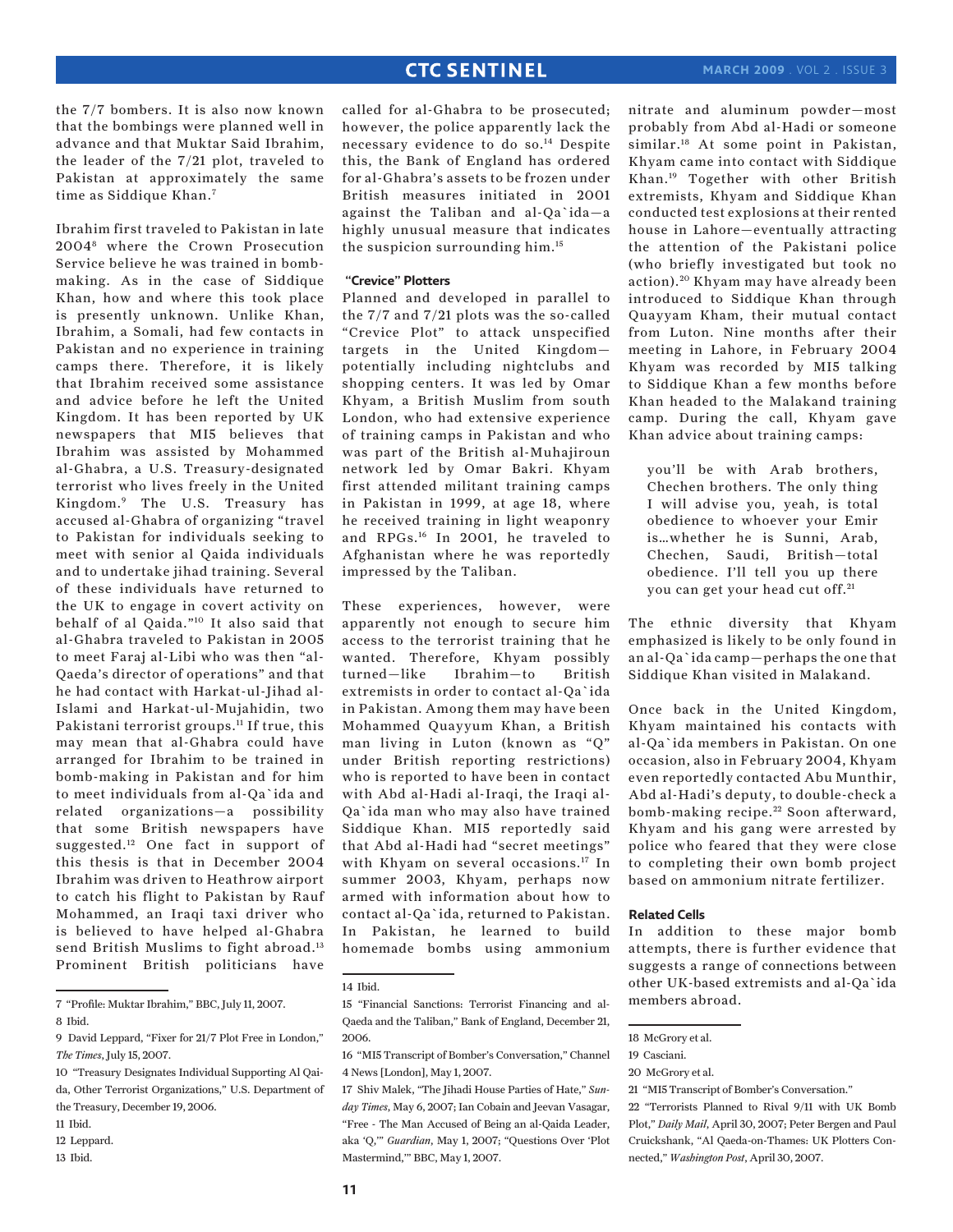In December 2008, Rangzieb Ahmed, a Pakistani man living in Manchester, was convicted of being a member of al-Qa`ida. Much of the evidence for the conviction came from analysis of his phone records and from incriminating evidence written in invisible ink in one of his notebooks. Ahmed's contacts include: Abu Hamza Rabia, a leading Egyptian member of al-Qa`ida who was killed in Pakistan in December 2005; Mamoun Darkazanli, a key al-Qa`ida financier of the 2004 Madrid bombings who also knew several of the 9/11 hijackers; and Khalid Habib, a prominent al-Qa`ida fighter who had fought in Chechnya and Afghanistan.<sup>23</sup> Ahmed also had connections to Yassin Omar, one of the 7/21 bombers, who had called his cellular phone in March 2005. He additionally worked with Abdul Rahman, a local "recruiting sergeant" in Manchester to locate potential recruits to al-Qa`ida who might be willing to travel to Pakistan or Afghanistan. Additionally, Habib Ahmed, Rangzieb's co-defendant who was also convicted, had numerous close contacts with al-Muhajiroun, the British radical organization. Rangzieb Ahmed's connections both to al-Qa`ida's senior leadership and to British extremists are a clear indication that al-Qa`ida potentially plays a direct role in the recruitment of British Muslims at the street-level in the UK itself—as well as in their training in Pakistan.

Additional recent evidence of close links between British extremists and al-Qa`ida members in Pakistan comes from the trial of the 2006 "airline bombers." Ahmed Abdulla Ali, the leading airline plotter, was in Pakistan frequently during 2002-2005—including in December 2004 when the 7/7 and 7/21 bomb plot leaders were also in the country. 24 Ali was in phone contact with Muktar Ibrahim, the leader of the 7/21 plot, and British officials believe that all these plotters were trained simultaneously or by the same al-Qa`ida operatives—all three plots involved the use of Hydrogen Peroxide-based explosives. 25 Ali and Assad Sarwar, two

25 Janet Stobart and Sebastian Rotella, "Retrials Will

other airline plotters, were reportedly first "radicalized" partly during visits in 2002 to a Pakistani camp for Afghan refugees. 26 Such camps are frequently used by the Taliban and other groups to recruit supporters—initial contacts with al-Qa`ida sympathizers may have been made there. Another leading suspect in the airline plot was Rashid Rauf, a British Muslim who was arrested by Pakistani police in 2006, and who reportedly also had contacts with Muktar Ibrahim, the leader of the 7/21 bombers. 27 In December 2007, however, Rauf escaped from police custody shortly before he was due to be extradited to the United Kingdom.<sup>28</sup> Rauf was later reported to have been killed by a U.S. missile strike in November 2008 in Waziristan in northern Pakistan while in the company of Abu Zubair al-Masri, an Egyptian who was an al-Qa`ida explosives expert.<sup>29</sup> Although Rauf's death has not been officially confirmed, his death in the presence of a senior al-Qa`ida member would suggest a further link between the airline plotters and al-Qa`ida's senior members—as well as

### **Conclusion**

bombers and al-Qa`ida.

As more evidence emerges from police and judicial investigations, it is becoming clear that many of the United Kingdom's largest terrorist plots developed as a direct result of the plotters' close involvement with senior members of al-Qa`ida in Pakistan. Indeed, it seems fair to say that without al-Qa`ida's direct involvement, many of these plots would never have become remotely viable. Other bomb plots carried out without al-Qa`ida's guidance have been far more amateurish and ineffective. The July 2007 attempted car bombings in London and Glasgow, for example, involved far cruder "bombs" made of propane gas

underscore the links between the 7/21

Several important questions about the al-Qa`ida-linked plots, however, remain unanswered. For example, it is not yet clear to what extent the leaders of the 7/7 and 7/21 bomb plots proactively sought out al-Qa`ida members and to what extent al-Qa`ida found them and pushed them toward violence. Likewise, it is not yet clear at what stage Siddique Khan, Khyam and others decided to target the United Kingdom. Did they make this decision before they left the United Kingdom and traveled to meet militants in Pakistan? Or did they travel abroad planning to fight in Kashmir or Afghanistan, only to be convinced that they should instead attack targets in Britain?

These cases also make clear that many of the links between British extremists and al-Qa`ida were forged after 9/11 at a time when al-Qa`ida's network in the United Kingdom and Pakistan was supposedly under heavy pressure. The fact that al-Qa`ida could not only survive this pressure but also expand aggressively into the United Kingdom demonstrates both the group's remarkable resilience and also the resourcefulness of its members. Above all, however, these cases indicate that al-Qa`ida remains a potent network of like-minded individuals—if not a formal, centralized organization as it was pre-9/11—whose continuing power and reach should not be underestimated.

*James Brandon is a senior research fellow at the Quilliam Foundation, a counterextremism think tank based in the United Kingdom. He previously worked for the British think tank Civitas and has written on Islamism and terrorism for numerous think tanks and journals. He has also worked as a journalist, reporting on Islamic issues from Europe, the Middle East and Africa for print and broadcast media in 2002-2007. Mr. Brandon has a master's degree in Middle Eastern Studies from the School of Oriental and African Studies in London.*

<sup>23 &</sup>quot;Links to Global Terror Network," *Manchester Evening News*, December 18, 2008.

<sup>24</sup> Cahal Milmo, "'You will be Destroyed': Bombers Convicted of Heathrow Plot," *Independent*, September 9, 2008.

be Sought in Alleged Al Qaeda Plot," *Los Angeles Times*, September 11, 2008; Gordon Corera, "Bomb Plot – The al-Qaeda Connection," BBC, September 9, 2008. 26 Milmo.

<sup>27</sup> Duncan Gardham, "Airliner Bomber Plot: The al-Qaeda Connections," *Daily Telegraph*, September 8, 2008.

<sup>28</sup> Massoud Ansari and Miles Erwin, "London Airline Bomb Plot Suspect Escapes," *Daily Telegraph*, December 17, 2007.

<sup>29</sup> Kevin Dowling, "Missile Strike Kills Suspected UK Mastermind of Airline Bomb Plot," *The Times*, November 22, 2008.

cylinders and petrol.<sup>30</sup> The May 2008 attempted restaurant bombing in Exeter was even more amateurish, being built largely according to videos on the YouTube.com website. 31

<sup>30</sup> Duncan Gardham, "Glasgow Bomb Plot: The Bombs Constructed by Airport Terrorists," *Daily Telegraph*, December 16, 2008.

<sup>31 &</sup>quot;Muslim Convert Admits Failed Suicide Bomb Attack," *The Scotsman*, October 15, 2008.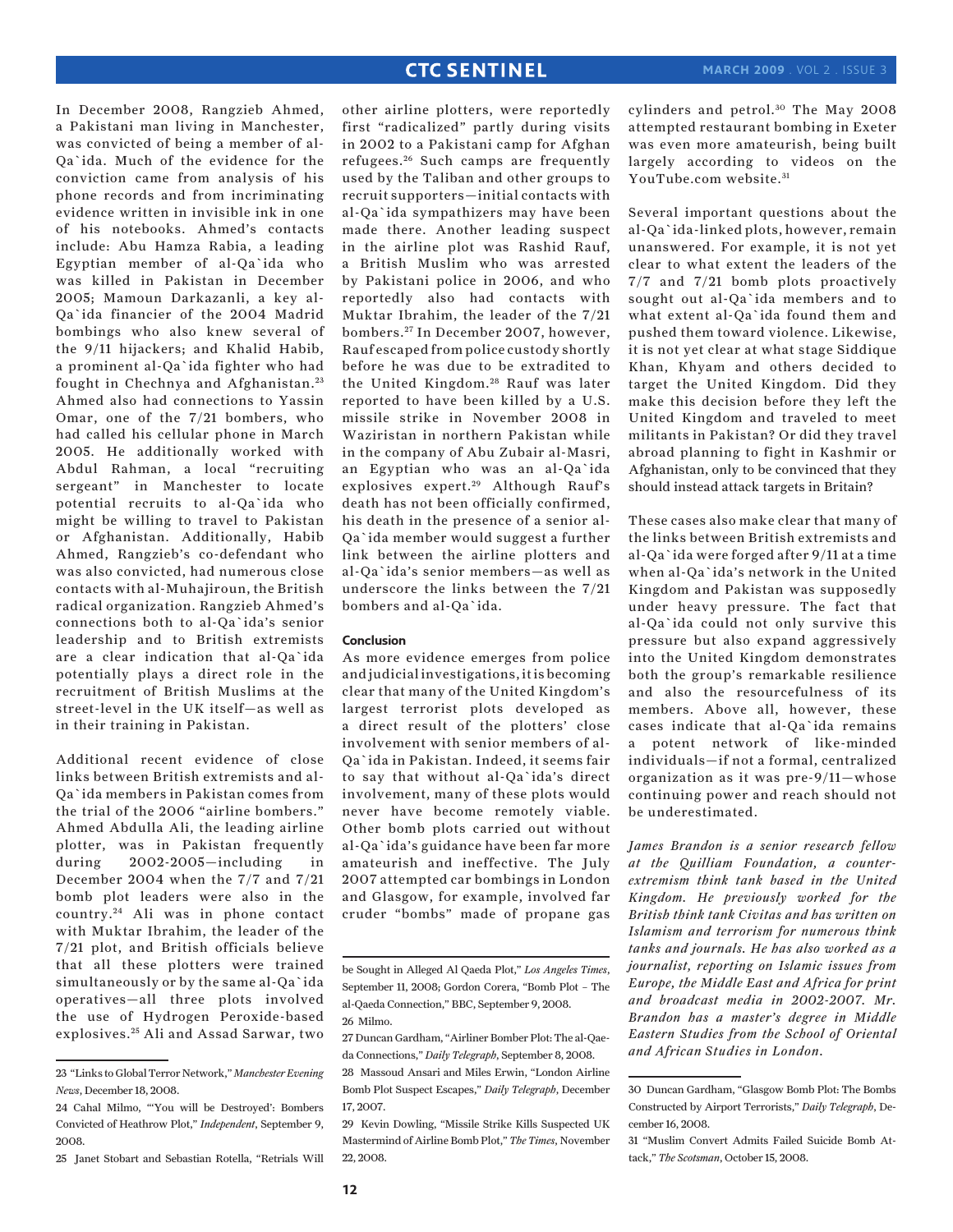# **Lashkar-i-Tayyiba Remains Committed to Jihad**

By Farhana Ali and Mohammad Shehzad

LASHKAR-I-TAYYIBA (LET) is in the spotlight for allegedly masterminding attacks in India's financial capital of Mumbai on November 26, 2008. The event has caused authorities to question the Islamist group's growing strength, as well as its command and control structure. Since the deadly attacks in Mumbai, the Lashkar-i-Tayyiba and Jama`at-ud-Da`wa (JuD) network, the latter of which is allegedly a front for LeT, has been quick to deny involvement. With mounting evidence against them by Indian intelligence officials, Lashkar leaders have made public statements claiming a change in their terrorist policies that have previously justified a number of attacks in India. In January 2009, the Islamist organization appeared to take a new tack in Kashmir by toning down its "violent Kashmircentric agenda," opting for a peaceful settlement to the decades-old crisis.<sup>1</sup> If LeT is serious about ridding itself of the terrorist label, this could prompt the Pakistani security services to engage local jihadist outfits to seek a solution to the conflict in Kashmir, the main axis of discord between two nuclear-armed neighbors. <sup>2</sup>

Whether the LeT has the capacity for change is questionable, however, and worth further examination. Sensitive sources from within LeT indicate that the group is not ready to alter its position vis-à-vis India. These sources state that Lashkar rejoiced over the November 2008 attacks in Mumbai. <sup>3</sup> They apparently offered *nawafil shukrana*

3 Personal interview, JuD insiders, Pakistan, December 2008.

(special prayers) to celebrate their victory.4 Publicly, however, operational planners have denied a role in the attacks, and in recent weeks the LeT's political wing attempted to distance itself from extremism by allegedly renaming its organization Tehrik-i-Hurmat-i-Rasool. <sup>5</sup>

This article argues that initial claims by LeT/JuD that it will transform its image into that of a peaceful group are noteworthy if the organization withdraws from pitched warfare. Yet a stream of reports indicates that LeT/JuD in Pakistan remains devoted to violent jihad and will continue to galvanize support to transform South Asia into an Islamic-style regime.

### **Inside the Network**

Formerly known as Lashkar-i-Tayyiba (Army of the Pure), the newly camouflaged extremist organization and armed wing of the JuD has been active since the early 1990s.<sup>6</sup> LeT was the military offshoot of Markaz Dawat-ul-Irshad (Center for Religious Learning and Propagation), $^7$  the latter of which morphed into Jama`at-ud-Da`wa after 2002.8 While the LeT and JuD are viewed as separate entities, the two groups are likely the same, enabling the JuD to increase its *da`wa* (missionary) and jihad activities under the LeT framework.<sup>9</sup> The JuD's leader, Hafiz Saeed, has made this point clear in his written work and public statements. In the magazine

#### 4 Ibid.

*Takbeer*, 10 Saeed wrote, "Islam propounds both *da`wa* (proselytize) and jihad. Both are equally important and inseparable. Since our life revolves around Islam, therefore both *da`wa* and jihad are essential; we cannot prefer one over the other." The symbiosis of education (*da`wa*) with jihad forms the basis of LeT/ JuD's political and religious power.<sup>11</sup>

In addition to involvement in Kashmir, LeT/JuD allegedly participated in previous terrorism plots involving the United Kingdom<sup>12</sup> and orchestrated numerous attacks in India, including New Delhi's Laal Qila (Red Fort) on December 22, 2000, Srinagar Airport in Indian-held Kashmir on January 5, 2001, and the Indian Parliament in December 2001. A statement released by LeT after the attack in Srinagar reflects their aspirations today:

Prior to September 11, we were in a position to liberate Kashmir any time, but our target is the whole of India and Israel's turn after that. We only want the destruction of India…we are the ones fighting for the liberation of Kashmir and the future of Pakistan.

The LeT/JuD allegedly subscribes to a hadith that recognizes the importance and relevance of "Ghazwa Hind," a tradition that calls for Muslims to replace Hindu-dominated India with an Islamic style-government through the use of jihad. While the hadith is possibly unauthentic,<sup>13</sup> it serves

12 Benjamin Sand, "Pakistan Denies Islamic Charity Link to UK Bomb Plot," Voice of America, August 15, 2006.

<sup>1</sup> Animesh Roul, "Pakistan's Lashkar-e-Taiba Chooses Between Kashmir and the Global Jihad," *Terrorism Focus*  6:3 (2009).

<sup>2</sup> Yaroslav Trofimov, "A New Tack in Kashmir," *Wall Street Journal*, December 15, 2008. It should be noted that Pakistan has a historical record for engaging local militant groups for national security interests; the most recent example of engagement is the government's truce with the Taliban in the Swat Valley (February 2009), a move that has prompted wide debate within the U.S. and Pakistan on the potential consequences of talking to a once hard-battled enemy.

<sup>5</sup> Various reports indicate that the JuD may attempt to change its name, albeit temporarily. See Roul and "JuD Planning Name Change," *Deccan Herald*, January 2, 2009. The name change is also cited in Pakistan's leading English daily, *Dawn*, on January 3, 2009. The name change has not yet been confirmed.

<sup>6</sup> For background, see Jayshree Bajoria, "Profile: Lashkar-e-Taiba (Army of the Pure) (a.k.a. Lashkar e-Tayyiba, Lashkar e-Toiba; Lashkar-i-Taiba)," Council on Foreign Relations, December 2, 2008.

<sup>7</sup> The LeT was allegedly created by Pakistani intelligence services to balance India's control over Kashmir. For background, see Christophe Jaffrelot, *Pakistan: Nationalism Without a Nation?* (London: Zed Books, 2002).

<sup>8</sup> Qandeel Siddique, "What is Lashkar-e-Taiba?" Norwegian Defense Research Establishment, 2009, p. 4.

<sup>9</sup> The statement that the two groups are likely the same is based on the authors' assessment. Additionally, the U.S. National Counterterrorism Center identifies the link between the two groups as follows: "LT Coordinates its Charitable Activities through its Front Organization, Jamaat-ud-Dawa."

<sup>10</sup> This document was in Urdu in the JuD's magazine in 1999.

<sup>11</sup> For background on the organization, see Muhammad Amir Rana (translated by Saba Ansari), *A to Z of Jehadi Organizations in Pakistan* (Lahore: Mashal, 2006), pp. 317-342; Mariam Abou Zahab, "I Shall be Waiting for You at the Door of Paradise: the Pakistani Martyrs of the Lashkar-e-Taiba (Army of the Pure)," in Aparna Rao, Michael Bollig and Monika Bock, *The Practice of War*  (New York: Berghahn Books, 2007), p. 133.

<sup>13</sup> Hadith literature varies widely depending on the source of the tradition. Islamic scholars agree that not all hadith is considered a hadith from the Prophet Muhammad, unless a scientific methodology of transmission can be attributed to Muhammad. As long as hadith does not contradict the main schools of Islamic thought and the books of Islam—the Qur'an and sunna—then it is acceptable. Only when a reliable chain of transmission is estab-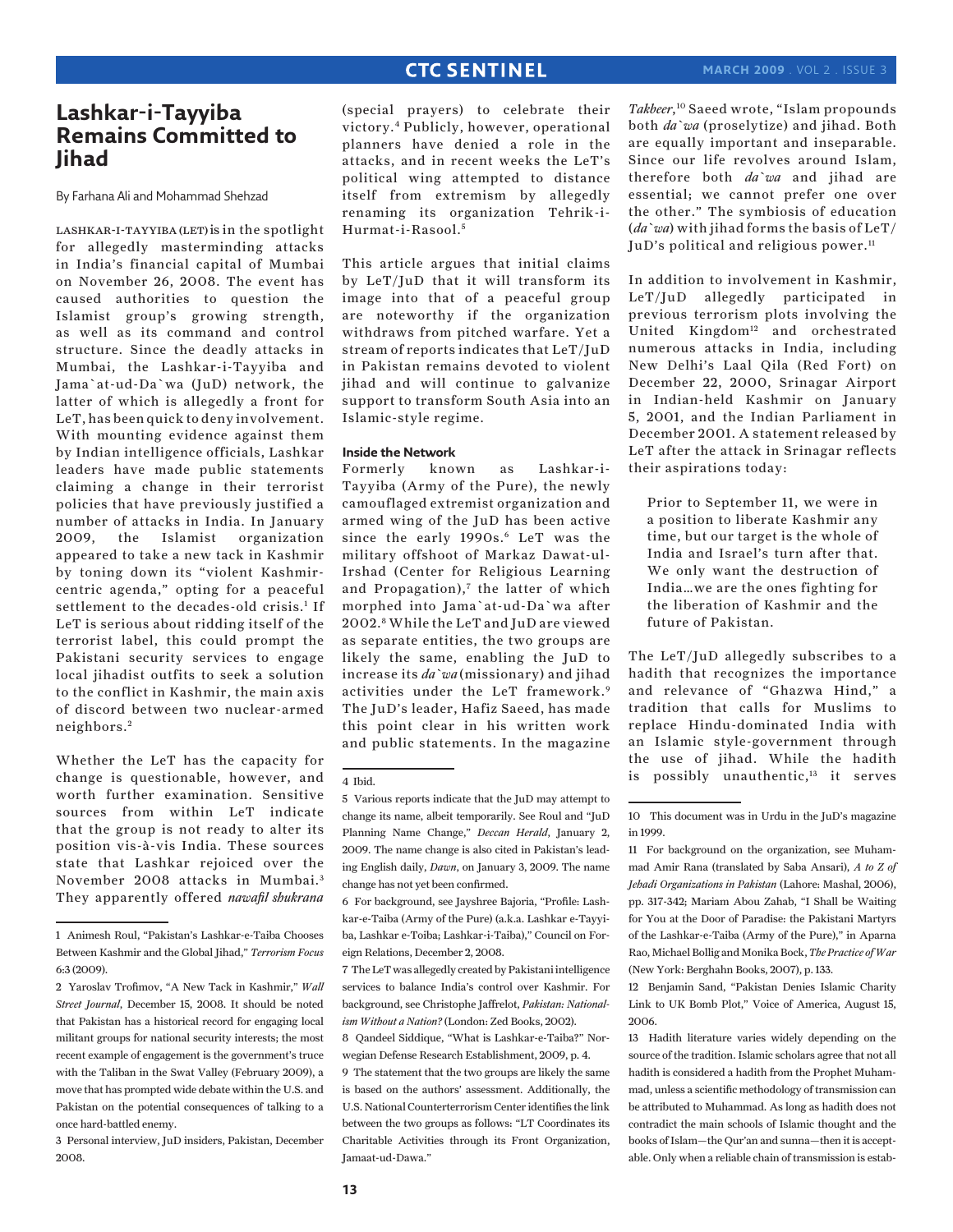as the guiding principle for several jihadist groups in Pakistan, including the LeT/JuD. The idea that militants will "Islamicize" India by force after assumed victory in Afghanistan is not a new concept; it has been previously highlighted in the literature of Maulana Fazul Rahman Khalil<sup>14</sup> and Masood Azhar, the latter the founder of Jaishi-Muhammad (JeM). Ghazwa Hind and the narrative of restoring Islam in the world is allegedly taught to members at the JuD's center in Muridke outside of Lahore; these spectacular congregations, attended by hundreds of members, reinforce religious activism to influence the process of an Islamic identity formation.<sup>15</sup>

Connected by a similar religious ideology and strategic goal, the JuD and LeT complement one another. To its members, the two organizations exist on paper only. The distinction is made by the JuD's vast social services network in Pakistan. The social services provision the organization offers arguably keeps the Islamists alive and attractive to local communities in Pakistan. In recent history, the JuD played a pivotal role in aiding the victims of Pakistan's 2005 earthquake; the group worked alongside the U.S. military and international aid organizations, such as the United Nations, to provide needed relief. As a result, the JuD is tolerated and welcomed by the Pakistani government for filling an important civic need. The JuD is considered the best organized Islamic charity in South Asia with a social network unmatched by other Islamic groups or militant outfits.

lished can a hadith be considered authentic. The Ghazwa Hind tradition is attributed to the Prophet Muhammad although there is little evidence to support this claim; the tradition is propagated by the late Shaykh Muhammad Akram Awan of the Naqshbandia Owaisiah, a major Sufi Islamic order. Local militant outfits in Pakistan believe that Ghazwa Hind legitimizes "jihad in Kashmir," thereby justifying attacks against Indian targets. For more information on the Islamic order and application of Ghazwa Hind, see the Urdu-language website, www. ghazwatulhind.com.

14 For lectures by Rahman, see www.tauheed-sunnat. com/sunnat/content/ghazwa-uhud-ka-pas-manzar. Also note that Khalil, Azhar and Hafiz Saeed publish widely in their own publications. Since the crackdown on the LeT, the Pakistani government has banned these publications, although this move will unlikely preclude these organizations from circulating their message. 15 Jaffrelot, p. 133.

By responding to social and economic ills under the platform of Islamic social justice,<sup>16</sup> groups such as the JuD have done exceptionally well to meet the population's expectations in times of crises or natural disasters, and win their loyalty. Through the provision of social services, the JuD is able to connect with the people in a way that surpasses the state's ability. Not only does this put pressure on the state, but it disallows external actors, such as neighboring countries and the international

# **"LeT/JuD in Pakistan remains devoted to violent jihad and will continue to galvanize support to transform South Asia into an Islamic-style regime."**

community, from exploiting the local population to steer them away from the Islamists' camp. In doing so, the JuD and by extension the LeT are able to grow their organization through social networking. With local support and sympathy from a needy population, these Islamists produce awareness of their activities and promote a particular religious doctrine that guides their associational work. Similar to LeT/ JuD, Lebanese Hizb Allah offers a fair comparison. Known for an extensive and transparent social services arm, the Lebanon-based organization is viewed as the champion of the local Shi`a population for rebuilding society in the aftermath of war. Yet, unlike the LeT/ JuD network, Hizb Allah's ambitious political agenda reflects the group's desire to grow its influence, seek greater control of Lebanon's municipalities, and likely use its social services infrastructure to "win the hearts and minds" of the people.17

As one of the largest Islamic charity's in Pakistan, no political campaign or military activity promises the same rate of success as the LeT/JuD network. Granting people their "basic necessities of life," including the right to (religious) education, employment, water, food, housing, and security, these organizations are viewed as progressive Islamists. As organized structures with personnel working in various capacities, from social workers to protectorates of the population, the LeT/JuD has established a national identity that builds solidarity among its participants. In doing so, they maintain a level of independence, can expand their Islamic agenda, and could qualify as legitimate authorities to a population that increasingly perceives the civilian government as corrupt and conceding to Western demands. All these factors demonstrate why the Pakistani state finds it difficult to eliminate the group.

### **Lifelong Ambitions**

What accounts for the LeT/JuD's ongoing effectiveness? It is apparent after the November 2008 attacks that the group proved to the international community its capabilities against India. Given its size and strength, one senior Pakistani journalist said in an interview that "LeT is the new Al-Qaeda."18 His statement

18 Personal interview, Khawar Rizvi, U.S.-based Pakistani journalist, Washington, D.C., December 2008. Former U.S. security officials have also expressed concern over LeT's global network. On March 8, 2009, Juan Zarate, the deputy national security adviser for counterterrorism in the Bush administration, stated, "We are and should be concerned about the threat LT poses, given its global network. It doesn't just reside in South Asia. It is an organization that has potential reach all over the world, including the US." See Josh Meyer, "Militant Threat from Pakistan Alarms U.S.: Officials See Indication of Presence within United States," *Chicago Tribune*, March 8, 2009.

<sup>16</sup> The concept of "faith and good works" also has its origins in Christianity and Judaism. The concept of giving is referenced in at least 93 of the 114 verses of the Qur'an and is central to the faith, even though it is not one of its five pillars. Unlike *zakat* (a mandatory alms), charity is voluntary but highly encouraged to attain God's pleasure. For Islamists, the goal extends beyond developing an Islamic society. Rather, it is the groups' desire for political power—with the use of Islamic slogans and narratives—that lies at the heart of their strategic objectives. Employing language and themes drawn from the Islamic faith also has helped Islamists identify with the population in need, translating into the public's admiration for the group's political platform.

<sup>17</sup> During and after each conflict, Hizb Allah has quickly distributed aid to those most affected by war and developed plans for reconstruction. In its most recent war with Israel, a Kuwaiti-based journalist told the lead author that "Hizb Allah was quick to place the Iranian flag at the sites of homes it intended to rebuild, with Iranian money of course." Hizb Allah's immediate response to help the Lebanese people allowed it to gain popular support for militant retaliation against Israel.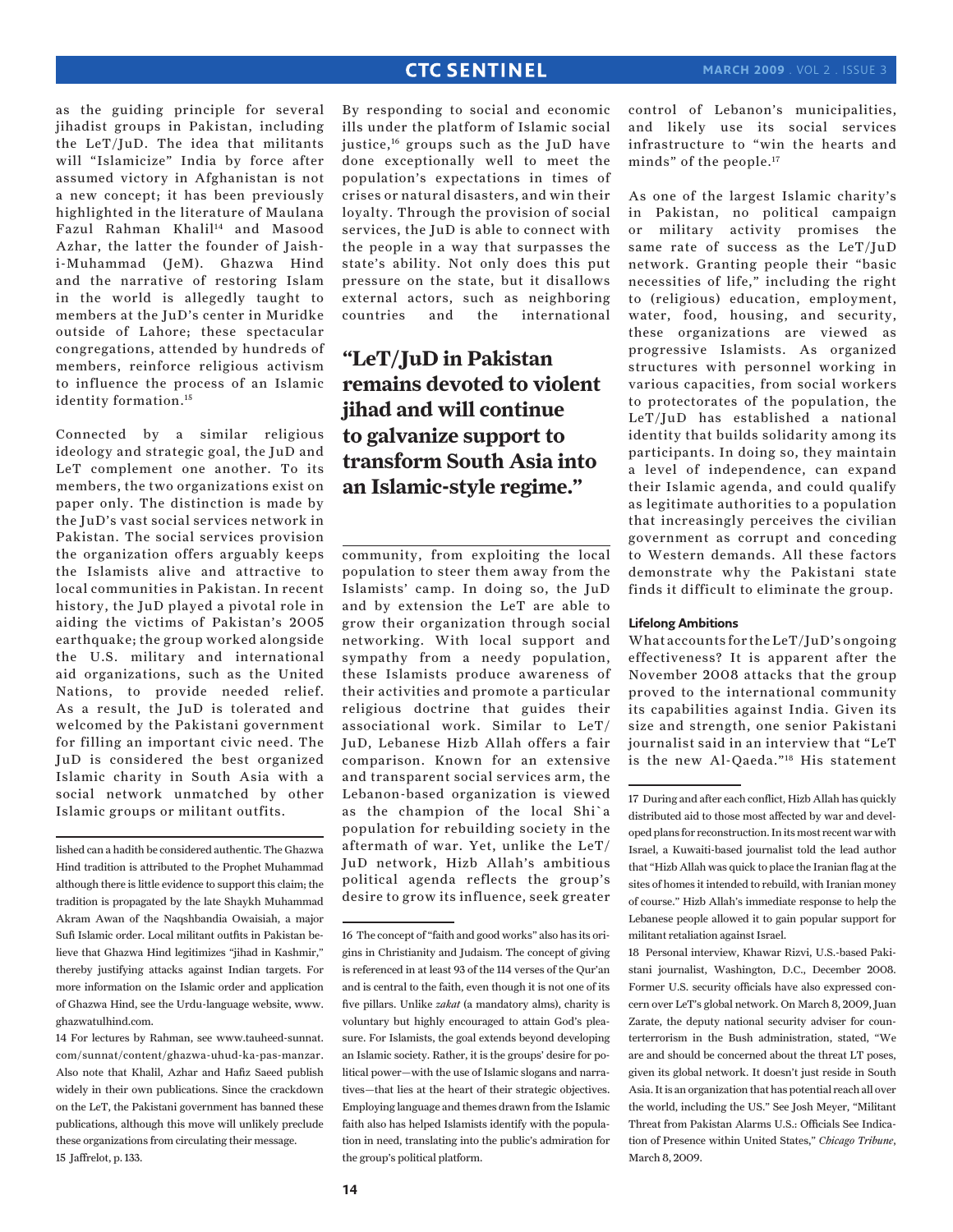indicates a heightened awareness of the group's emotional power and a need to indulge in surprising moves to maintain their elevated status. While LeT/JuD is local and al-Qa`ida a transnational movement, arrests of senior al-Qa`ida commanders in LeT safe houses suggest a link between the two groups, although the details of this relationship remain opaque.19

Nevertheless, there are similarities between al-Qa`ida and the LeT/ JuD. The LeT/JuD appeals to a global audience despite being a local group. Like al-Qa`ida, the LeT/JuD network has an ideological framework that attracts members outside of Pakistan; it is not uncommon to find members from Central Asia and the Arab world with

**"In the short-term, Pakistan appears willing to act against members of the LeT/JuD to prove it has the courage to fight its own creation, but it is probably incapable of shutting down an organization important to its survival."**

LeT, or to find Lashkar's participation in activities outside of Pakistan.<sup>20</sup> In addition, the LeT/JuD benefits from a support network outside of Pakistan that includes Saudi Arabia, a country with whom JuD leader Hafiz Saeed developed relations in 1985 when he studied in the kingdom, and subsequently received support from during and after the Afghan jihad. Many of the similarities end there, however. The LeT/JuD remains a local organization with local ties to Pakistani militant groups. Despite its shared strategic vision with

al-Qa`ida, Lashkar is focused on attacks against Indian and Western targets inside the subcontinent.

It will be difficult for the Pakistani government to counter the LeT/JuD network. LeT/JuD is one of the largest jihadist outfits in the country. Not only does the organization draw in thousands of members in Pakistan, but recruits from Muslim communities throughout India. The Deccan Mujahidin, the group which claimed responsibility for the Mumbai attacks, is likely a pseudonym for Lashkar.<sup>21</sup> The attacks in Mumbai showed a level of sophistication that reflects the group's coming-of-age. The LeT/JuD's legitimate activities in the name of charity, education, and public service (all under the guise of religious ideological doctrine) provide the organization a cover for its extreme excesses. With a veneer of secrecy, Lashkar can operate under the radar and not raise suspicion from local authorities. Its camouflaged activities networks of legitimate mosques, schools, media and publications work—help the organization sustain its presence inside Pakistan and abroad.

### **Moving Forward**

In response to international pressure, Pakistan has taken a series of steps against the group, such as closing LeT/ JuD offices, arresting hundreds of suspected members, including senior leaders, and intending to hold a public trial of key commanders. Additional pressure on Islamabad to delegitimize the JuD's authentic activities (such as charitable work), however, will have long-term consequences that could impact the country negatively. Thus, counterterrorism cooperation between Pakistan, India and the United States is deliberately protracted.

Inside India, officials appear dissatisfied with Pakistan's overall treatment of the dossier<sup>22</sup> that New Delhi insists offers a wealth of evidence against Islamist group members, all of whom were allegedly recruited, trained, and directed from Pakistan. According to the report, Indian authorities expect Pakistan to hand over the conspirators to face trial in India, dismantle the infrastructure of terrorism and adhere to bilateral and international agreements, such as the SAARC Convention on Suppression of Terrorism, which requires member states to provide mutual legal assistance to neighboring states in terrorism cases. Naturally, the "need-to-do-more" on an Indian timeline is unlikely to be well received in Pakistan.

A key obstacle for Islamabad is how to eliminate Islamists that once served its foreign policy agenda in Kashmir and Afghanistan.<sup>23</sup> According to Pakistani scholar Zahid Hussain, the state had no intention of clamping down on the LeT/JuD's propaganda machinery or its militant infrastructure, even though the group was added to the terrorist watch list in 2003. 24 Whether the government's crackdown on the network is cosmetic or convincing will depend on the final outcome of the Mumbai investigation, which is still pending.

Undoubtedly, the choices facing the United States will not be easy. Pushing Pakistan too far by forcing the shutdown of the LeT/JuD network will likely upset the bilateral relationship. The United States can, however, encourage Pakistan to move quickly to prosecute the suspects—it is the first step to restore faith and confidence with India, whose External Affairs minister recently announced his country's unwillingness to resume the composite dialogue on Kashmir unless Pakistan dismantles its terrorist infrastructure. <sup>25</sup> In truth, Pakistan is being pressed to "do more" by senior U.S. officials and the Indian government to "crush the ultras operating from its [Pakistan] soil,"<sup>26</sup> a statement that will likely arouse resentment inside Islamabad against an important ally and a regional partner for asking what it considers impossible.

<sup>19</sup> Siddique, pp. 8-9.

<sup>20</sup> Personal interview, various Pakistan experts, January-February 2009. A journalist in Pakistan told the authors that LeT/JuD draws on support from members in other Islamic countries. Students worldwide participate in Islamic training at the JuD institution in Muridke and LeT members are suspected of fighting in the Iraq war against U.S.-led forces. See Praveen Swami and Mohammad Shehzad, "Lashkar Raising Islamist Brigades for Iraq," *The Hindu*, June 13, 2004.

<sup>21</sup> Personal interview, Khawar Rizvi, Washington, D.C., December 2008. Rizvi said that Deccan is "an unknown and unfamiliar name to the public, but the name is significant. Deccan is a place in Hyderabad, a state in India with a Muslim majority population. There, LeT has a strong footprint and can manipulate Indian Muslims' anti-Hindu sentiment."

<sup>22</sup> A scanned copy of the report can be read at www.thehindu.com/nic/mumbaiattacksevidence-3.pdf.

<sup>23</sup> Zahid Hussain, *Frontline Pakistan: The Struggle with Militant Islam* (London: I.B. Tauris, 2007).

<sup>24</sup> Ibid.

<sup>25 &</sup>quot;Pakistan Has To Do More to Dismantle Terror Infrastructure: Pranab," *Times of India*, February 24, 2009. 26 "Pak Needs To Do More on Combating Terror: John Kerry," *Times of India*, February 26, 2009.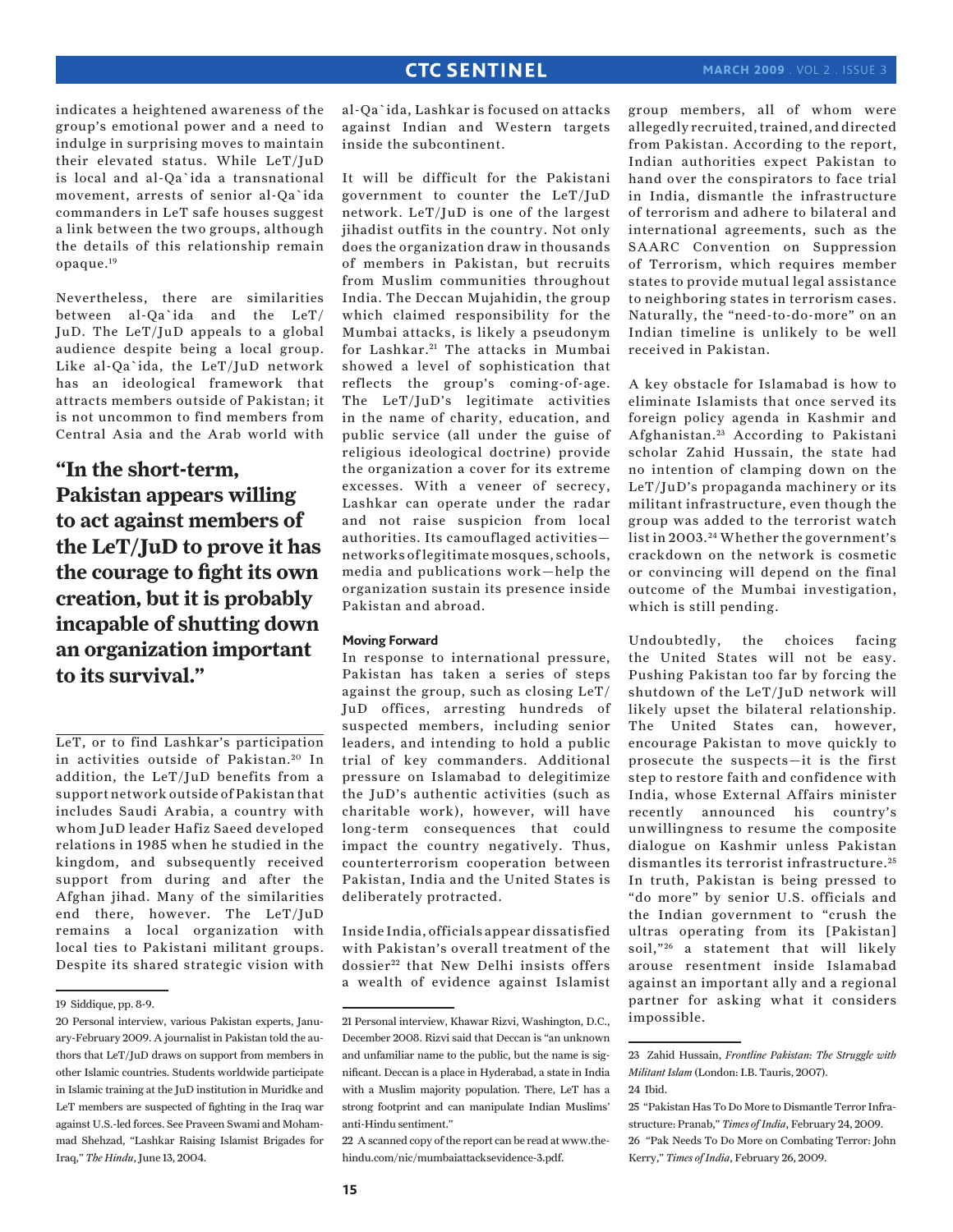In the short-term, Pakistan appears willing to act against members of the LeT/JuD to prove it has the courage to fight its own creation, but it is probably incapable of shutting down an organization important to its survival.<sup>27</sup> One senior Pakistani journalist doubts Pakistan's ability or willpower to effectively dismantle the LeT/JuD because the state needs to "protect an important constituency—the jihadi networks." 28 Not surprisingly, an initial crackdown against LeT/JuD will have little to no impact on the organization's long-term existence. Therefore, the coming weeks are critical for Pakistan. Both India and Pakistan will need to reach a final agreement on the Mumbai investigation or risk further provocation.

*Farhana Ali is a Senior Fellow at the Center for Advanced Studies on Terrorism, where she studies conflicts in the Muslim world. From 2000-2005, she was one of the few American Muslim political officers to fight the war against terrorism in the U.S. government, and subsequently joined the RAND Corporation as an international policy analyst to focus on South Asia research and thematic issues, such as trends in female suicide terrorism. Ms. Ali regularly travels to Kashmir and Pakistan to examine socio-religious groups and their impact on regional security. She lectures, appears regularly in the media, as well as writes for U.S. and foreign publications.* 

*Mohammad Shehzad is a senior investigative journalist in Pakistan who examines local militant groups inside Pakistan and transnational terror networks in the region. His numerous contacts in jihadist outfits make him a valuable resource and a key insider. He publishes widely on terrorism for various audiences.*

# **Deconstructing Ibn Taymiyya's Views on Suicidal Missions**

By Rebecca Molloy

jihadist ideologues regularly advocate the legitimacy of suicide attacks, and some sectors of Muslim society accept the authenticity of this tactic. It is, therefore, critical to examine the more significant primary sources that have been misused by jihadists to formulate and support their arguments.<sup>1</sup> This article sheds light on a lesser known treatise attributed to the Hanbali theologian and scholar Ibn Taymiyya, who is probably the most widely cited medieval scholar by the Salafi-jihadi trend in Islam.<sup>2</sup> The treatise, entitled *Qa`ida fi al-inghimas fi al-`aduww wa-hal yubah fiha?* (*A Principle Regarding Plunging into the Enemy, and is it Permitted?*) is a short work comprising 48 pages in the original manuscript.<sup>3</sup> Despite the brevity of the work, it demonstrates Ibn Taymiyya's perception of *inghimas* (plunging into). Although his understanding of *inghimas* greatly differs from that of today's jihadists, they exploit his writings and the concept of *inghimas* to justify suicide attacks.

### **The Context of Ibn Taymiyya's Writings**

Ibn Taymiyya lived in the wake of the Mongol onslaught that culminated in the fall of Baghdad and the destruction of the `Abbasid caliphate in 1258 AD. The murder of the caliph and his family left the Muslim umma without a central authority. Baghdad and other centers of Islamic civilization were seized and destroyed. Unlike his jihadist followers, Ibn Taymiyya coped with an enemy that was initially pagan, but subsequently

2 See, for example, William McCants and Jarret Brachman, *Militant Ideology Atlas* (West Point, NY: Combating Terrorism Center, 2006), pp. 7, 12.

accepted Islam. He witnessed the military strength of veteran Muslims crumble at the hands of the newly converted, and he despaired at the sight of soldiers fleeing from the conventional battlefield.4 Despite these difficult conditions, what was most distressing to him was not an elusive victory in battle or the Mongols' legitimacy once in power, but rather the latter's mismanagement of the Muslim

# **"Jihadists' form of dissent fits Islamic legal definitions of brigands (muharibun) and rebels (bugha) who spread terror and destruction."**

community's affairs. Underlying Ibn Taymiyya's confrontations with the authorities was "a structural disposition to cooperate with the state, and it is cooperation rather than confrontation that is the keynote of his political thought."<sup>5</sup> Moreover, even when he expressed concern with the prevailing political order, Ibn Taymiyya unfailingly accepted the legitimacy of Sunni Muslim society. He consistently argued that the best response to unjust rulers is forbearance.<sup>6</sup> What is at stake, according to him and other scholars, is lawlessness and "corruption on earth,"7 or a complete breakdown of governance and social order if certain forms of dissent go unchecked. This occurs if dissenters reject the legitimacy of the

<sup>27</sup> Pakistan relies on groups such as the JuD to balance Indian hegemony in the region. Islamabad also probably understands the leverage and influence that the JuD network enjoys, thereby prohibiting the civilian government from taking too harsh an action against an organization that potentially threatens the state.

<sup>28</sup> Personal interview, Khawar Rizvi, Washington, D.C., December 2008.

<sup>1</sup> For a detailed account on the proliferation of suicide attacks and popularization of martyrdom, see Assaf Moghadam, *The Globalization of Martyrdom: Al Qaeda, Salafi Jihad, and the Diffusion of Suicide Attacks* (Baltimore: Johns Hopkins University Press, 2008).

<sup>3</sup> This treatise has not been published in the West and is currently available only in Arabic, edited and prepared by Abu Muhammad Ashraf b. `Abd al-Maqsud, *Qa`ida fi al-inghimas fi al-`aduww wa-hal yubah fiha?* (Riyadh: Adwa' al-Salaf, 2002). The only copy of the manuscript (#444) is said to be located at the Egyptian National Library in Cairo.

<sup>4</sup> Jihadists extend the conventional meaning of battlefield to include civilian populations, even those protected under Islamic law.

<sup>5</sup> Michael Cook, *Commanding Right and Forbidding Wrong in Islamic Thought* (Cambridge: Cambridge University Press, 2001), p. 150.

<sup>6</sup> Ibn Taymiyya, *Majmu` al-Fatawa* (Madina: Majma` al-Malik Fahd li-Taba`at al-Mushaf al-Sharif, 1995), vol. 35, p. 21 and vol. 4, p. 443; Ibn Taymiyya, *Minhaj al-Sunna al-Nabawiyya* (Riyadh: Ibn Sa`ud University, 1986), vol. 2, pp. 241-242; *Al-Siyasa al-Shar`iyya* (Beirut: Dar Ibn Hazm, 2003), p. 39 in Khalid Medhat Abu al-Fadl, *The Islamic Law of Rebellion: The Rise and Development of the Juristic Discourses on Insurrection and Insurgency and Brigandage* (unpublished doctoral dissertation submitted to the faculty of Princeton University, 1999).

<sup>7</sup> Accusations of causing corruption were often used between political rivals in Islamic history. See al-Fadl, p. 60.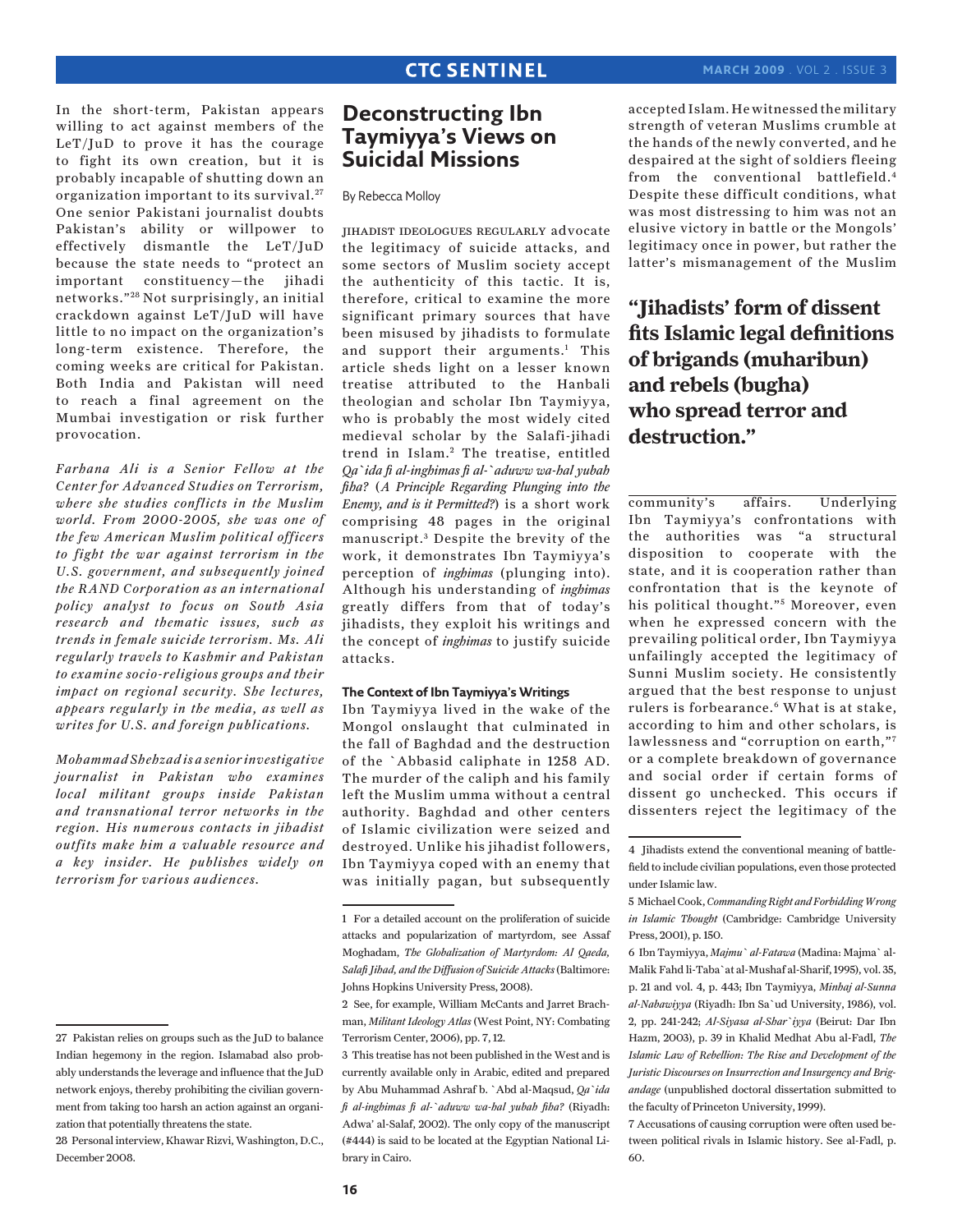political order as well as the Sunni Muslim society governed by it. Ibn Taymiyya asserted that even if such people believe that they are commanding good and forbidding evil, when they rebel against authority they are in fact doing more harm than good, and they must be fought and stopped.8

Today's jihadists have no such claim to fame; they are not faced with similar historical and geopolitical conditions. They rebel against authority and delegitimize Sunni Muslim society in a manner that in certain regions is contributing to a breakdown of government and social stability (Afghanistan, Iraq and Pakistan). Jihadists' form of dissent fits Islamic legal definitions of brigands (*muharibun*)9 and rebels (*bugha*) who spread terror and destruction. Their terror-based methods and pursuit of indiscriminate slaughter and lawlessness are difficult to distinguish from those of bandits, such as their historical counterparts, the Khawarij.10

### **Manipulating Ibn Taymiyya's Definition of Inghimas**

Jihadist ideologues have manipulated Ibn Taymiyya's use of the term *inghimas* in an attempt to justify suicide bombing tactics.11 Their interpretation has not been derived in accordance with appropriate Shari`a procedure, and it does not override explicit Qur'anic and legal texts prohibiting suicide.

10 During the battle of Siffin (657 AD), some of `Ali b. Abi Talib's supporters (shi`a) rejected arbitration, on the argument that judgment belongs to Allah alone, using the slogan "*la hukma illa lillah*." These dissenters eventually withdrew from `Ali's supporters and were later known as Khawarij. See, for example, Cook, p. 157: "The activist moralist believes it to be his duty to take a stand against political injustice, and to do so by recourse to arms; thus he ends up fighting against Muslims in the manner of the Kharijites."

11 Jihadist lexicon does not use the term "suicide attack," rather one finds phrases such as "carrying out jihad."

In *Qa`ida fi al-inghimas*, Ibn Taymiyya opens the discussion with a number of scenarios that help describe what he means by the term "*inghimas*" and where it would be more appropriate to carry it out. The author introduces the matter of "an individual or group fighting [an enemy] that outnumbers them, on condition there is some benefit to Islam in fighting, even if the (individuals) are likely to be killed." Next, he introduces three scenarios in which *inghimas* applies:

### *First Scenario*

"Like [in the case of] a man who storms the ranks of the infidels and penetrates them. Scholars call this 'plunging into the enemy,' since [the man] is swallowed up in them like a thing that gets submersed in something that engulfs it."

### *Second Scenario*

"And like a man who kills an infidel officer among his friends, for instance, by pouncing on him publicly, if he [can] get him by deceit, thinking he can kill him and take him unaware like that."

### *Third Scenario*

"And [like] a man whose comrades have fled and so he is fighting the enemy alone or with a few others, and yet this is inflicting harm on the enemy, despite the fact they know they are likely to be killed."

The aforementioned scenarios are all "permissible according to most scholars of Islam who belong to the four schools of law and others."

The legitimacy of being outnumbered in battle in the third scenario is further highlighted on page 45 of the document by comparing the notion to the events of the battle of Badr (624 AD).<sup>12</sup> Ibn Taymiyya says:

And know that a group is permitted to fight those who outnumber them despite their weakness, and there is no difference in this between an individual and the very few; thus one person fighting three is like three people fighting ten.

Ibn Taymiyya inextricably ties his notion of *inghimas* with the undesirable situation of confronting a numerically superior army, and the three example scenarios correctly read as cases in which a soldier on the battlefield decides to carry out an attack that will likely result in his death. Such a mission is dangerous and self-destructive, and in this sense may be considered "suicidal."13 The idea of a "suicidal mission" also appears in Ibn Taymiyya's *Majmu` al-Fatawa* where he mentions the widely-cited Qur'anic story of the Companions of Pit (*ashab alukhdud*). He writes:

In the story [of the Companions of the Pit] the young boy is ordered to get himself killed in order to manifest religion's splendor. For this reason the four imams<sup>14</sup> have permitted a Muslim *to plunge into* the ranks of the unbelievers, even if he thinks they will kill him, on condition that this [act] is in the interest of Muslims. We have expanded on this matter elsewhere. Thus, if a person does what he believes will get him killed in the interest of the battle (jihad), even though his death is more powerful than his killing of others, and if what he causes the death of another for the benefit of Islam, which would not occur except through this [act of him losing his life], and if it [constitutes what] staves off the enemy's corrupting damage to religion and earthly possessions which cannot be defended except by this means, then it is *more* appropriate.15

Clearly, *inghimas* (plunging into) pertains to an extreme situation, as on the battlefield or elsewhere in the course of a conventional war, involving combatants. The description and language in the passages lend themselves to a restricted context to justify missions that in all likelihood result in Muslim casualties. Since suicide is absolutely forbidden in

<sup>8</sup> Taymiyya, *Majmu` al-Fatawa*, vol. 4, pp. 440-441, 444, 450-452; *Minhaj al-Sunna al-Nabawiyya* (Riyadh: Ibn Sa`ud University, 1986), vol. 2, pp. 233, 244.

<sup>9</sup> In a video in 2000, Abu Mus`ab al-Suri called jihadists to commit larceny, murder and arson against non-Muslims in Muslim countries. For more, see Emrullah Uslu, "Al-Qa`ida Robbers Target Jewelry Stores," *Eurasia Daily Monitor* 6:25 (2009).

<sup>12</sup> Badr was a key battle in early Islam and a turning point in Muhammad's struggle with his Qurayshi opponents in Mecca. It is considered in Islamic history a decisive victory attributable to divine intervention and the genius of Muhammad.

<sup>13</sup> This is different from other meanings signified by the word "suicidal": causing, intending, or relating to suicide.

<sup>14</sup> This refers to the imams of the four Sunni legal schools.

<sup>15</sup> Taymiyya, *Majmu` al-Fatawa*, vol. 28, p. 540. Also see "Martyrs of Nejran" in David Cook, *Martyrdom in Islam* (Cambridge: Cambridge University Press, 2007), p. 20.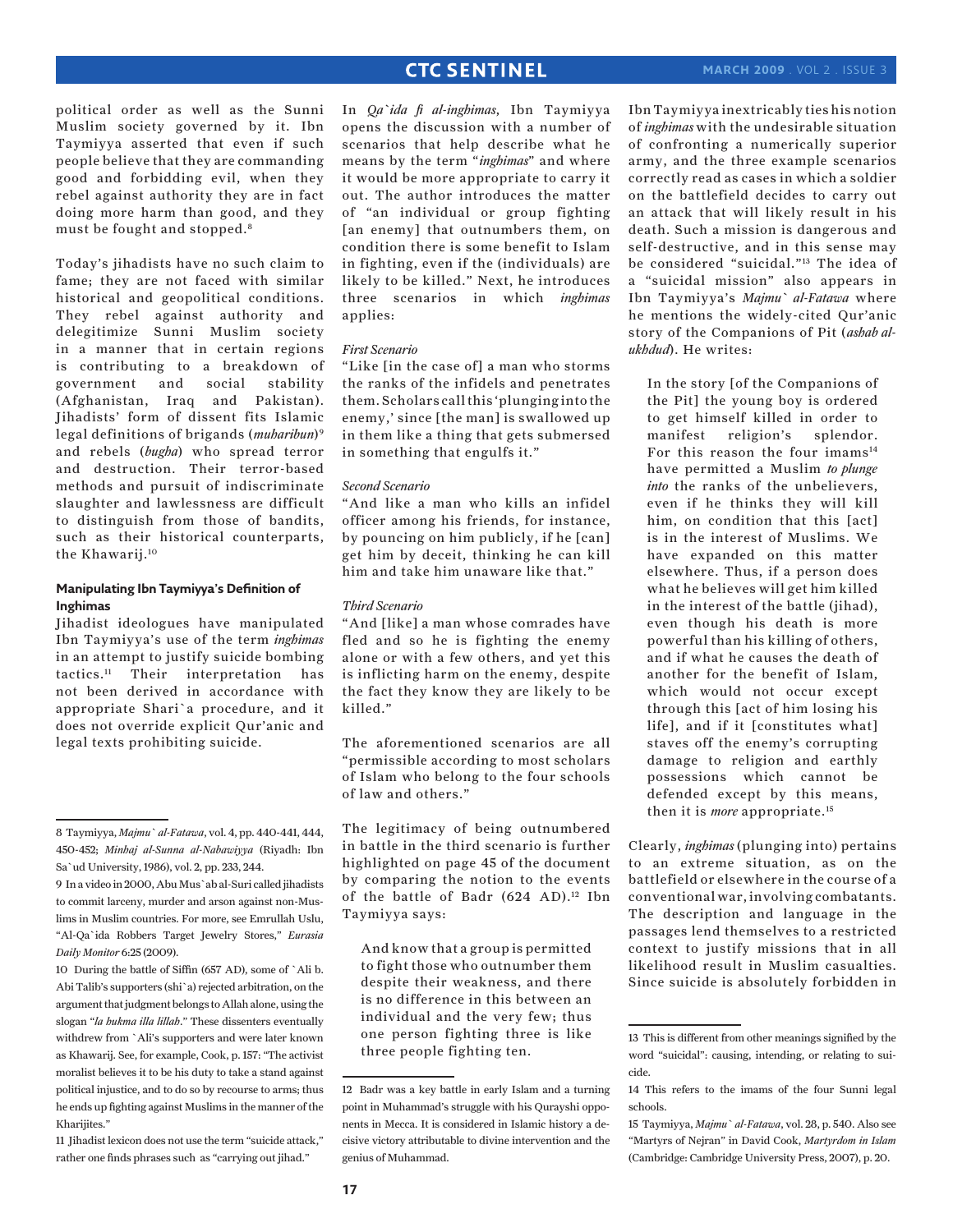Islam,16 there would have to be a clear benefit to the outcome of the war and engagement in jihad, a decisive repulsion of the enemy's damage to Islam, in order to embark on a mission that would surely end with the individual's death. Where it is unmistakably beneficial, then, "it is *more* appropriate." Note Ibn Taymiyya's use of the comparative in the last passage; it is not absolutely appropriate, merely "*more* appropriate"

# **"The promotion of suicidemurder as a legitimate case of inghimas is an unfortunately successful name-game and an evasive legal device."**

than, for example, doing nothing. This places several restrictions even before reaching the statement on the relative appropriateness of employing *inghimas*. In addition, Ibn Taymiyya's repeated use of the phrase "and thus [the soldier] fights until he is killed" connotes an ongoing battle, rather than a single event occurring in a concentration of non-combatants.

Ibn Taymiyya, like other scholars who deal with *inghimas*, is neither implying nor legitimizing "suicide mass-murder" of non-combatant men, women and children. Instead, Ibn Taymiyya offers a limited context within which an almost certainly "suicidal attack" on numerically, or by analogy technologically, superior enemy combatants could be rendered "more appropriate." There is, without a doubt, a difference, as Ibn Taymiyya repeatedly states that Muslim and non-Muslim non-combatants must not be harmed and collateral damage should be avoided.17

To justify their tactics, jihadist ideologues have attempted to analogize suicide bombings with *inghimas*. In particular, they have attempted to portray the technological superiority of Western countries as justification for suicide-murder. The analogy, however, is invalid. Partial statements by Ibn Taymiyya were isolated, stripped of deliberate restrictions, and elaborated on devoid of syntactic, juridical and historical contexts.18 Ibn Taymiyya was obviously aware of the notion of inequality, and despite that put several restrictions on the applicability of *inghimas*. Jihadist ideologues did not follow proper Shari`a procedure, because if they did they could not have manipulated the language of *inghimas* to suit their case. With false premises, their improper analogy might take the form of the categorical syllogism:

a. [All] Endangering oneself to harm the enemy is permissible.

b. Endangering oneself by *inghimas* includes taking one's own life.

c. Definition of enemy includes Shari`aprotected groups.

d. Therefore, taking one's own life to harm Shari`a-protected enemy groups is permissible *inghimas*.

This barely qualifies as weak inductive reasoning. For one, as seen above, endangering oneself to inflict harm on the enemy is permissible on condition there is a benefit to the outcome of the war and a decisive repulsion of the enemy's damage to Islam. Even the worst wave of suicide bombings has not accomplished that. Second, *inghimas* applies to armies in the heat of battle, of which their Shari`a-protected victims are usually not part. Third, in the more acceptable "suicidal missions," one dies at the hands of the enemy, not by one's own doing. In this respect, the jihadists' case for their brand of martyrdom attacks lacks the legal reason (Ar. *`illa*)

is prohibited." See Ibn Taymiyya, *Qa`ida mukhtasara fi qital al-kuffar wa-muhadanatihim wa-tahrim qatlihim limujarrad kufrihim* (Riyadh: `Abd al-`Aziz b. `Abd Allah b. Ibrahim al-Zayr al-Hamad, 2004), pp. 91-92. Also see *al-Sarim al-maslul `ala sahtim al-rasul* (Beirut: Dar Ibn Hazm, 1997), vol. 2, p. 513.

18 In fact, Ibn Taymiyya himself criticized those who use partial statements of Ibn Hanbal (d. 855 AD) thereby ignoring the complexity of his juridical opinion. See *al-Sarim al-maslul* (Saudi Arabia: al-Haras al-Watani al-Sa`udi, undated), vol. 2, pp. 483-484.

identified in the case of *inghimas*.19 On page 36 of the *inghimas*text, Ibn Taymiyya says:

And God, the Sublime, tries the believers in self-devotion to the point of being killed for the sake of God and the love of His messenger. And so, if they are killed, they are martyrs (*shuhada'*), and if they live, they are happy.<sup>20</sup>

Indubitably, Ibn Taymiyya sees the possibility of coming out alive from such a mission even when advocating martyrdom in the cause of God. He neither asserts that the lone fighter will be killed, nor argues that the success of the mission depends on the fighter's death. This is crucial, since the possibility of surviving is absent when considering the state of mind of a suicide terrorist, up to and during the act of taking his or her own life.<sup>21</sup>

On page 37, Ibn Taymiyya commentates on the Qur'anic verse 2:54 where he reconstructs ellipses in the Qur'anic text to explain its meaning. He uses the verse to show that it is prohibited to kill sinners among one's own people as it is tantamount to being killed "at one's own hands." It is best and entails greater reward, explains Ibn Taymiyya, "to die for the sake of God at the hands of the enemy, not at the hands of one another."

### **Conclusion**

The promotion of suicide-murder as a legitimate case of *inghimas* is an unfortunately successful name-game and an evasive legal device.<sup>22</sup> With false legal reasoning and a manifold decontextualization of a historical term, jihadist ideologues have managed to apply the word *inghimas* to a staple tactic in their strategy book. They have been

<sup>16</sup> For example, Qur'an 4:29-30 states, "And do not take your own lives for God has mercy on you. And so he who does this in transgression and violation. We shall burn him in Hellfire. This is an easy feat for God."

<sup>17</sup> One example of many is Ibn Taymiyya's interpretation of Qur'an 2:190 and his stance on aggression against non-combatants: "aggression means transgressing/ exceeding a limit, and so (the Qur'anic text) indicates that fighting those who do not fight us constitutes aggression, and God confirms this and indicates that excessiveness

<sup>19</sup> On the concept of *`illa*, see Nabil Shehaby, "`Illa and Qiyas in Early Islamic Legal Theory," *Journal of the American Oriental Society* 102:1 (1982): pp. 27-46.

<sup>20</sup> Ibn Taymiyya, *Qa`ida fi al-inghimas fi al-`aduww wahal yubah fiha?* (Riyadh: Adwa' al-Salaf, 2002), p. 36. This refers to the Qur'an.

<sup>21</sup> Dr. Boaz Ganor, "The Rationality of the Islamic Radical Suicide Attack Phenomenon," International Institute for Counter-Terrorism, March 31, 2007.

<sup>22</sup> On prohibition of evasive legal devices, see Dr. Ahmad al-Raysuni, *Imam Al-Shatibi's Theory of the Higher Objectives and Intents of Islamic Law* (Herndon, VA: International Institute of Islamic Thought, 2005), pp. 56-57.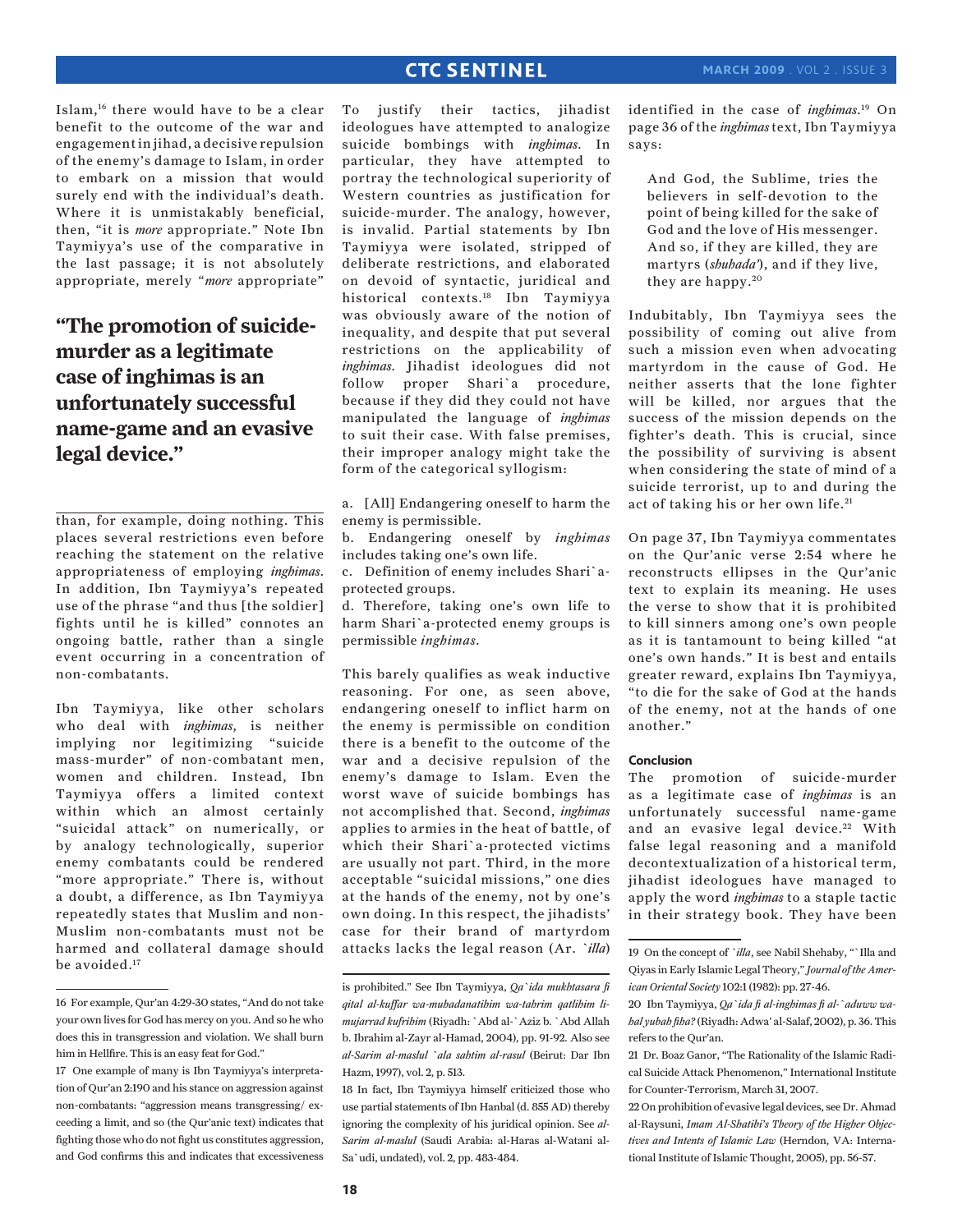spinning Islamic tradition and law to suit their cause. Ibn Taymiyya and other Muslim jurists, however, have expressed their condemnation of those groups pursuing indiscriminate slaughter and lawlessness. Thus, not only have jihadists removed themselves beyond the pale of mainstream Muslim society constituting today's Khawarij, but they have acquired—in pursuing tactics of indiscriminate murder, suicide-murder and banditry—the status of brigands (*muharibun*), people who disrupt social order, with all the Shari`a consequences of that distinction.<sup>23</sup> Jihadists have blurred the line within Islamic law between expression of bravery and anti-Shari`a, deviant criminal behavior.

*Dr. Rebecca Molloy holds a master's degree and a doctorate degree in Arabic and Middle Eastern studies from New York University. She taught Arabic as an adjunct assistant professor at Queens College (SUNY) and New York University, and continues to privately prepare doctoral candidates for their proficiency exams in Arabic. Research interests and expertise involve medieval Arabic linguistic theory, Islamic legal reasoning, and Qur'anic exegesis. Dr. Molloy has been involved in projects for West Point's Combating Terrorism Center (CTC) since 2005. As an FBI Fellow at the CTC, she designed the curriculum for the CTC's Arabic Familiarization course, Arabic Name Analysis and Phraseology. She has experience in intermediate training of advanced FBI agents and JTTF training. Other professional experience includes serving as a Non-Commissioned Officer for security auditing of technical encryption facilities for the Israeli Defense Force's Central Command, and translation.*

# **Muslim Brotherhood Faces Growing Challenges in Egypt**

By Steven Brooke

FOR DECADES, THE Muslim Brotherhood has dominated Egypt's ideological landscape. Today, the group is not just the largest organized political opposition to the Egyptian government, but its influence touches nearly all sectors of Egyptian society, including religion, charity and commerce. Probably not coincidentally, the profile of the Brotherhood's mainstream Islamism has grown as jihadist activity in Egypt plummeted following its bloody apex in 1997.

The Brotherhood's surprisingly good showing in Egypt's 2005 parliamentary elections was a high-profile sign of the organization's growth. Since then, however, the movement's organizational cohesion has been stressed by both endogenous and exogenous developments. Egypt's changing religious landscape, the jostling of different tendencies inside the Brotherhood itself, a government crackdown on the group, and the effects of Israel's recent actions in the Gaza Strip challenge an organization whose unofficial slogan, some affirm, is "listen and obey."1 While this poses a series of dilemmas to the Brotherhood, the implications also stretch widely across Egyptian society.

### **A Changing Ideological Landscape**

After an absence of seven years, a series of jihadist attacks in the Sinai Peninsula in 2004, 2005 and 2006 killed nearly 150 people, including foreign tourists. The Egyptian press has recently been dotted with periodic reports of the revival of historical jihadist groups, such as Takfir wal-Hijra or Egyptian Islamic Jihad, or the emergence of new groups with names such as The Platoon of Khalid al-Islambuli, Muhammad's Army, or The Abdullah Azzam Brigades. A nascent "al-Qa`ida in Egypt" has even emerged, stirring fears that the country will once again become a jihadist battlefield.

Despite these reports, the (re)emergence of an organized jihadist movement in Egypt remains a remote possibility. Radicalization in the Sinai feeds off the economic deprivation and governmental neglect of the Bedouin population there, conditions that do not transfer well to other parts of Egypt. 2 The vicious jihadist campaigns of the 1980s and 1990s still reverberate among the Egyptian population, and the steadily expanding security and intelligence services have learned from their experiences. There remains no high-profile jihadist figure or group in Egypt to cluster around or from which to receive ideological guidance. Indeed, the recantations and revisions of erstwhile jihadist groups such as Gamaa al-Islamiyya (the Egyptian Islamic Group) and Egyptian Islamic Jihad highlight the weakness of Egypt's domestic Salafi-jihadi milieu.

While welcome, organized Salafijihadism's difficulty in gaining a foothold in Egypt addresses only part of a complex situation. As frustration with the government increases and neoliberal economic reforms exacerbate socio-economic divides, a non-violent but especially stern, politically quietist brand of Salafist Islam has elbowed its way into Egypt's religious landscape.<sup>3</sup> The relationship between this "pietist" Salafism and the Brotherhood is a complex and not necessarily antagonistic one.4 It is telling, however, that perhaps the main area of disagreement between the pietists and the Brothers is over the legitimacy of political action. Pietist Salafism grants an almost unwavering allegiance to the ruler while strictly avoiding politics and electoral participation, a stance sharply at odds with the mainstream political Islam of

<sup>23</sup> Ibn Taymiyya stated his opinion on the legal consequences: "Scholars have disagreed whether or not (the murderer) should be killed by reason of (his) brigandage, but the stronger (argument) is that he should be killed as a punishment for killing because killing for the sake of general corruption is a *hadd* crime, similar to the one who steals money having his hand cut off and like withholding their rights." Ibn Taymiyya, *al-Siyasa al-Shar`iyya*  (Beirut: Dar Ibn Hazm, 2003), p. 63.

<sup>1</sup> Personal interview, Muslim Brotherhood activist, summer 2006. For an excellent analysis of the Brotherhood and the war in Gaza, see Joshua Stacher, "The Brothers and the Wars," *Middle East Report* Spring (2009).

<sup>2</sup> International Crisis Group, "Egypt's Sinai Question," January 30, 2007; Scott Anderson, "Under Egypt's Volcano," *Vanity Fair*, October 28, 2006.

<sup>3</sup> For a more pessimistic view of the spread of Salafism in Egypt, see Chris Heffelfinger, *Trends in Egyptian Salafi Activism* (West Point, NY: Combating Terrorism Center, 2007).

<sup>4</sup> In describing Salafists, this article relies on the broad categories (jihadist, pietist, and political) used by Samir Amghar, "Le Salafisme in Europe: Le Mouvance Polymorphe d'une Radicalisation," *Politique Etrangere* 1 (2006). Additionally, the author's personal correspondence in 2008-2009 with a Muslim Brotherhood member was particularly helpful to understanding this relationship.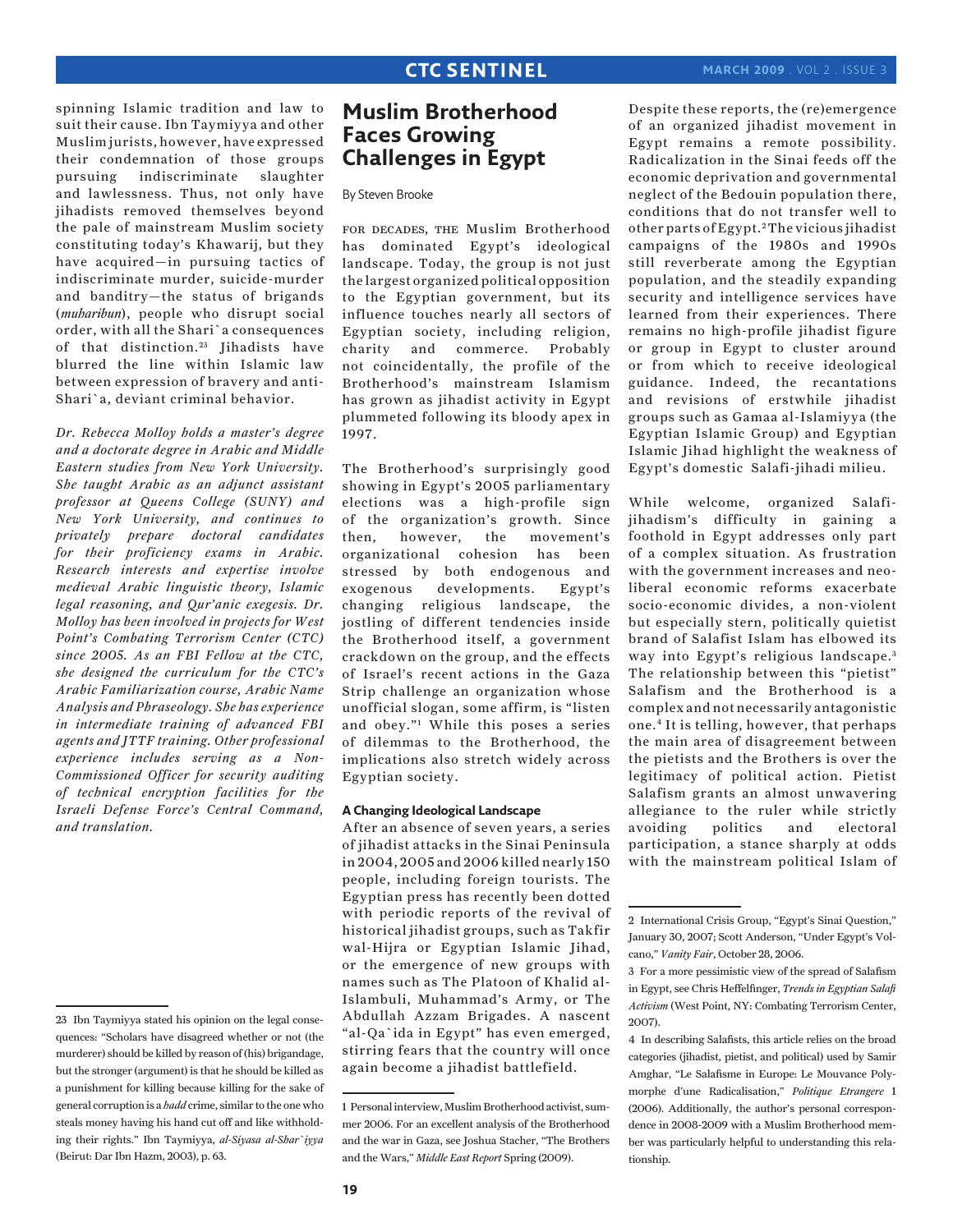the Muslim Brotherhood.<sup>5</sup> This rivalry has been exploited in Saudi Arabia, for instance, as a way for the government to counter the growing influence of political Islamists. In interviews, some Muslim Brothers have claimed that the same strategy is being used by the Egyptian government today. As they see it, allowing, or even encouraging, the growth of pietist Salafism offers a way to divert the rising religiosity of the Egyptian population into a direction without immediate political ramifications.6

The entry of this trend into Egyptian society has been eased by migratory, commercial, and religious links to the Arabian Peninsula. Despite recently being overtaken by Asians, millions of Egyptians have worked as migrant laborers in the Gulf, particularly in Saudi Arabia.7 As these workers return, some bring a Saudi-style religious conservatism with them.8 Similarly, Saudi Arabian investment in Egypt has increased dramatically, reaching \$1 billion in 2005 and steadily growing since.9 While the vast majority of this investment is simply routine commerce, there are occasionally religious and cultural repercussions.10

6 Personal interview, Muslim Brotherhood activists, summer/fall 2008. Some recent news reports have also mentioned this tactic. See Paul Schemm, "Ultraconservative Islam on Rise in Mideast," Associated Press, October 18, 2008; Nabil Sharaf al-Din, "After Years of Supporting Salafism To Counter the Muslim Brothers and the Jehadists, Egyptian Authorities Launch a Campaign To Counter a Salafi Tide Among Youths," Ilaf.com, December 12, 2008.

7 Jackline Wahba, "Does International Migration Matter? A Study of Egyptian Return Migrants," draft paper prepared for the conference "Arab Migration in a Globalized World," February 2003.

8 See, for instance, Caryle Murphy, *Passion for Islam*, (New York: Simon and Schuster, 2002), pp. 31-34.

Pietist Salafism in Egypt has also expanded due to a number of Sauditrained and influenced clerics. Largely eschewing formal organizations, popular shaykhs such as Abu Ishaq al-Heweny, Mohamed Hassan, and Mohamed Hussain Yaqob are creating a religious center of gravity that competes with the Muslim Brotherhood's political Islamism. As apparent from their biographies, many are influenced by Abdul Aziz Ibn Baz, Muhammed Nasir al-Din al-Albani, Muhammed Ibn al-Uthaymin, and others from the Saudi Salafist establishment. They, and others linked to this movement, run professional websites, host austere television programs, carve out niches in Egyptian bookstores, and operate increasingly influential charities and religious associations. While this trend is non-violent, their rigid conception of belief, occasionally antagonistic posture toward religious minorities, and tendency to withdrawal from society led the Egyptian scholar of Islamist movements, Khalil al-Anani, to warn of a revival of "social violence" as Egyptian society undergoes a "Salafisation."<sup>11</sup>

### **The Brotherhood Under Pressure**

Beyond Egyptian society, these changing religious dynamics influence the Muslim Brotherhood as well. The Brotherhood is a large organization, consisting of a number of competing sources of ideological inspiration. One of these is a Salafist-tinged conservatism, historically stronger among more rural constituencies of the Brotherhood but increasingly making urban inroads. In part, this influence entered the Brotherhood through those members who studied or spent time in Saudi Arabia during the repression of the 1960s and 1970. Its lineage also traces back to the general support Saudi Arabia offered conservative opposition movements throughout the Middle East during the "Arab Cold War" from 1958- 1970.12 The recent growth of Salafism in Egyptian society has been mirrored by a strengthening of this trend inside the Brotherhood. It is increasingly popular among younger activists.13

The influence is somewhat visible in the Brotherhood's internal debates over political participation. While the Brotherhood has been officially committed to the political process since 1984 and shown little outward signs of revisiting that decision, the issue is still a fault line in the group. Among some conservative members, especially those influenced by a traditional Salafist wariness of politics, the group's electoral forays are a distraction from the Brotherhood's core mission of *da`wa* (preaching) and *tarbiyya* (education, upbringing).14 The other side of the divide is inhabited by "middle generation" Muslim Brotherhood leaders as well as a small but highly vocal younger generation of politically engaged activists.15

These divisions have been amplified by the Egyptian government's ongoing crackdown on the Brotherhood. In December 2005, candidates affiliated with the officially banned but tolerated Muslim Brotherhood managed to win 88 out of 454 seats in the Egyptian parliament. This was followed shortly after by Hamas' majority victory in the Palestinian parliamentary elections. These unexpected successes spurred the Egyptian government to increase the pressure on the Brotherhood, partly to remind the newly-empowered organization that the traditional "red lines" still applied. In addition to a wave of arrests, a number of legal measures designed to constrict the Brotherhood's participation in Egyptian political life

15 For a vivid portrait of this young, politically active cohort, see Marc Lynch, "Young Brothers in Cyberspace," *Middle East Report* Winter (2007).

<sup>5</sup> For more on this strain of Salafism, and particularly on its relations with the Muslim Brotherhood, see Stephane Lacroix, "L'apport de Muhammed Nasir al-Din al-Albani au Salafisme Contemporain," in Bernard Rougier ed., *Qu'est-Ce Que Le Salafisme?* (Paris: Presses Universitaires De France/Proche Orient, 2008), pp. 54-57, 62-64.

<sup>9 &</sup>quot;Saudi Investment in Egypt Reaches 1 Billion Mark," Saudi Arabian Market Information Resource and Directory, June 5, 2005.

<sup>10</sup> See some examples cited in Jack Schenker, "Hyatt and Dry - Saudi Hotel Owner Takes the Fizz Out of Cairo's Tourist Allure," *Guardian*, July 21, 2008; Rod Nordland, "The Last Egyptian Bellydancer," *Newsweek*, June 9, 2008.

<sup>11</sup> International Crisis Group, "Egypt's Muslim Brothers: Confrontation or Integration?" June 18, 2008, p. 22. There is also a risk that crude "preventative countermeasures" against some of these conservative, though nonviolent, actors may actually provoke the sort of violence the government is seeking to avoid.

<sup>12</sup> Saeed Shehabi, "The Role of Religious Ideology in the Expansionist Policies of Saudi Arabia," in Mardawi al-Rasheed ed., *Kingdom without Borders* (New York: Columbia University Press, 2008), pp. 190-191.

<sup>13</sup> Khalil al-Anani, "Supressing the Muslim Brotherhood is not a Solution," *Daily Star* [Cairo], March 5, 2008.

<sup>14</sup> The debate is partially illustrated in Israel Elad-Altman, "Democracy, Elections, and the Egyptian Muslim Brotherhood," *Current Trends in Islamist Ideology* 3 (2006). For a contemporary account, see Rania Badawi, "Al-Doktor Yusuf al-Qaradawi: Rais al Ittihad al Alami Ulema al Muslimeen (1/2), Qawaneen al-Irhab wal al-Thuwara' Makhalafa Lilsharia," *al-Masry al-Youm*, September 8, 2008. In an interview, one Muslim Brother attributed al-Qaradawi's hard-line stance on Shi`a to influence from Gulf-based Salafists (al-Qaradawi is based in Qatar).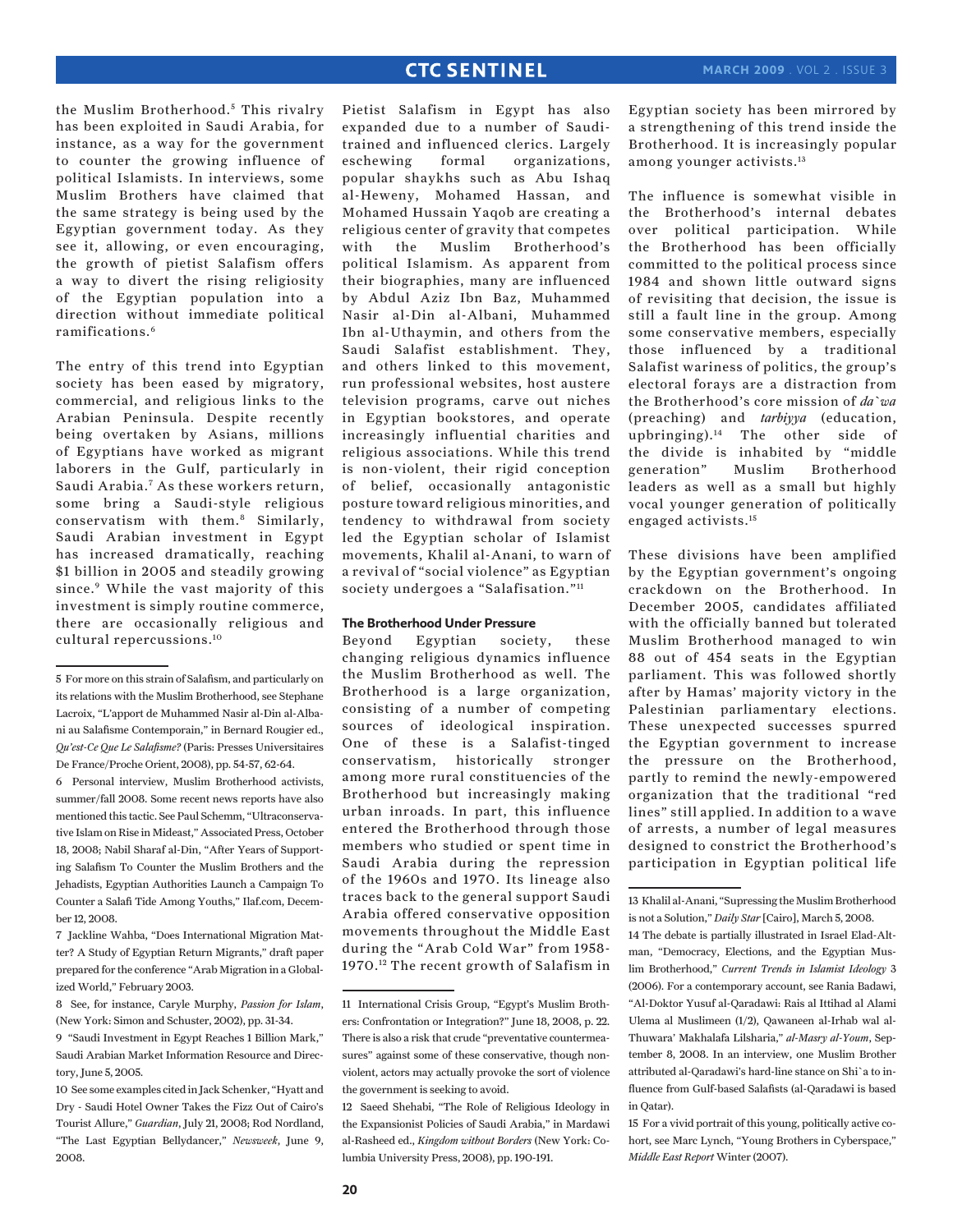were also introduced.16

According to the Brotherhood's Supreme Guide Muhammed Mahdi Akef, in the last 10 years 25,000 Muslim Brothers have spent time in prison.<sup>17</sup> In 2008 alone, according to other Brotherhood sources, more than 7,500 activists were arrested.18 Whether intended or not, the Egyptian government's arrests of politically engaged, pragmatic individuals such as Khairat al-Shater and Isam El-Arian have subtly shifted the internal dynamics of the group in a more conservative direction. As conservative influences figure more prominently in the group's issuances, such as the draft party platform, some inside the movement have expressed their frustrations.19 The Egyptian government's actions also reportedly caused some prominent voices within the Brotherhood to privately question whether or not the benefits of political participation are outweighed by the heavy costs of state repression. 20

As government pressures exacerbate different tendencies in the Brotherhood and internal tensions stretch the movement's boundaries, external actors are attempting to exploit the turmoil. The internet has become a significant field in this contest. $21$  As one Egyptian Muslim Brother stated, "everytime there is a forum or a comment section [of an

20 Personal interview, Muslim Brotherhood activist, fall 2008. A senior official, however, recently stated that the Brotherhood was planning to contest the 2010 parliamentary elections. For more, see Abdel Moneim Mahmoud, "Habib: Gaza is our Opportunity for Reconciliation and we Will Participate in the 2010 (Parliamentary) Elections," www.IslamOnline.net, February 8, 2009.

21 For a pietist Salafist critique of the Muslim Brotherhood, see "The Historical Influences and Effects of the Methodologies of al-Ikhwaan al-Muslimoon Upon the Salaf," Salafi Publications, March 2003, available at www.thenoblequran.com/sps/sp.cfm?secID=MNJ&sub secID=MNJ18&loadpage=displaysubsection.cfm.

article], the Salafis are there."<sup>22</sup> Ayman al-Zawahiri in particular has repeatedly appeared on video and audio releases alternatively heckling and enjoining the Brotherhood. For instance, in a March 11, 2007 audiotape, released at the height of the Egyptian government's repression of the Brotherhood, al-Zawahiri offered a carefully crafted message to Brotherhood members and sympathizers, urging them to reject the Brotherhood's peaceful, accomodationist approach that has led to nothing but repression:

I appeal to all my Muslim brothers to set themselves free from the shackles of the organizations leading them into the mazes of politics…The Egyptian government is pouncing on those who recognized the legitimacy of its president, constitution, and laws. It is pouncing on those who accepted the rule of the majority of voters, and renounced the rule of Shari`a. It is pouncing on those who accepted citizenship and abandoned and renounced the brotherhood of Islam. <sup>23</sup>

### **The Effects of the Gaza Crisis**

Israel's recent offensive in the Gaza Strip has also affected the Brotherhood. Although Israel may have weakened Hamas, their military action in Gaza also strengthened Islamist movements across the Middle East.<sup>24</sup> Islamists positioned themselves at the center of popular anger and frustration, leading Hossam Tammam, a savvy observer of Islamist politics, to write that "Islamism is now the master of the

moment."<sup>25</sup> In Egypt, Supreme Guide Muhammed Mahdi Akef personally led the Brotherhood's participation in a series of massive protests against Israel's actions. According to Deputy General Guide Muhammed Habib, more than 1,200 Muslim Brotherhood activists were arrested protesting the attacks on Gaza, and hundreds remain in prison.<sup>26</sup> Yet in crafting a response, the Brotherhood's leadership was forced to balance between pressures from the cadres (and society writ large) while preserving the organization's long-term viability. As a conservative organization concerned with ensuring its survival and expanding its reach inside Egyptian society, the Brotherhood must avoid provoking a regime increasingly worried about ongoing socio-economic disturbances and a looming, potentially chaotic transfer of power. As driven home especially hard in the last few years, confrontation with the government carries tremendous consequences.

Fortunately for the Brotherhood, however, direct and drastic confrontation is unnecessary. As dissatisfaction grows (and the very sober International Crisis Group wrote even before the Gaza crisis that "anti-regime sentiment appears to be reaching new heights"), the Brotherhood will benefit from its position as the most prominent opposition to an increasingly unpopular government. 27 Going forward, the Brotherhood will likely continue to avoid hot button issues, such as presidential succession, while staking out positions supported by Egyptian popular opinion, such as stopping natural gas shipments to Israel or reopening the Rafah border crossing with Gaza. 28

<sup>16 &</sup>quot;Egypt's Muslim Brothers: Confrontation or Integration?" pp. 12-15.

<sup>17 &</sup>quot;Egypt's Muslim Brotherhood Leader Expects 'Nothing Good' From Obama," *al-Arab* [Doha], January 24, 2009.

<sup>18 &</sup>quot;Egypt Arrests 7588 From the Brotherhood in 2008," al-Jazira, January 30, 2008.

<sup>19</sup> In the fall of 2007, a number of young activists created www.ikhwanoffline.com, which paralleled the Brotherhood's official www.ikhwanonline.com website to register their disappointment with the conservative editorial direction of the official website.

<sup>22</sup> Personal interview, Muslim Brotherhood activist, fall 2008.

<sup>23</sup> Ayman al-Zawahiri, "Palestine is Our Concern and the Concern of Every Muslim," al-Sahab, March 11, 2007. In a contemporaneous interview with a Brotherhood activist, he conceded that on the group's outer edges and among sympathizers al-Zawahiri's attempt to poach "could be effective."

<sup>24</sup> In some instances, however, old fault lines proved hard to overcome. Reflecting longstanding disagreements between the Brotherhood and the Salafists, popular Salafist shaykh Mohamed Yaqob initially criticized Hamas for provoking the conflict. He, in turn, was censured by his compatriot Mohamed Hassan. For more, see Abd al-Muna'im Muneeb, "Mohammed Hasan Yamtadah Hamas wa Suwareekh al-Muqawama radan a'alee Sakhraya Muhammed Hussein Yacoub min al-Haraka," *al-Dustor,* January 14, 2009.

<sup>25</sup> Hossam Tammam, "Shifting Sands," *al-Ahram Weekly*, February 19-25, 2009.

<sup>26 &</sup>quot;Al-Raya Interview with Muslim Brotherhood Deputy Chairman over Gaza Crisis," Ikhwanweb, February 2, 2009. Importantly, other actors were also subjected to a harsh regime response, including the Islamist-oriented Labor Party leader Magdy Hussein and prominent blogger and activist Philip Rizk.

<sup>27 &</sup>quot;Egypt's Muslim Brothers: Confrontation or Integration?" p. 3.

<sup>28</sup> This should not be taken as an argument that the Brotherhood's popular and respected position in Egyptian society is due to some sort of clever triangulation or exploitation of Egyptian popular opinion. Beyond ideology, many support the group because of its effective delivery of social services at local levels, as well as the re-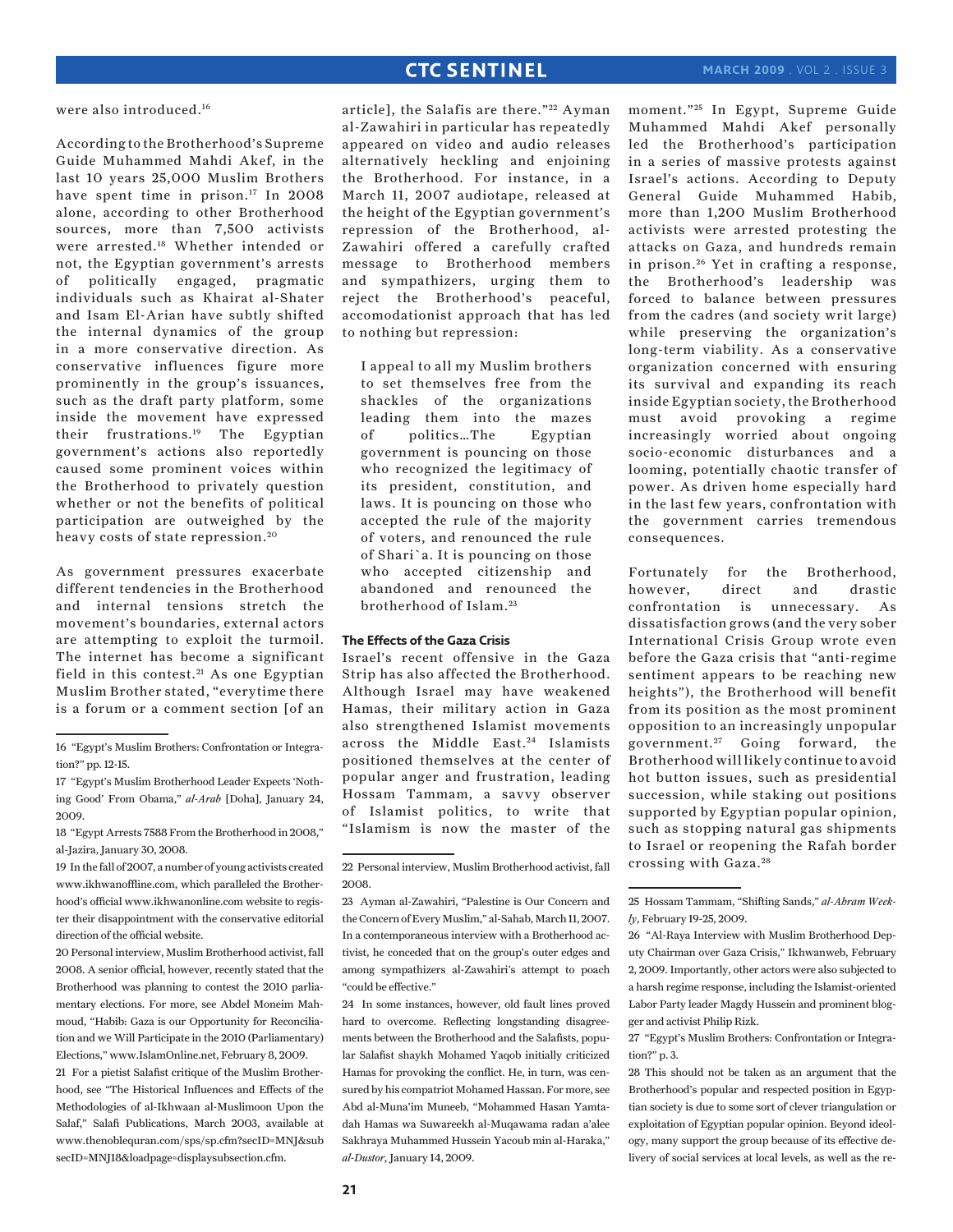A strategy that slowly and peacefully grows and consolidates the Brotherhood's position is in line with the organization's goals as well as its methodology. A potential problem, however, is that the disconnect between the Brotherhood's calculated, Fabian approach and the urgency and emotion unleashed by Israel's war on Gaza will be so jarring that the Brotherhood's non-violent orientation will seem insufficient. While a large-scale cleavage of Muslim Brothers from the broader organization is highly unlikely, the effect on individuals, particularly those already disenchanted and frustrated with developments of the last few years, is less clear. A similar dynamic may echo in broader society, whereby the Brotherhood's studied approach detracts from the organization's ability to draw new members and compete among an increasingly diverse religious landscape.

As individuals spin out of the Brotherhood's orbit, or as the group's ideology and behavior becomes less attractive to a society beset by a series of radicalizing influences, there is a risk of violence. Specifically, the fracturing of Egyptian socio-religious authority opens new opportunity structures, especially for the type of "individualized jihad" as envisioned by al-Qa`ida theorist Abu Mus`ab al-Suri in *The Global Islamic Resistance Call.* For instance, in his January 2009 audiotape, Ayman al-Zawahiri encouraged individualized action, telling Egyptian Muslims specifically "it is your duty to lift the siege, you must take this responsibility."<sup>29</sup> Moreover, while the investigation is ongoing, it appears that February's bombing in Cairo—which killed one and injured dozens—was carried out by individuals operating along these lines. A similar "individualized" stabbing of an American in Cairo's Khan al-Khalili market by an Egyptian motivated by his "hatred for foreigners because of the Israeli offensive in Gaza" took place days later. 30 A few days after that, an

improvised explosive was tossed into a Cairo metro station, although it failed to explode.<sup>31</sup>

### **Conclusion**

The Brotherhood's powerful religious message, defined organizational boundaries and demanding criteria for membership ensure that activists remain committed to the group, even during times of stress and confrontation. As such, a Salafist current wary of politics or a cadre of youths frustrated with an out-of-touch leadership are each manageable within the confines of the organization. Likewise, the Brotherhood has an unfortunate familiarity with state repression and competing for ideological hegemony with various other religious elements. Individually, these factors pose little challenge to a movement as storied, adaptable, and inclusive as the Muslim Brotherhood.

Taken in the aggregate, however, increasing disincentives for political action, rising conservatism, and potential frustration with the Brotherhood's calculated approach to domestic and regional crises all exacerbate the normal centrifugal tendencies in an organization as diverse as the Muslim Brotherhood. Just like the Egyptian society it inhabits, the internal dynamics of the Muslim Brotherhood have become increasingly tumultuous and contentious in recent years. Coupled with the way Salafi-jihadis stalk the organization's periphery, creating and expanding ways to express both local and international grievances, the Brotherhood—and Egyptian society—is facing a potent challenge.

*Steven Brooke is an independent academic based in Washington, D.C. He specializes in the study of both violent and non-violent Islamic social movements. His most recent article is "Jihadist Strategic Debates before 9/11," which appeared in the Spring 2008 (31:3) issue of* Studies in Conflict and Terrorism.

# **The Current State of the Moroccan Islamic Combatant Group**

By Carlos Echeverría Jesús

on may 16, 2003, suicide bombers killed 45 people in Casablanca, the biggest terrorist attack suffered by Morocco to date. Authorities blamed the Moroccan Islamic Combatant Group (GICM) for the attacks.1 Members of the Salafi-jihadioriented GICM were also connected to the al-Qa`ida-inspired group of North Africans who executed the March 11, 2004 terrorist bombings in Madrid that killed 191 people. In addition to these incidents, the GICM has been active in Western Europe, primarily with document forgery, gunrunning and drug trafficking. These European-based cells have alarmed EU counterterrorism authorities, who have launched a number of operations against the GICM partially out of concern that these cells could collaborate with hostile groups such as al-Qa`ida in the Islamic Maghreb (AQIM).

Today, however, the GICM is a shell of its former self. Successive Moroccan and European counterterrorist operations targeting the group have left it fractured. Its remaining members are active in similar terrorist organizations, but no longer conducting attacks under the GICM's name. This article identifies the GICM's known history and past operations, its organizational structure, and its current role in the larger Salafijihadi movement.

### **The History of the GICM**

Details on the history of the GICM remain obscure. The GICM emerged shortly after 1998 and comprises Moroccan recruits who trained in camps in Afghanistan. A number of leaders, such as Abdelkarim el-Mejjati and Nourredine Nafia, were involved in creating the group. El-Mejjati became a leader in al-Qa`ida in Saudi Arabia, where he was killed by police in 2004. Nafia, a Moroccan convicted and sentenced to 20 years in prison for his role in the 2003 Casablanca attacks, was an important contributor in the early

sponsiveness of elected Brotherhood officials on issues of everyday concern. See, for instance, Samer Shehata and Joshua Stacher, "The Brotherhood Goes to Parliament," *Middle East Report* Fall (2006).

<sup>29</sup> Ayman al-Zawahiri, "The Gaza Massacre and the Traitor's Seige," al-Sahab, January 6, 2009.

<sup>30 &</sup>quot;American Teacher Knifed in Cairo Bazaar," *Arab Times* [Kuwait City], February 28, 2009.

<sup>31 &</sup>quot;Cairo Metro Incendiary Bottle Fails to Explode," Agence France-Presse, March 1, 2009. These attacks resembled other small-scale, "individualized" attacks in Egypt in 2005. See Jailan Halawi, "Racing Against Time," *al-Ahram Weekly*, May 3, 2005.

<sup>1</sup> Recent trials, however, have failed to prove undoubtedly that the GICM was behind the Casablanca attacks.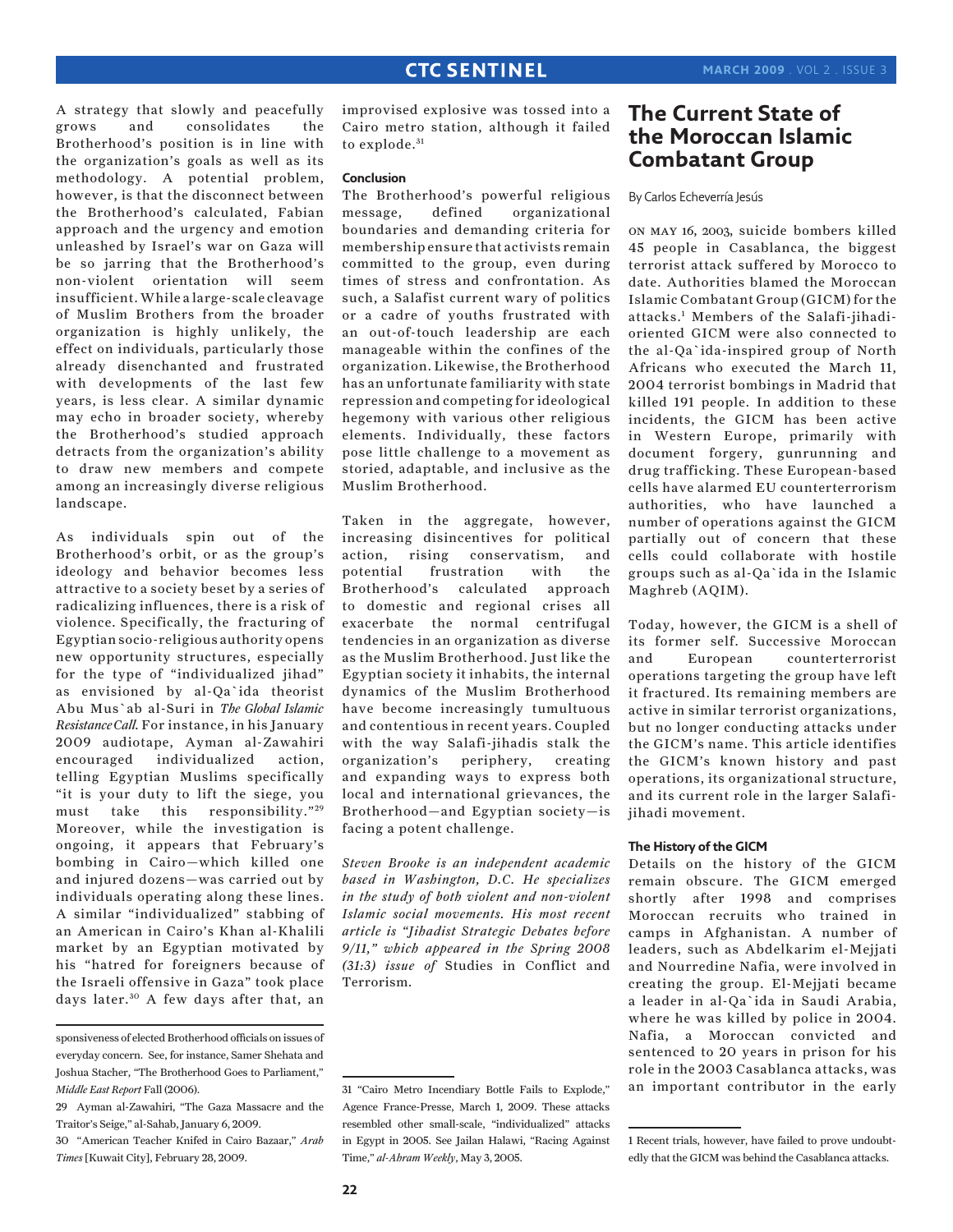years of the group.<sup>2</sup> When creating the GICM, Nafia supposedly drafted a 33 page GICM doctrinal charter.<sup>3</sup>

When the GICM was founded, it absorbed a number of supporting cells such as the group responsible for assassinating two Spanish tourists at the Atlas Asni Hotel in Marrakech in August 1994.<sup>4</sup> At the end of the 1990s, the GICM and the "Salafiyah-Jihadiya"5 were the two known major terrorist groups active in Morocco. In 2002, when the Saudi members of a sleeper cell were arrested in Morocco for plotting attacks against naval units in the Strait of Gibraltar, a wave of arrests of Salafijihadi militants began.<sup>6</sup> One year later, the GICM was one of the actors believed involved in planning the 2003 Casablanca suicide bombings. The Casablanca attacks killed 45 people, including 12 suicide bombers. Although the GICM, among other groups, was blamed for the attacks, recent trials have failed to prove this link with certainty.<sup>7</sup> The 2004 bombings in Madrid that killed 191 people were carried out by an al-Qa`ida-inspired group of North Africans, mostly Moroccan residents in Spain. A number of them were connected to the GICM.8

5 The Moroccan government often attributes terrorist incidents or plots to a group it identifies as "Salafiyah-Jihadiya." As explained by researcher Alison Pargeter, however, "this appears to be a label put upon these militants reflecting the fact that they do not belong to any particular formalized group. As such, 'Salafiyah-Jihadiya' would seem to be a label invented by the Moroccan authorities to describe an ideological current." For more on this, see Alison Pargeter, "Uncovering Extremist Violence in Morocco," *CTC Sentinel* 1:8 (2008).

6 The Saudis were able to integrate into society because they married Moroccan women through GICM support. 7 Hassan el-Haski, who was condemned in 2007 in Spain for participating in the 2004 Madrid bombings, was extradited to Morocco for six months to face trial for his alleged involvement in the 2003 Casablanca attacks. Although he was acquitted by the terrorist court of Salé on February 5, 2009 of involvement in those attacks, he received a 10 year sentence in the aftermath of the Royal Attorney's reaction. He will return to Spain to serve a 14 year sentence before returning to Morocco to serve his sentence there. See "Marruecos condena a 10 años a Haski tras el recurso del fiscal," *El Mundo*, March 3, 2009. 8 El-Haski is a veteran of Afghan training camps and a

### **The GICM's Volatile Structure**

GICM members interact with other North African Salafi-jihadis, particularly in Europe, where they have been engaged in transporting falsified documents, gunrunning, and drug trafficking. One example of this interaction is the case of Jamal Ahmidan, one of the authors of the 2004 Madrid bombings who blew himself up on April 3, 2004 in Leganés, Spain; Ahmidan had links to GICM members such as Hassan el-Haski. Criminal activity abroad seems to finance the GICM, and according to a variety of sources the group has sleeper cells in a number of European countries.9 The GICM's experience has shown a capacity for recruitment, and it has assisted with the assimilation of al-Qa`ida operatives into Moroccan and European society. One example of this is a 2002 plot in Morocco involving three Saudis who married Moroccan women through GICM support. Another example involved three terrorists involved in the 2004 Madrid train bombings, who traveled to Iraq through Belgium with the support of a cell founded by Abdeladim Okoudad, a GICM coordinator in Europe.10

After each terrorist incident or uncovered plot, the Moroccan government has made scores of arrests.11 The government's campaign against the GICM and related groups has affected the GICM's operational ability and has almost destroyed it. It is likely that the remaining members no longer operate on behalf of the GICM. During the current decade, much of the GICM's leadership in Morocco and Europe has been imprisoned or is awaiting trial. It is not clear if the group currently has a leader. In 2004, the Moroccan expert Mohamed Darif claimed "all the signs are that Mohamed el-Guerbouzi, nicknamed Abou Aissa, became the leader of the organisation" after 2002.12 El-Guerbouzi, however, has repeatedly denied any association with terrorism. He became a British citizen two decades ago and remains living in London. Nevertheless, in 2003 the Interpol office in Rabat issued a warrant for his arrest.<sup>13</sup> On December 19, 2003, he was sentenced to 20 years in prison in absentia by a court in Rabat "for his alleged involvement in the Casablanca bombings."14

The GICM has become marginalized on the physical battlefield. It has suffered a loss of operational control to the extent that it is not even mentioned in analyses on Salafi-jihadi terrorism in Morocco. Demonstrating the GICM's lack of current capability, factions within the Algerian Salafist Group for Preaching and Combat and the Libyan Islamic Fighting Group have merged with al-Qa`ida, but no such al-Qa`ida merger has been announced with the GICM.

### **The GICM's Role in the Salafi-Jihad**

Historically, GICM members have been active in Morocco and Europe. A number of arrests in Belgium, France, and Spain in recent years have disrupted the group's ability to operate in Europe. On November 13, 2005, for example, members of a suspected Belgian GICM cell led by Abdelkader Hakimi and Lahoussine el-Haski—the latter the brother of GICM member Hassan el-Haski—went on trial in Brussels for allegedly providing material support to the GICM. Hakimi was considered one of the GICM's leaders in Europe and had been arrested in Brussels on March 19, 2004.

In recent years, a number of recruitment networks for suicide bombers destined for Iraq have been dismantled in Morocco and in Europe.15 The 27-member Tetouan

<sup>2</sup> Sebastian Rotella, "Libyans Advance in Al Qaeda Network," *Los Angeles Times*, February 4, 2008.

<sup>3</sup> Nafia spoke about this charter after he was arrested. See "Moroccan Group 'Derivative Structure' of Al-Qaeda," Middle East Online, April 20, 2004.

<sup>4</sup> Carlos Jesús Echeverría, "Radical Islam in the Maghreb," *Orbis* 48:2 (2004): p. 358.

top leader of the GICM in Europe according to Spanish investigations later confirmed by the judicial process on the Madrid bombings.

<sup>9</sup> *EU Terrorism Situation and Trend Report TE-SAT 2008*  (The Hague: European Police Office, 2008), pp. 24-25. Chapter five of this report lists a number of EU states where Moroccan terrorists have been arrested.

<sup>10</sup> Jorge A. Rodríguez, "Doce detenidos por ayudar a escapar a autores del 11-M y enviar suicidas a Irak," *El País*, October 17, 2008.

<sup>11</sup> These incidents include the foiled Strait of Gibraltar terrorist plot in 2002, the 2003 Casablanca attacks, the 2004 Madrid bombings, successive domestic counterterrorist operations since 2005, and the suicide attacks in Casablanca and Meknes in 2007.

<sup>12</sup> Mohamed Darif, "The Moroccan Combatant Group," Real Instituto Elcano, March 30, 2004.

<sup>13</sup> Anneli Botha, "North African Involvement in Transnational Terror Networks" in "Terrorism in the Maghreb: The Transnationalization of Domestic Terrorism," African Institute for Security Studies Monograph #144, June 2008.

<sup>14</sup> Ibid.; "Four More Suspects Charged in Madrid Blasts," Associated Press, March 22, 2004.

<sup>15</sup> Two GICM-connected networks operating from Catalonia, Spain—the Rabet Group and the Nakcha Group—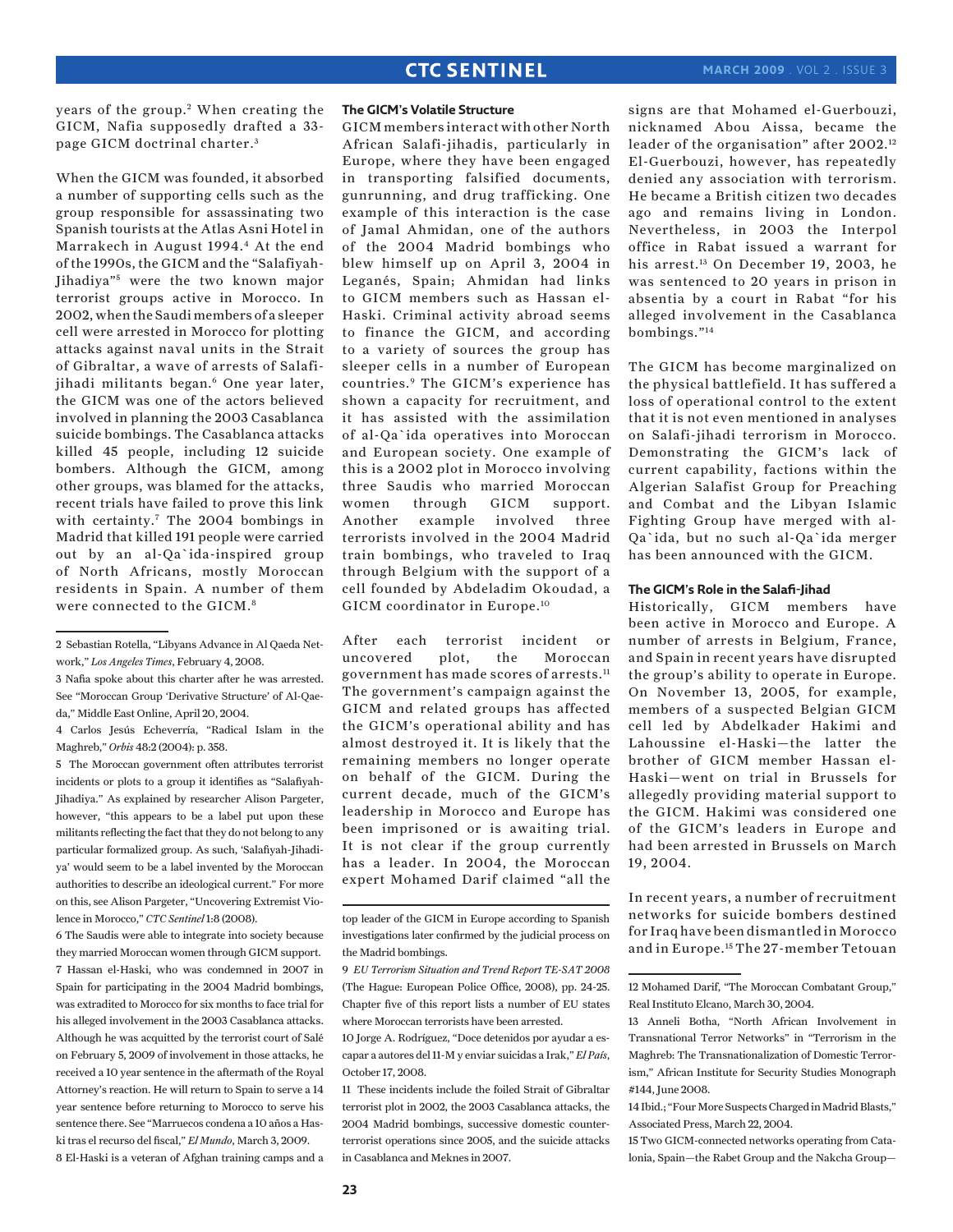cell apprehended in January 2007 had logistical and financial links with AQIM and with the GICM, according to the sentence released on June 10, 2008. Abu Qaswarah, a Moroccan native who was the second-in-command of al-Qa`ida in Iraq, was killed by U.S. forces on October 5, 2008 in Mosul.16 He was at one point a member of the GICM and was even put in charge of the GICM's magazine, *Sada al-Maghrabi*.17 More recently, on February 26, 2009, the terrorism court of Salé in Morocco sentenced Saad Houssaini (also known as "The Chemist") to 15 years in jail for his alleged involvement in the 2003 Casablanca bombings. He was arrested in March 2007 for alleged participation in the GICM.18

There are a number of other cases in Morocco that have not been linked to the GICM. It is possible that links will develop as the cases proceed. On February 21, 2008, authorities broke up a 36-member cell called the "Belliraj Cell." In May 2008, an 11-member cell connected with networks involved in sending combatants to Iraq and to training camps in Algeria was dismantled in Nador and Fes in Morocco; a large number of light weapons and ammunition were confiscated. The cell was also allegedly planning terrorist attacks in Morocco and Belgium. On July 2, 2008, a 35-member cell, charged with sending combatants to Iraq and to Algeria, was dismantled in a number of Moroccan cities. On August 29, 2008, a 15-member cell called Fatah al-Andalus that plotted terrorist attacks in Morocco was dismantled in a number of cities in the country and important electronic and chemical materials were seized. On December 12, 2008, the Moroccan minister of the interior, Chakib Benmoussa, announced the arrests of a number of suspected terrorists in Fes, Rabat, and Berkane who had links to AQIM.

There is concern that AQIM could tap into dormant or former GICM cells in Europe for the purpose of striking targets in the West. It is believed that GICM elements based in Europe have mutated into a more autonomous phenomenon consisting of groups of alienated, "homegrown" radicals who are using the language of the Salafijihad but largely act on their own.19 A number of Moroccans were connected to the al-Quds Mosque in Hamburg,<sup>20</sup> the Islamic Cultural Centre in Milan, and the Finsbury Park Mosque in London, which all became associated with the propagation of radical Islamism.

### **Conclusion**

Years of investigation, several trials and numerous court convictions do not provide a complete picture of the GICM. In Morocco and in Europe, the GICM is today defined by the fragmentation of different cells. It appears that former members of the group have been absorbed by other jihadist organizations, or are operating on an independent basis. Government prosecutors have tried with difficulty to persuade juries that alleged terrorists connected to the GICM have conspired against the Moroccan government and society. The sheer number of plots with ties to the GICM raises concern that the group could recover if authorities give it breathing space.

*Dr. Carlos Echeverría Jesús is Professor of International Relations at the Spanish National Open University. As Analyst, he is in charge of studying Salafi-jihadi terrorism at the Spanish Grupo de Estudios Estratégicos, and he is also Associate Scholar at the Philadelphia-based Foreign Policy Research Institute. In the 1990s, he worked for the Western European Union and the European Union and was Lecturer at the NATO Defense College. Between 2003 and 2004, he coordinated the "Understanding Terrorism" Project in Spain, financed by the U.S. Defense Department through the Institute for Defense Analysis (IDA).*

# **Recent Highlights in Terrorist Activity**

February 1, 2009 (AFGHANISTAN): A Taliban suicide car bomber attacked a convoy of foreign troops in Kabul, injuring two civilians and a French soldier. – *Reuters, February 1*

February 1, 2009 (PHILIPPINES): Suspected Abu Sayyaf Group-linked militants kidnapped a nine-year-old boy on Basilan Island in the southern Philippines. – *AFP, February 1*

February 2, 2009 (AFGHANISTAN): A Taliban suicide bomber in a police uniform killed 21 police in Tirin Kot, Uruzgan Province. The bomber entered the police compound before detonating his explosives. – *Reuters, February 2*

February 2, 2009 (PAKISTAN): John Solecki, an American and the head of the UN High Commissioner for Refugees, was abducted by unidentified gunmen while on his way to his office in Quetta, Balochistan Province. The assailants shot and killed his driver during the kidnapping. It was not immediately clear whether the abductors were Islamist militants, criminals, or Baloch separatists. – *Guardian, February 3*

February 2, 2009 (SAUDI ARABIA): The Saudi government issued a list of 85 wanted militants based outside of the country. Authorities said the men had "adopted the straying ideology," which signifies that they are suspected of al-Qa`ida involvement. The government called on the men to turn themselves in overseas to "return to a normal life." Out of the group, 83 are Saudis and two are Yemenis. Saudi officials also announced that 11 Saudis who were released from Guantanamo Bay and subsequently passed through the Saudi rehabilitation program for former jihadists have left the country and joined terrorist groups abroad. – *Reuters, February 2; New York Times, February 3*

February 2, 2009 (SOMALIA): A roadside bomb exploded next to an African Union peacekeeping vehicle in Mogadishu. The blast, and the subsequent return gunfire from African Union soldiers, left at least 18 people dead. – *New York Times, February 2; Voice of America, February 2*

were dismantled by the Spanish security forces in 2005 and 2006. Both focused their activities on sending combatants to Iraq.

<sup>16 &</sup>quot;Recent Highlights in Terrorist Activity," *CTC Sentinel* 1:12 (2008).

<sup>17</sup> Pascale Combelles Siegel, "Coalition Attack Brings an End to the Career of al-Qaeda in Iraq's Second-in-Command," *Terrorism Monitor* 6:21 (2008).

<sup>18 &</sup>quot;Rabat condena a un terrorista al que Del Olmo interrogó por el 11-M," *El Mundo*, February 27, 2009; "French Court Convicts 8 of Helping 2003 Casablanca Suicide Bombers," *International Herald Tribune*, July 11, 2007.

<sup>19</sup> In fact, this trend is applicable to most of the jihadist cells acting in Europe. For more, see Peter R. Neumann: *Joining Al-Qaeda. Jihadist Recruitment in Europe* (London: Routledge-IISS, 2008), p. 17.

<sup>20</sup> Mohamed Fizazi, who was sentenced to 30 years in prison in Morocco for his involvement in the 2003 Casablanca attacks, preached at the same al-Quds Mosque as the leader of the 9/11 terrorists, Muhammad `Atta.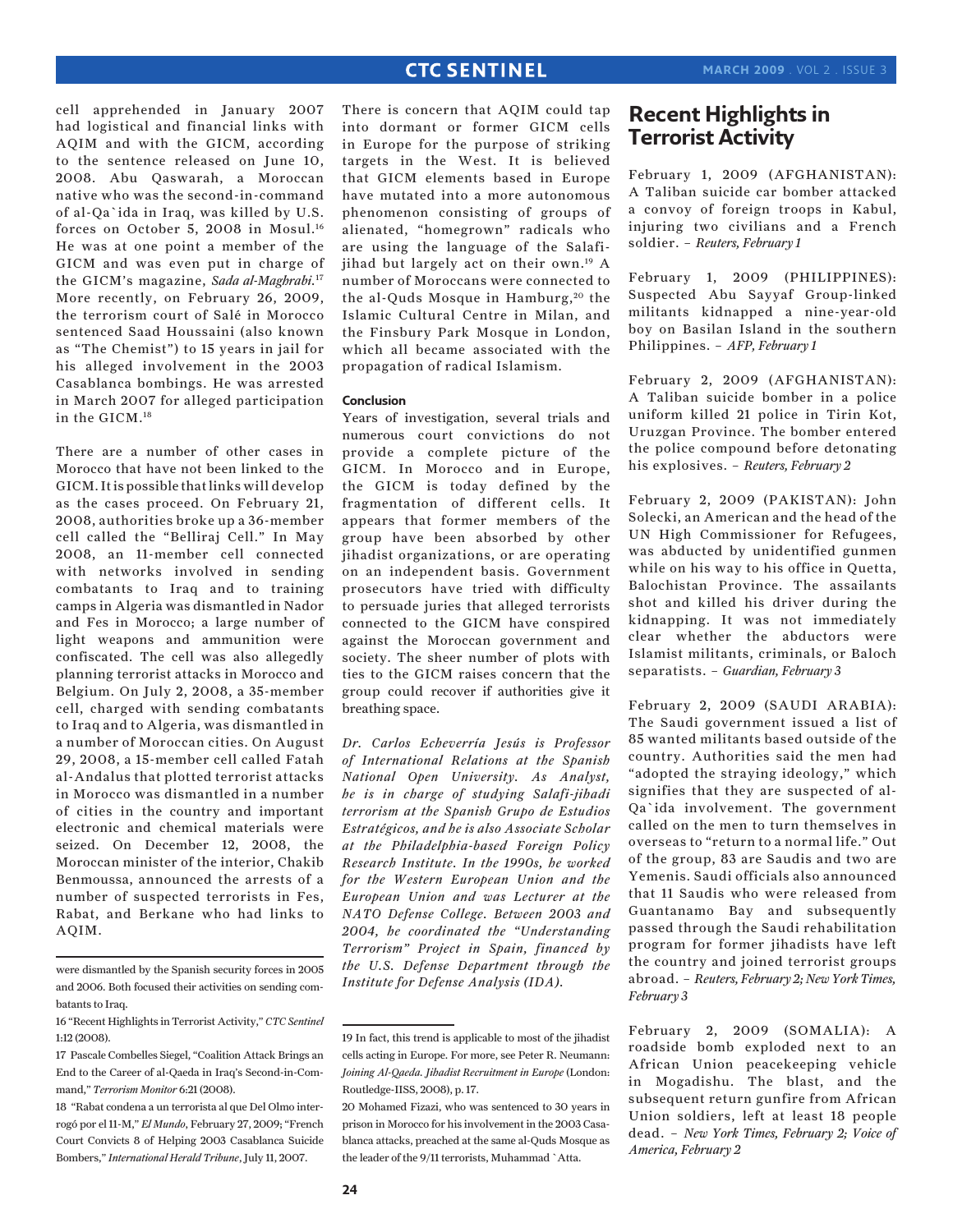February 2, 2009 (THAILAND): Suspected Muslim separatists killed and then beheaded two Thai paramilitary rangers in southern Thailand. – *Reuters, February 2*

February 3, 2009 (GLOBAL): Al-Qa`ida second-in-command Ayman al-Zawahiri released a new audio message, in which he condemned Israel for its recent actions in the Gaza Strip. Al-Zawahiri called on Muslims around the world to target U.S. interests to avenge American support for Israel's offensive in Gaza. The message referenced President Barack Obama's inaugural speech. – *CNN, February 3; AP, February 3*

February 3, 2009 (SPAIN): Spanish officials arrested 13 people in the cities of Barcelona and Valencia for allegedly forging passports and other documents for criminal and terrorist groups. The detainees include 11 Pakistanis, one Nigerian and one Indian. – *RTTNews, February 3; AP, February 3*

February 3, 2009 (PAKISTAN): Taliban militants blew up a highway bridge in the Khyber Pass region, halting the transportation of supplies to NATO forces in Afghanistan. Approximately 80% of supplies for U.S. and coalition forces in Afghanistan pass through Pakistan. – *New York Times, February 3*

February 4, 2009 (AFGHANISTAN): A roadside bomb ripped through a vehicle carrying the guards for Mullah Salam, the district chief of Musa Qala in Helmand Province. Six of his guards were killed. – *AP, February 5*

February 4, 2009 (PAKISTAN): Taliban militants set fire to 10 supply trucks returning from Afghanistan to Pakistan. – *Los Angeles Times, February 5*

February 4, 2009 (PAKISTAN): Pakistani Taliban released 29 paramilitary soldiers and policemen in the Swat Valley of the North-West Frontier Province. Taliban spokesman Muslim Khan said that the men were released on the promise that they would quit their jobs and not act against the Taliban. The men were initially captured only 24-hours earlier. – *Reuters, February 4*

February 4, 2009 (SOMALIA): The director of Horn Afrik radio in Mogadishu, Said Tahliil Ahmed, was

assassinated in that city by unknown gunmen. He was killed in Mogadishu's Bakara Market. Al-Shabab spokesman Shaykh Ali Mohamed Hussein denied that the group was behind the assassination. – *Shabelle Media Network, February 4*

February 5, 2009 (FRANCE): A French court sentenced Christian Ganczarski to 18 years in jail for his role in a 2002 attack that killed 21 people at a Tunisian synagogue in Djerba. Ganczarski, a German convert to Islam, was arrested in France in 2003. Walid Nouar, the brother of the suicide bomber, was also sentenced by the court to 12 years in jail. The Djerba bombing—which was claimed by al-Qa`ida—killed 14 German tourists, five Tunisians and two French nationals. – *BBC, February 5*

February 5, 2009 (IRAQ): A suicide bomber killed 16 people at a crowded restaurant in Khanaqin, Diyala Province. – *Los Angeles Times, February 6*

February 5, 2009 (PAKISTAN): A suicide bomber killed 30 people after detonating his explosives outside a Shi`a mosque in Dera Ghazi Khan district of Punjab Province. – *Bloomberg, February 5*

February 6, 2009 (GERMANY): A 30-year-old German citizen was arrested at Stuttgart airport on charges of being an al-Qa`ida member. Authorities also allege that the man supplied range finders, night vision equipment and cash to al-Qa`ida. – *AP, February 7*

February 6, 2009 (PAKISTAN): A suicide car bomber wounded six people at a checkpoint on the Khyber Pass in Khyber Agency of the Federally Administered Tribal Areas. – *BBC, February 6*

February 7, 2009 (PAKISTAN): The Taliban said that it had killed and beheaded Polish engineer Piotr Stanczak who was kidnapped in Pakistan on September 28, 2008. On February 8, Tehrik-i-Taliban Pakistan released a videotape showing Stanczak's beheading. The authenticity of the videotape was later confirmed. – *AFP, February 7; AFP, February 9*

February 7, 2009 (SOMALIA): New Somali President Shaykh Sharif Shaykh Ahmad arrived in Mogadishu to hold consultations to form a broad coalition government. On January 31, Shaykh Sharif was elected Somalia's new president by lawmakers in nearby Djibouti. – *AFP, February 7*

February 8, 2009 (AFGHANISTAN): Speaking at a security conference in Munich, Afghan President Hamid Karzai said, "We will invite all those Taliban, who are not part of al-Qaida, who are not part of terrorist networks, who want to return to their country, who want to live by the constitution of Afghanistan, and who want to have peace in the country and live a normal life to participate, to come back to their country." – *Voice of America, February 8*

February 8, 2009 (AFGHANISTAN): A bomb killed two U.S. nationals, an Afghan interpreter and a policeman in Helmand Province. – *Sydney Morning Herald, February 8*

February 8, 2009 (YEMEN): A Yemeni security official told reporters that authorities have decided to release 176 people suspected of having ties to al-Qa`ida. Of the group, 95 were freed on February 6. According to the BBC, "The ruling excludes those convicted of terrorism, unless they have completed their sentence." – *AFP, February 8; BBC, February 8*

February 9, 2009 (IRAQ): A suicide car bomber detonated his explosives near a U.S. Army patrol in Mosul, Ninawa Province, killing four U.S. soldiers and their Iraqi interpreter. – *Los Angeles Times, February 10*

February 9, 2009 (PAKISTAN): A suicide car bomber attacked a police and Frontier Corps checkpoint in North Waziristan Agency of the Federally Administered Tribal Areas. Five policemen were killed. – *AFP, February 8*

February 9, 2009 (PAKISTAN): Pakistani Taliban commander Noor Syed Mehsud was injured when a remote-controlled bomb exploded near his vehicle in South Waziristan Agency of the Federally Administered Tribal Areas. His driver was killed in the blast. Noor Syed Mehsud is a key aide to Taliban commander Baitullah Mehsud. – *AFP, February 9*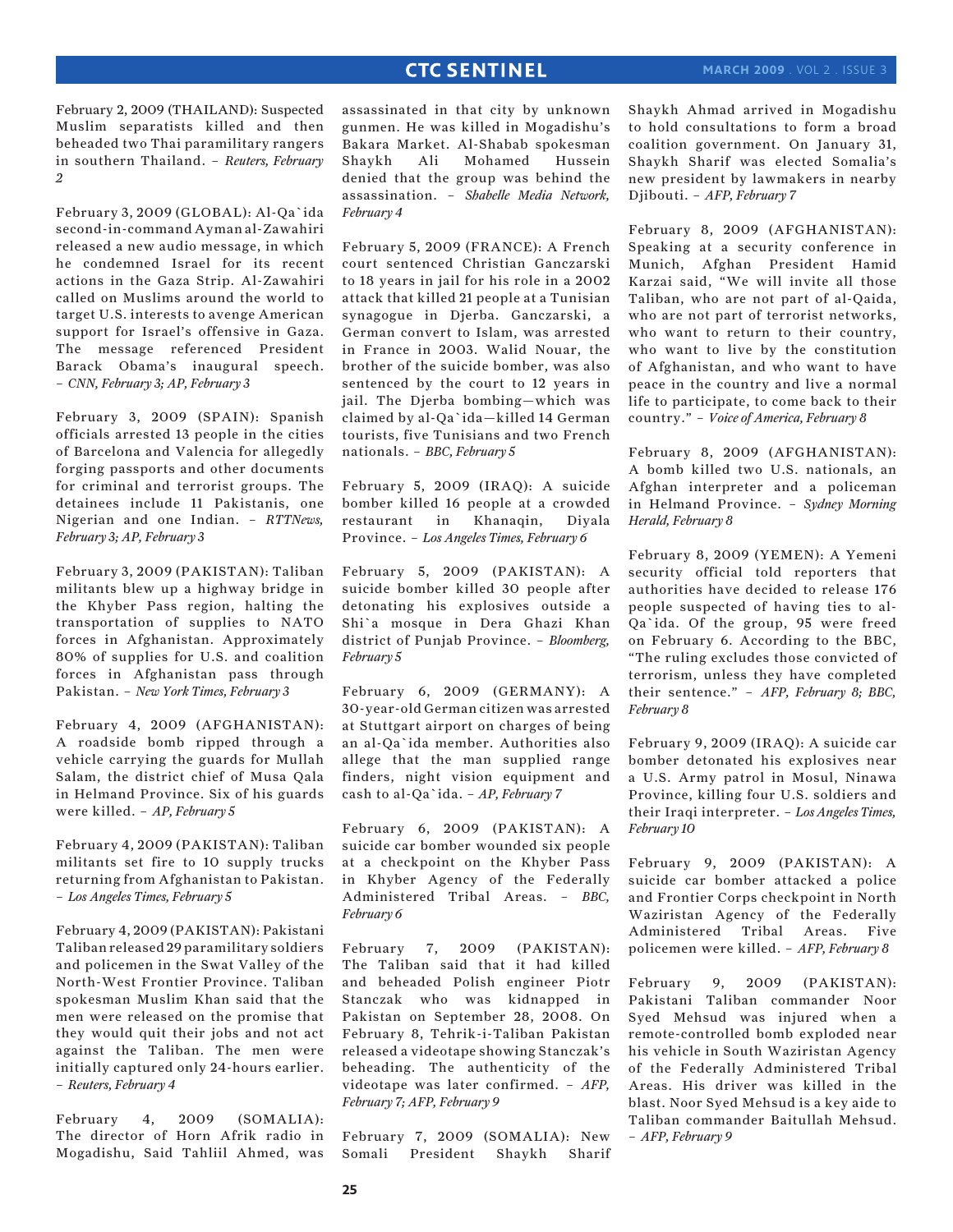February 9, 2009 (PAKISTAN): Al-Qa`ida's commander for Afghanistan, Shaykh Sa`id Mustafa Abu'l-Yazid, appeared in a new video warning India against attacking Pakistan. "India should know that it will have to pay a heavy price if it attacks Pakistan," he said. "The mujahidin will sunder your armies into the ground, like they did to the Russians in Afghanistan." Al-Yazid also called on Pakistanis to overthrow their government and president. – *BBC, February 9*

February 10, 2009 (GLOBAL): Interpol issued a rare "orange" global security alert for 85 suspected al-Qa`ida-linked terrorists wanted by Saudi Arabia. On February 2, the Saudi government issued a list of 85 wanted militants based outside of the country. – *CNN, February 11*

February 10, 2009 (YEMEN): The Yemeni Embassy in Washington, D.C., released a statement denying a February 8 report which claimed it released more than 170 al-Qa`ida suspects from its prisons. The new statement said that authorities have released 108 prisoners, but they were "not affiliated in any way to al Qaeda." – *CNN, February 10*

February 11, 2009 (AFGHANISTAN): Taliban militants attacked three government buildings in Kabul, killing at least 20 people. The near-simultaneous attacks targeted the prisons directorate, the Justice Ministry and the Education Ministry. The attack involved multiple suicide bombers and gunmen. A total of at least seven militants were killed. – *Daily Telegraph, February 11; Canberra Times, February 12; New York Times, February 11*

February 11, 2009 (PAKISTAN): A provincial minister, Alam Zeb, was killed in a bomb attack in the North-West Frontier Province. – *CNN, February 11*

February 12, 2009 (IRAQ): Abdul-Karim al-Sharabi, a high level Mosul official with the Sunni Arab National Dialogue Front, was assassinated by gunmen as he drove to his office in the morning. He was killed in Mosul, Ninawa Province. – *New York Times, February 12*

February 12, 2009 (IRAQ): A bomb exploded amidst a crowd of Shi`a pilgrims in Karbala, killing at least eight people. – *New York Times, February 12*

February 12, 2009 (AFGHANISTAN): A suicide bomber detonated his explosives outside the entrance to the provincial security headquarters in Paktika Province, killing one police officer. – *Reuters, February 12*

February 13, 2009 (IRAQ): A female suicide bomber dressed in a black abaya killed at least 30 Shi`a pilgrims as they traveled on foot along the route from Baghdad to the holy city of Karbala. Most of the dead were women and children. – *Sydney Morning Herald, February 14*

February 13, 2009 (SOMALIA): Al-Qa`ida leader Abu Yahya al-Libi released a new video statement in which he called on Somali militants to increase their attacks against the country's new government. "Aim your arrows towards them...direct your battles against them and intensify your campaign against them," he said. "Prepare to fight against the campaign of conspiracies illustrated by the recent farcical presidential election [in Somalia]…which America the world leader of infidels—was the first to welcome." – *Reuters, February 13*

February 13, 2009 (MALAYSIA): According to a Malaysian newspaper, authorities in the country released from jail three men suspected of ties to Jemaah Islamiya. One of the men allegedly released, Zaini Zakaria, was suspected of involvement in the socalled "second wave" of attacks on the United States following September 11, 2001. According to Reuters, "The U.S. government had said Zaini was one of three potential pilots recruited by the al Qaeda to carry out a Sept.11-style attack on the U.S. west coast in 2002." – *Reuters, February 14*

February 14, 2009 (AFGHANISTAN): Suspected Taliban militants assassinated the chief of Nadir Shah Kot district in Khost Province. He was killed by a roadside bomb. – *AFP, February 14*

February 14, 2009 (PAKISTAN): A suspected U.S. missile strike by an aerial drone killed at least 25 alleged al-Qa`ida-linked militants in South Waziristan Agency of the Federally Administered Tribal Areas. A Taliban official claimed that most of the dead were Uzbek fighters. Three separate

compounds were targeted in the attacks. – *Reuters, February 14; New York Times, February 14*

February 14, 2009 (PAKISTAN): The Taliban in the Swat Valley of the North-West Frontier Province released a Chinese engineer, Long Xiaowei, who had been held captive since August 29, 2008. Taliban spokesman Muslim Khan said he was released as a goodwill gesture. – *AP, February 15*

February 15, 2009 (IRAQ): Mosul politician Talib Muhsen, a member of the al-Hadbaa electoral list, was injured after a bomb attached to his vehicle exploded. – *CNN, February 15*

February 15, 2009 (AFGHANISTAN): A coalition airstrike killed Ghulam Dastagir, a powerful Taliban commander, in Badghis Province. Eight other militants were also killed in the strike. According to the former police chief of the province, Dastagir "was like the shadow governor of Badghis." – *AP, February 16*

February 15, 2009 (PAKISTAN): Taliban spokesman Muslim Khan announced a 10-day cease-fire with the government in the Swat Valley of the North-West Frontier Province. – *AP, February 15*

February 16, 2009 (PAKISTAN): Pakistani officials announced that they had struck a peace deal with the Taliban in the Swat region of the North-West Frontier Province. In exchange for peace, the government said that they would accept a legal system compatible with Shari`a law. According to the *New York Times*, "Government officials said on Monday that the agreement was struck with Maulana Sufi Mohammad, who has long pressed for Shariah law to be restored in Swat and who had pledged to persuade Taliban fighters in Swat to lay down their arms." The government will apparently recognize Shari`a for the entire Malakand Division, which includes Swat District of the NWFP. – *New York Times, February 16; CNN, February 18*

February 16, 2009 (PAKISTAN): A suspected U.S. aerial drone fired missiles at a building in Kurram Agency of the Federally Administered Tribal Areas, killing approximately 30 people. If verified, the attack would mark the "first suspected drone attack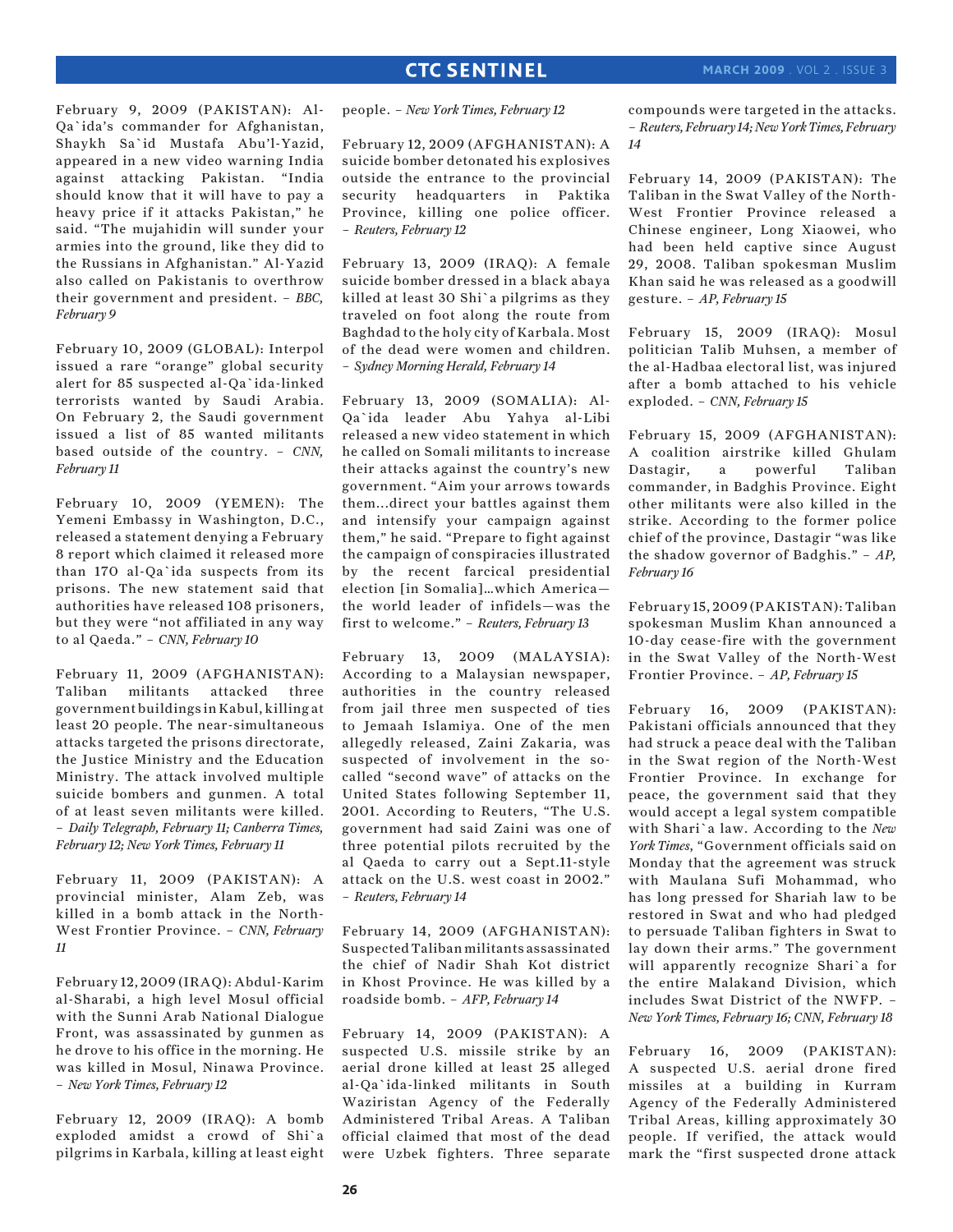in Kurram." – *Voice of America, February 16; Reuters, February 16*

February 17, 2009 (AFGHANISTAN): U.S. President Barack Obama announced that he will send 17,000 more troops to Afghanistan in the spring and summer. Currently, approximately 36,000 U.S. troops are deployed to the country. – *New York Times, February 17*

February 17, 2009 (SAUDI ARABIA): Muhammad al-Awfi, a former detainee at Guantanamo Bay who became an al-Qa`ida commander after his release, turned himself in to Saudi authorities. Last month, al-Awfi appeared in an al-Qa`ida video claiming that he had joined al-Qa`ida in Yemen. He allegedly turned himself in to Yemeni authorities after securing his repatriation to Saudi Arabia. – *Reuters, February 17*

February 18, 2009 (UNITED KINGDOM): Britain's highest court ruled that Abu Qatada, an extremist Muslim preacher accused of having links to al-Qa`ida, could be deported to Jordan despite fears that he could face torture there. His deportation will not occur, however, until the European Court of Human Rights hears his expected appeal. British Home Secretary Jacqui Smith said, "I am keen to deport this dangerous individual as soon as I can." – *AP, February 18*

February 18, 2009 (NORTH AFRICA): Al-Jazira broadcast an audiotape from a purported member of al-Qa`ida in the Islamic Maghreb (AQIM) who claimed to be holding captive two Canadian diplomats and four European tourists who were kidnapped from Niger on December 14 and January 22, respectively. The two Canadian diplomats include the UN envoy to Niger, Robert Fowler, and his colleague, Louis Guay. In the statement, the purported AQIM member said, "We announce to the general public that the mujahidin reserve the right to deal with the six kidnapped according to Islamic Shari`a law." – *BBC, February 18; AP, February 18*

February 18, 2009 (SOMALIA): Sufi clerics in Somalia declared their support for the new government of Shaykh Sharif Shaykh Ahmad. The country's Sufi clerics have thrown their support behind a newly armed Sufi group known as Ahlu-Sunna wal-Jama, which

recently scored military successes against al-Shabab in central Galgaduud region. – *Voice of America, February 18*

February 19, 2009 (PAKISTAN): A suicide bomber attacked a Shi`a funeral procession in Dera Ismail Khan of the North-West Frontier Province. At least 20 people were killed. – *AFP, February 19*

February 19, 2009 (SAUDI ARABIA): Alleged al-Qa`ida operative and Saudi national Ahmed Owaidan al-Harbi was handed over to Saudi authorities after he was arrested in eastern Yemen. – *AP, February 19*

February 19, 2009 (YEMEN): Al-Qa`ida in the Arabian Peninsula leader Nasir al-Wahayshi released a new audio message urging Yemenis to rise up against the government. – *AP, February 19*

February 20, 2009 (UNITED STATES): Federal agents arrested Ahmadullah Sais Niazi, a naturalized U.S. citizen from Afghanistan, at his home in Tustin, California. Authorities allege that Niazi lied about his ties to terrorist groups on citizenship and passport papers. According to CBS News, the indictment reads that Niazi lied about his ties to al-Qa`ida, the Taliban and Hizb-i-Islami. The news report states that Niazi "faces charges of perjury, naturalization fraud, procuring a passport by fraud and making a false statement," charges that could carry a sentence of up to 35 years. – *CBS News, February 20*

February 20, 2009 (UNITED STATES): Authorities announced that Guantanamo Bay inmate Binyam Mohamed will soon be released and sent back to the United Kingdom. Mohamed is a former UK resident who was accused of conspiring to participate in a dirty bomb attack. He was also accused of training in al-Qa`ida camps in Afghanistan. Charges against him, however, were dropped in October 2008. – *AP, February 20*

February 20, 2009 (KYRGYZSTAN): Kyrgyz President Kurmanbek Bakiyev signed a bill to close a key U.S. airbase used to stage military operations in neighboring Afghanistan. The signing of the bill marked the final step before authorities issue a 180-day eviction notice. According to the Associated Press, Manas airbase is "a transit point for 15,000 troops and 500 tons of cargo

each month to and from Afghanistan." – *AP, February 20*

February 20, 2009 (THAILAND): Suspected Muslim separatist fighters killed and then beheaded two Thai soldiers in Yala Province in southern Thailand. – *Reuters, February 20*

February 21, 2009 (PAKISTAN): A senior government official told reporters that Taliban fighters have agreed to a "permanent cease-fire" in the Swat Valley of the North-West Frontier Province. – *Reuters, February 21*

February 22, 2009 (GLOBAL): Al-Qa`ida second-in-command Ayman al-Zawahiri released a new audiotape on Islamist web forums, titled "From Kabul to Mogadishu." During the message, al-Zawahiri spoke about Somalia, Yemen, Gaza, Afghanistan and Pakistan. – *CNN, February 23*

February 22, 2009 (EGYPT): A bomb exploded in the popular Khan al-Khalili bazaar in Cairo, killing a Frenchwoman and wounding 17 people. Police quickly discovered a second bomb, but managed to detonate it safely. The bazaar is popular among tourists. – *AP, February 22*

February 22, 2009 (PAKISTAN): Taliban militants abducted Khushal Khan, a senior Pakistani official, and six of his guards in the Swat Valley of the North-West Frontier Province. The Taliban spokesman for Swat, Muslim Khan, said that the official "is our guest. We have to discuss some issues with him. We will serve him with tea and then free him." – *Reuters, February 22*

February 22, 2009 (PAKISTAN): In a new statement, Pakistan's North-West Frontier Province government announced that it will provide 30,000 rifles to rural area residents in an attempt to counter Taliban militants. The initiative is called the "Village Defense Rifle" program. – *AFP, February 22*

February 22, 2009 (SOMALIA): Al-Shabab took responsibility for a suicide car bomb attack in Mogadishu that killed 11 African Union peacekeepers from Burundi. Al-Shabab leader Muktar Robow warned AU troops after the attack to "go home, otherwise you will